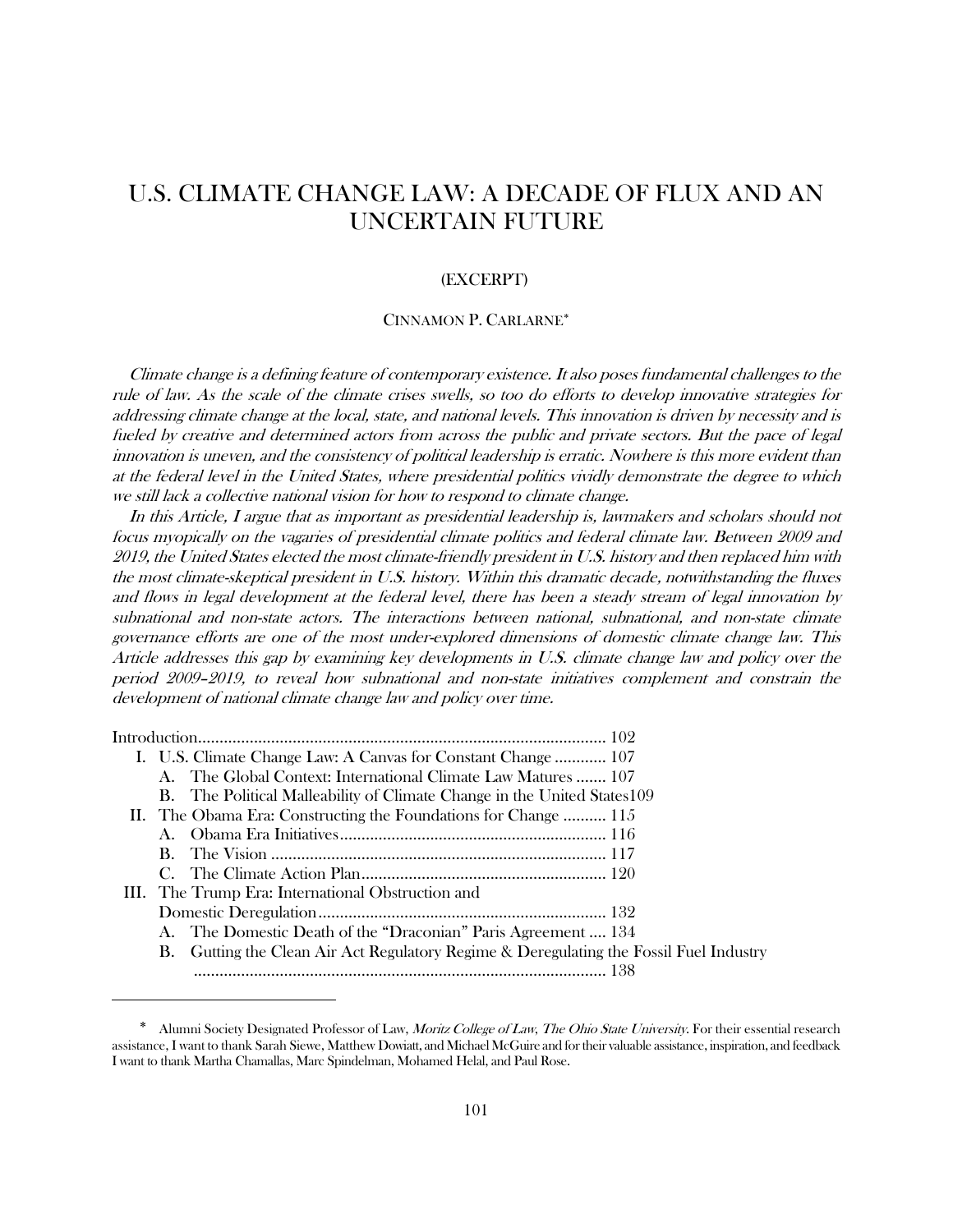|  | V. Beyond the State-The Evolving Role of Sub-Federal               |
|--|--------------------------------------------------------------------|
|  |                                                                    |
|  | A. From Complementary to Contradictory: The                        |
|  | Evolving Impact of the Executive on Non-State Climate Actions163   |
|  | B. Cities as Microcosms for Climate Challenges & Opportunities 169 |
|  | C. Extra-Legal Pressure Points: A Brief Hint of                    |
|  |                                                                    |
|  |                                                                    |
|  |                                                                    |

## **INTRODUCTION**

Climate change is the inescapable backdrop and impending horizon for contemporary existence. The reality of anthropogenic climate change is no longer subject to scientific debate. Greenhouse gases are accumulating in the atmosphere and the climate is warming. The question is not whether anthropogenic forcing of the climate system is occurring, but rather, what do we want to do about it and what is the role of law in this regard. $<sup>1</sup>$  $<sup>1</sup>$  $<sup>1</sup>$ </sup>

The experienced and anticipated effects of climate change are pervasive. All states, from the greatest superpowers to the tiniest, lowest lying islands, are affected by climate change. The resulting political debate over how to limit and respond to climate change is ubiquitous. Yet the substance and outcome of this debate continues to vary widely across and within states. The nature of the debate and the contours of legal responses vary not only as a result of the usual socio-legal factors that shape legal systems,<sup>2</sup> but also because climate change poses unique challenges that test the ingenuity of lawmakers and the capacity of the rule of law. $^3$  $^3$  As Fisher, Scotford, and Barritt explain, "[c]limate change gives rise to disputes and problems not easily addressed by existing legal doctrines and frameworks."[4](#page-1-3) Consequently, creative legal efforts to respond to climate change have proliferated and so, too, has the body of climate law scholarship exploring these anticipated, avoided, and actual legal responses.

In common with the legal system itself, even as climate law scholarship has matured,<sup>[5](#page-1-4)</sup> it has struggled to conceptualize and respond to the disruptive nature of climate change. Climate law scholarship has expanded to consider increasingly numerous and complex questions related to everything from deforestation, adaptation, loss and damage to renewable portfolio standards, feed-in-tariffs, carbon sequestration, and solar radiation management. This scholarship contributes to efforts to conceptualize and respond to the discrete drivers and consequences of climate change, and it advances the "inevitably incremental and fragmented hard work of whittling away at the challenges climate change poses."[6](#page-1-5) Even as scholars unravel and parse the multitude of legal challenges to which climate change gives rise, there is a continuing need for more comprehensive analyses of how the multitude of multi-level, multi-scale efforts to respond to climate change

<span id="page-1-0"></span><sup>1.</sup> See, e.g., CHRISTOPHER B. FIELD ET AL., INTERGOVERNMENTAL PANEL ON CLIMATE CHANGE [IPCC], CLIMATE CHANGE 2014: IMPACTS, ADAPTATION, AND VULNERABILITY: SUMMARY FOR POLICYMAKERS 3, 12 (2014), https://www.ipcc.ch/site/assets/uploads/2018/02/ar5\_wgII\_spm\_en.pdf [https://perma.cc/N379-AYHU].

<sup>2.</sup> See, e.g., CINNAMON PINON CARLARNE, CLIMATE CHANGE LAW AND POLICY: EU AND US APPROACHES 16 (2010).

<span id="page-1-2"></span><span id="page-1-1"></span><sup>3.</sup> See Elizabeth Fisher, *Environmental Law as 'Hot Law'*, 25 J. ENVTL. L. 347, 347-48, 352 (2013) ("[W]hat we commonly understand as 'environmental law' is directly concerned with 'hot situations' in which the agreed frames, legal and otherwise, for how we understand and act in the world are in a constant state of flux and contestation. As such, environmental law stands in stark contrast to those areas of law where actors, interests, preferences, and thus rights and responsibilities, can be easily identified and thus workable frames of legal action can operate." (footnote omitted)).

<span id="page-1-3"></span><sup>4.</sup> Elizabeth Fisher, Eloise Scotford & Emily Barritt, The Legally Disruptive Nature of Climate Change, 80 MOD. L. REV. 173, 173 (2017); see also J. B. Ruhl & James Salzman, Climate Change, Dead Zones, and Massive Problems in the Administrative State: A Guide for Whittling Away, 98 CALIF. L.REV. 59, 72–78 (2010) (describing the "massive" nature of climate change and the challenges to which it gives rise).

<span id="page-1-4"></span> <sup>5.</sup> For a discussion of the challenges environmental law scholars confront as the field matures, see Elizabeth Fisher et al., Maturity and Methodology: Starting a Debate About Environmental Law Scholarship, 29 J. ENVTL. L. 213, 215, 250 (2009).

<span id="page-1-5"></span> <sup>6.</sup> Cinnamon P. Carlarne, The Space Between Grand Optimism and Grim Determination: Finding a Pathway Forward in International Climate Change Law, LOY. U. CHIC. INT'L L. REV. (forthcoming 2019).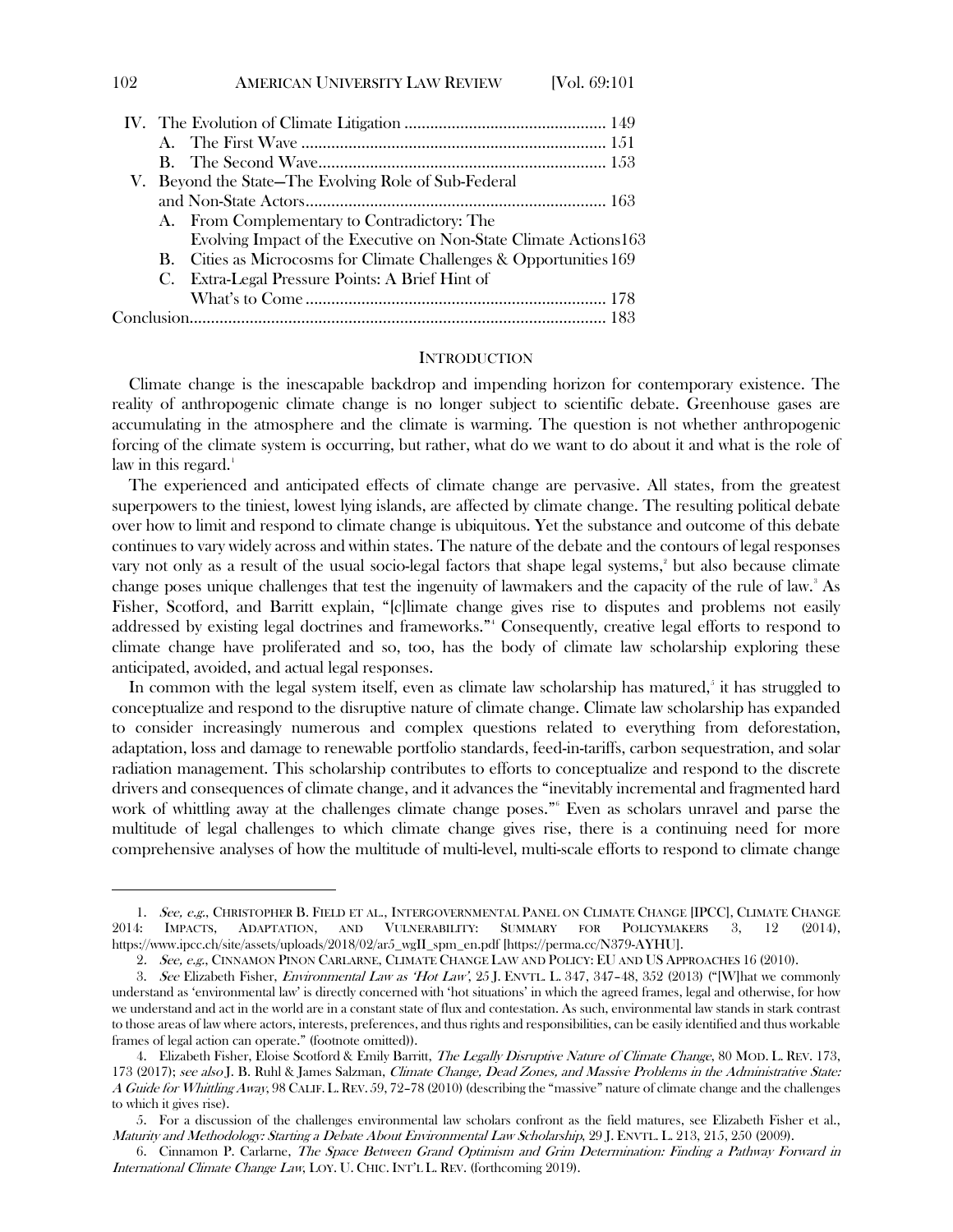add up, how they are evolving or, eroding, as the case may be and what this means for conceptualizing our ability to use law to create societies capable of minimizing the extent of climate change and thriving within an inevitably warmer and more variable climate. This Article builds on past work to help advance this line of analysis.

<span id="page-2-6"></span>Just over a decade ago, in a 2008 article, *Notes from a Climate Change Pressure-Cooker: Sub-Federal* Attempts at Transformation Meet National Resistance in the USA,<sup>[7](#page-2-0)</sup> I examined the state of U.S. climate change law and policy during the waning hours of President George W. Bush's Administration. At the time, the article offered one of the earliest reviews of U.S. climate change law at multiple levels of governance and provided insight into how federal abdication of leadership was prompting a variety of efforts on the part of subnational and non-state actors to respond to climate change. In particular, the article explored the extent to which local, national, and international law were being used to "overcome federal resistance" and "force legal transformations in climate change policy-making in America."[8](#page-2-1)

In 2008, the state of U.S. climate change law at the federal level looked bleak, but there were glimmers of hope. Progressive states, such as California, were developing comprehensive strategies to address climate change and, in the process, were pressuring Congress and the President to act on climate change. States, cities, and non-governmental organizations (NGOs) were drawing on a long history of social activism and adversarial legalism[9](#page-2-2) to find political, common law, and statutory footholds to prompt climate action. Equally, efforts to restructure the historically entrenched, vertically integrated, monopoly-driven U.S. electricity system so as to allow greater competition and more entry points for clean energy were picking up pace.<sup>[10](#page-2-3)</sup> It was a tumultuous period. The United States lacked any form of federal climate legislation and, really, any firm basis for crafting a national legal response to climate change, but diverse and creative efforts were afoot to create the foundations for a federal climate change policy by hook or by crook. In the ensuing decade, much has changed, but much remains the same.

Between 2009 and 2019, the United States elected the most climate-friendly president in U.S. history and then replaced him with the most climate-skeptic president in U.S. history. Within this dramatic decade, notwithstanding the fluxes and flows at the federal level, there has been a steady stream of social, technical, and legal innovation spurring the kind of dispersed, persistent, multi-level change necessary to build the backbone for a society that is capable of persisting, if not ultimately thriving, in a warmer world. These ongoing transformations, alone, are not enough to limit long-term changes in the climate system.<sup>[11](#page-2-4)</sup> Much more is needed. Yet the changes taking place are significant, and the aggregate impact of ongoing legal developments requires more rigorous assessment.

This Article contributes to that work. It complements the maturing body of climate scholarship $\frac{12}{12}$  $\frac{12}{12}$  $\frac{12}{12}$  by tracing the key trends in U.S. climate change law and policy over the period 2009 to 2019 to reveal how legal

<span id="page-2-0"></span><sup>7.</sup> Cinnamon Carlarne, Notes from a Climate Change Pressure-Cooker: Sub-Federal Attempts at Transformation Meet National Resistance in the USA, 40 CONN. L. REV. 1351 (2008).

<sup>8</sup>. Id. at 1351.

<span id="page-2-2"></span><span id="page-2-1"></span><sup>9.</sup> ROBERT A. KAGAN, ADVERSARIAL LEGALISM: THE AMERICAN WAY OF LAW 3 (2001) (defining Kagan's concept of adversarial legalism as "policymaking, policy implementation, and dispute resolution by means of lawyer-dominated litigation").

<span id="page-2-3"></span><sup>10.</sup> For an overview of regulatory change in the context of federal energy law, see Jim Rossi & Hannah J. Wiseman, Constrained Regulatory Exit in Energy Law, 67 DUKE L.J. 1687, 1688-90 (2018). For a helpful discussion of the complex and still poorly understood and conceptualized relationship between energy regulation and climate change law and policy in a comparative context, see Lincoln L. Davies et al., *Climate Regulation of the Electricity Industry: A Comparative View from Australia, Great Britain, South* Korea, and the United States, 13 S.C. J. INT'L L. & BUS. 109 (2017).

<span id="page-2-4"></span><sup>11.</sup> See, e.g., MYLES ALLEN ET AL., INTERGOVERNMENTAL PANEL ON CLIMATE CHANGE, GLOBAL WARMING OF 1.5˚C: SUMMARY FOR POLICYMAKERS 7 (Valérie Masson Delmotte et al. eds., 2018), https://www.ipcc.ch/sr15/chapter/summary-for-policymakers [https://perma.cc/YFF8-SH6E]. This report details the varying risks of keeping warming to 1.5˚C versus 2˚C above preindustrial levels and outlines the steps that would need to be taken to keep warming to 1.5˚C above pre-industrial levels, as well as the short timeframe remaining in which to take the steps to do so. See INTERGOVERNMENTAL PANEL ON CLIMATE CHANGE, GLOBAL WARMING OF 1.5˚C: HEADLINE STATEMENTS FROM THE SUMMARY FOR POLICYMAKERS (2018), https://www.ipcc.ch/site/assets/uploads/sites/2/2018/07/sr15\_headline\_statements.pdf [https://perma.cc/FZ7F-GXRX].

<span id="page-2-5"></span><sup>12.</sup> See, e.g., Eloise Scotford & Stephen Minas, Probing the Hidden Depths of Climate Law: Analysing National Climate Legislation, 28 RECIEL 67 (2019) (providing a three part methodology for reviewing national climate legislation focused on: identifying legislation that directly intersects with climate change; identifying laws and regulations that indirectly intersect with climate change and identify linkages or tensions between direct and indirect climate leg; and examining aggregated national climate change legislation and regulation within the relevant legal context and culture).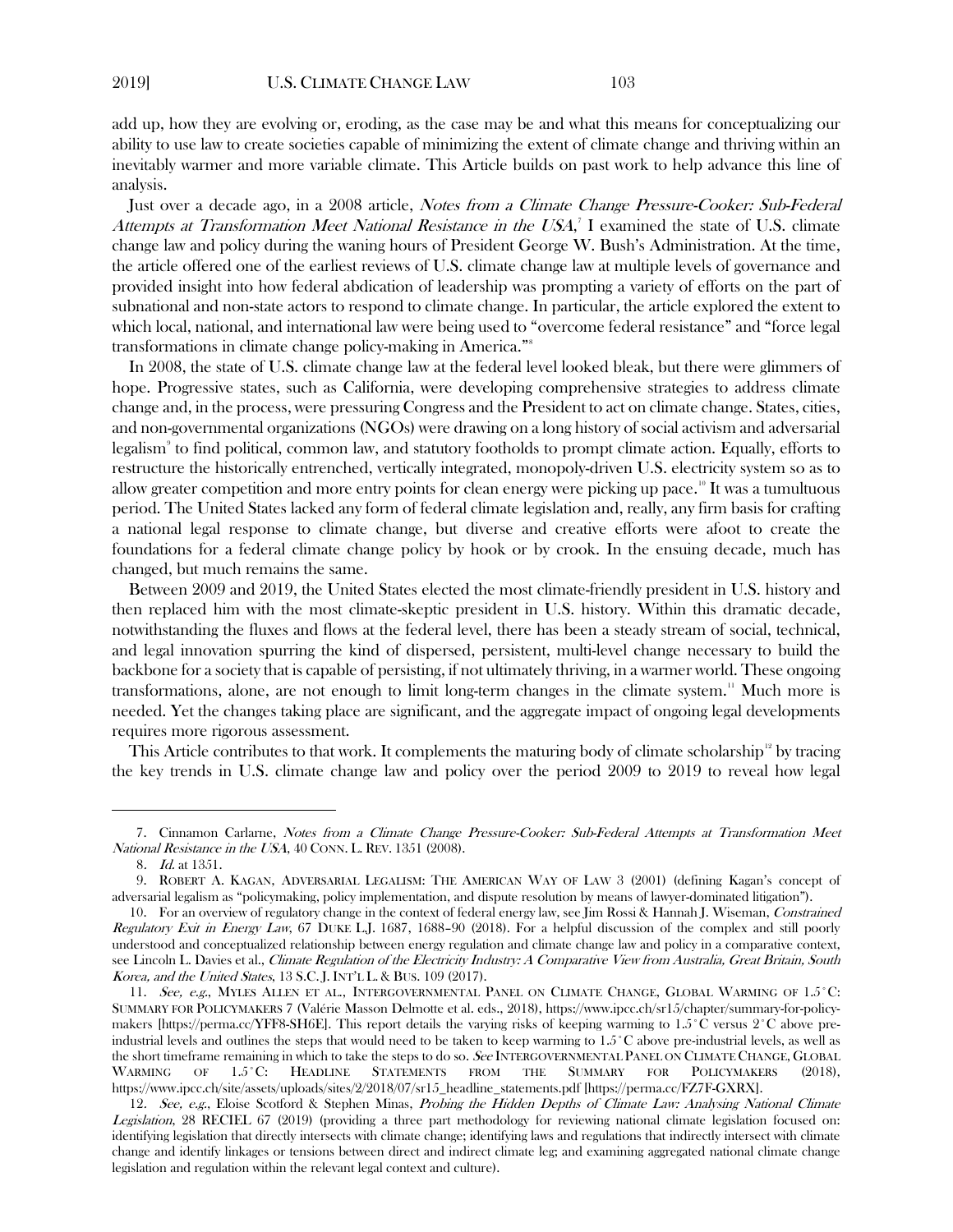developments by subnational and non-state actors intersect with and influence national climate policy. In doing so, it examines the extent to which the "complicated picture of pushes and pulls—of stagnation and resistance to change at the top" and "innovation and pressure for progress from below["13](#page-3-0) that characterized the state of play in 2008 has spawned legal change and innovation that could enable the emergence of a multi-dimensional rule of law<sup>[14](#page-3-1)</sup> around climate change in the United States.

The objective of this Article is not to create a granular picture of every legal development that directly or indirectly intersects with climate change. Perhaps as testament to the rapid growth of climate law, that exercise would be too discursive to be helpful. Instead, the objective is to explore the dominant trends that characterize climate-related legal developments within the federal, subnational, and non-state contexts in order to better understand and advance efforts to construct a network of complementary legal structures.

To this end, this Article commences in Part I by mapping out the evolving terrain of climate change law in the United States. Parts II and III, respectively, examine the rapid expansion and, subsequent, dramatic contraction of federal climate change law during the Obama and Trump Administrations. These legal fluxes provide context for exploring the promise and perils of relying on executive power to tackle a massive problem such as climate change. The ensuing discussion of climate litigation in Part IV focuses on how litigation strategies are evolving in response to federal policy fluxes, judicial precedent, and advances in climate science.

<span id="page-3-5"></span><span id="page-3-4"></span>Part V of this Article steps down from the federal level to explore how subnational efforts to address climate change have expanded over the past decade. Here, recognizing the seemingly infinite variety of instruments that subnational entities are employing to address the causes and consequences of climate change, this Article focuses on how the conduct of states, cities, and non-state actors reveals emerging trends and provides opportunities for legal experimentation and iterative learning. The goal is to provide a window into the multitude of ways in which subnational and non-state actors increasingly influence the state of play on climate change. In doing so, this Article spotlights the swelling social movement around climate change, including the escalating roles of individual and collective actors as varied as the state of California,<sup>[15](#page-3-2)</sup> New York City,<sup>16</sup>

<sup>13.</sup> Carlarne, supra note [7,](#page-2-6) at 1353.

<span id="page-3-1"></span><span id="page-3-0"></span><sup>14.</sup> For a discussion of the importance of the rule of law with respect to environmental matters, see *Environmental Rule of Law*, U.N. ENV'T, https://www.unenvironment.org/explore-topics/environmental-rights-and-governance/what-we-do/promotingenvironmental-rule-law-0 [https://perma.cc/M98Q-JAY3]. See also U.N. Secretary-General, The Rule of Law and Transitional Justice in Conflict and Post-Conflict Societies, 4, U.N. Doc. S/2004/616 (Aug. 23, 2004) ("The 'rule of law' is a concept at the very heart of the Organization's mission. It refers to a principle of governance in which all persons, institutions and entities, public and private, including the State itself, are accountable to laws that are publicly promulgated, equally enforced and independently adjudicated, and which are consistent with international human rights norms and standards. It requires, as well, measures to ensure adherence to the principles of supremacy of law, equality before the law, accountability to the law, fairness in the application of the law, separation of powers, participation in decision-making, legal certainty, avoidance of arbitrariness and procedural and legal transparency.").

<span id="page-3-2"></span><sup>15.</sup> See, e.g., Ann Carlson, Symposium on Climate Change Localism: The Trump Administration's Assault on California's Global Climate Change Leadership, 112 AM. J. INT'L L. UNBOUND 269, 271–72 (2018) (discussing the Trump Administration's efforts to revoke California's special authority under the Clean Air Act to regulate automobile tailpipe emissions more stringently than the federal government and the implications of this move for state efforts to cut greenhouse gas emissions and limit conventional pollutants).

<span id="page-3-3"></span><sup>16.</sup> See, e.g., Rebecca Bratspies, Protecting the Environment in an Era of Federal Retreat: The View from New York City, 13 FLA. INT'L U. L. REV. 5, 10 (2018) (contrasting New York City's climate-protective response with the federal government's undercutting of environmental regulations after the 2016 election).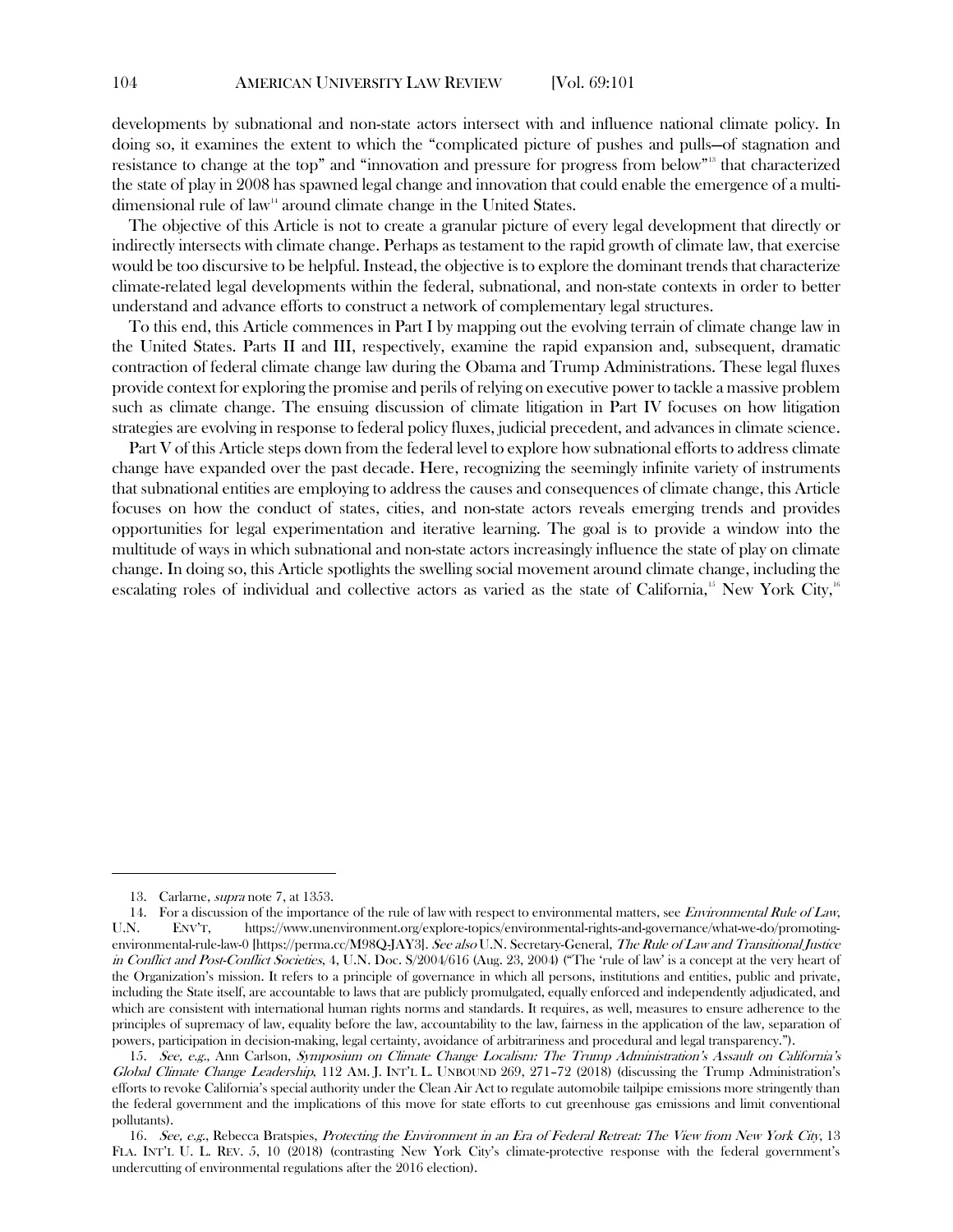Michael Bloomberg,<sup>[17](#page-4-0)</sup> Unilever,<sup>18</sup> Greta Thunberg,<sup>[19](#page-4-2)</sup> Representative Alexandria Ocasio-Cortez,<sup>[20](#page-4-3)</sup> and the "We Are Still In" collective.<sup>[21](#page-4-4)</sup>

#### <span id="page-4-7"></span>II. THE OBAMA ERA: CONSTRUCTING THE FOUNDATIONS FOR CHANGE

…

Over his two terms in office, President Obama drew upon his executive authority and political influence to take what was essentially an empty lot and construct a foundation for federal climate law. These eight years represented a period of incremental legal construction. The Obama Administration, alongside key federal agencies, supportive subnational leaders, and a wide-ranging group of non-state actors worked cooperatively to craft a growing body of judicial precedent, federal regulations, executive initiatives, and public-private partnerships to combat climate change.<sup>[22](#page-4-5)</sup> By the end of President Obama's second term in office, the United States possessed the scaffolding necessary to build a more robust system of climate law. Being largely driven and supported by executive level actions, however, this scaffolding proved vulnerable to demolition efforts. Demolition is what President Trump set out to do.

During the first two years of President Trump's presidency, the news was replete with stories about efforts to roll back President Obama's climate initiatives.<sup>[23](#page-4-6)</sup> The dominant theme of the Trump Administration's approach to climate law appears to be to reverse the steps that had been taken over the preceding eight years to develop a legal framework for combatting climate change and instead, to prop up, sustain, and nourish greenhouse gas intensive industries and activities.

This saga of construction and demolition reveals the continuing, emphatic power of the state—and, in particular, the President—to enable or to cripple large-scale change and the profound legal uncertainty this has created in the context of U.S. climate change law.

<span id="page-4-0"></span><sup>17.</sup> See, e.g., Press Release, Bloomberg Philanthropies, Michael Bloomberg Launches Beyond Carbon, the Largest-Ever Coordinated Campaign Against Climate Change in United States (June 7, 2019), https://www.bloomberg.org/press/releases/michaelbloomberg-launches-beyond-carbon-the-largest-ever-coordinated-campaign-against-climate-change-in-united-states [https://perma.cc/6RDP-LL9A] (announcing a \$500 million investment in a campaign "to tackle climate change").

<span id="page-4-1"></span><sup>18.</sup> See, e.g., Letter from Alan Jope, CEO, Unilever, on Responsible Engagement in Climate Policy to Unilever, to Trade Ass'ns and Bus. Grps. (June 5, 2019), https://www.unilever.com/sustainable-living/reducing-environmental-impact/greenhouse-gases/globalclimate-action/responsible-engagement-in-climate-policy [https://perma.cc/UCX2-RGA8] (announcing Unilever's aspiration to reduce carbon emissions and expressing hope that its industry partners will join that commitment).

<span id="page-4-2"></span><sup>19.</sup> See, e.g., Greta Thunberg: The Swedish Teen Inspiring Climate Strikes, BBC NEWS (Feb. 14, 2019), https://www.bbc.com/news/av/world-europe-47231271/greta-thunberg-the-swedish-teen-inspiring-climate-strikes

<sup>[</sup>https://perma.cc/T55A-BAK6] (reporting that Greta Thunberg's climate activism has prompted many similar climate protests worldwide).

<span id="page-4-3"></span><sup>20.</sup> See, e.g., Matthew Daly, Ocasio-Cortez: No 'Middle-Ground' on Fighting Climate Change, AP NEWS (May 13, 2019), https://www.apnews.com/4359d6588f9740aca1ab24a9745f2c9d [https://perma.cc/S2QG-NGHJ] (describing Representative Ocasio-Cortez's stance on climate change as a "no middle ground" position).

<span id="page-4-4"></span><sup>21.</sup> WE ARE STILL IN, https://www.wearestillin.com [https://perma.cc/B3UR-LSQH] (providing a platform whereby government officials, faith leaders, academics, and business executives can affirm their commitment to achieving the United States' objectives under the Paris Agreement).

<span id="page-4-5"></span><sup>22.</sup> See generally THE WHITE HOUSE: PRESIDENT BARACK OBAMA, PRESIDENT OBAMA ON CLIMATE & ENERGY: A HISTORIC COMMITMENT TO PROTECTING THE ENVIRONMENT AND ADDRESSING THE IMPACTS OF CLIMATE CHANGE, https://obamawhitehouse.archives.gov/sites/obamawhitehouse.archives.gov/files/achievements/theRecord\_climate\_0.pdf [https://perma.cc/Q7VX-HAKL].

<span id="page-4-6"></span><sup>23.</sup> See, e.g., Coral Davenport, Trump Administration Unveils Its Plan to Relax Car Pollution Rules, N.Y. TIMES (Aug. 2, 2018), https://www.nytimes.com/2018/08/02/climate/trump-auto-emissions-california.html (Obama-era fuel-efficiency standards for cars); John Flesher, Trump Scraps Obama Policy on Protecting Oceans, Great Lakes, ASSOCIATED PRESS, June 21, 2018, https://www.apnews.com/57d405229ba844f59f9f2d06c65c4318 [https://perma.cc/J5MJ-WB6G] (Obama-era ocean protections); Lisa Friedman and Coral Davenport, Trump Administration Rolls Back Clean Water Protection, N.Y. TIMES (Sept, 12, 2019), https://www.nytimes.com/2019/09/12/climate/trump-administration-rolls-back-clean-water-protections.html (Obama-era limits on polluting chemicals near bodies of water); Emma Newburger, Critics Rail Against Trump's Methane Proposal as an 'Unconscionable Assault on Environment, CNBC (Aug. 29, 2019), https://www.cnbc.com/2019/08/29/trump-to-roll-back-methane-climate-changeregulations.html [https://perma.cc/7A9W-HLH3] (Obama-era limits on methane emissions).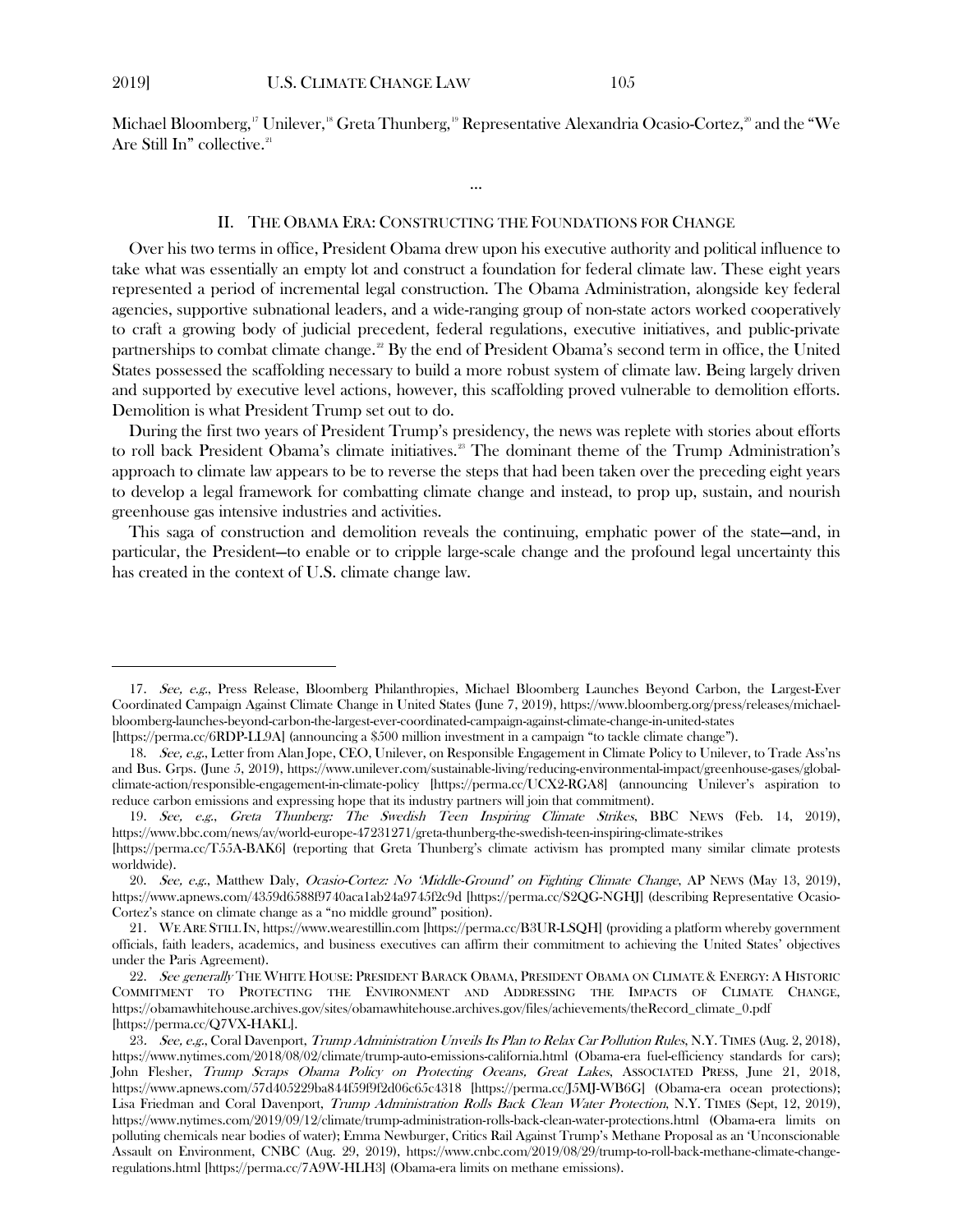#### III. THE TRUMP ERA: INTERNATIONAL OBSTRUCTION AND DOMESTIC DEREGULATION

…

President Obama was able to help bring about a relatively rapid set of changes to climate change law and policy at the international and domestic levels. He drew upon the full strength of his executive authority to achieve a degree of change that could only be achieved through the vehicle of the state. State power, of course, can be wielded to constructive or destructive ends. With the transition from President Obama to President Trump, we have witnessed President Trump wield the power of the state to dismantle domestic rules, derail international cooperation, deepen political polarization, and undermine science-based decision-making.

"They're taking them down, one by one."<sup>[24](#page-5-0)</sup> Thus did Janet McCabe, the EPA's top climate and clean-air regulator during the Obama Administration, aptly sum up the Trump Administrations' approach to the suite of climate-related rules adopted during the Obama-era.

As discussed, President Trump ran on a platform of Tweet-based mockery of climate science, flippant opposition to domestic and international climate action, and resolute commitment to propping up domestic sources of fossil fuel energy.<sup>[25](#page-5-1)</sup> Accordingly, it came as no surprise when President-elect Trump populated his energy transition team with climate skeptics and energy lobbyists.<sup>[26](#page-5-2)</sup> Moreover, President Trump organized his transition agenda around an "America First" policy premised, in the case of energy and the environment, on achieving energy independence; relieving burdens on the domestic fossil fuel industry; and unraveling many Obama-era regulations such as his "stupid" climate rule for power plants.<sup>[27](#page-5-3)</sup> President Trump's energy and environment plan sought to prioritize a suite of policies, including: withdrawing the United States from the Paris Agreement; increasing domestic production of natural resources; reviving the coal industry; expediting environmental reviews of energy-related projects; accelerating large energy infrastructure projects, such as the Keystone XL Pipeline; reviewing subsidies for renewable sources of energy; repealing the CPP; and relaxing fuel economy standards.<sup>[28](#page-5-4)</sup>

Once President Trump assumed office, he immediately began the promised process of deregulation by rolling back Obama-era rules across the board. By 2018, the Administration boasted that "[s]ince January 2017, a total of 2253 regulatory actions have been delayed or withdrawn,"[29](#page-5-5) including the CPP, and highlighted priority areas for further regulatory roll-back, including initiatives to freeze CAFE standards and tailpipe carbon dioxide emission standards for passenger vehicles and light trucks.<sup>[30](#page-5-6)</sup>

In common with President Obama's ambitious construction of climate change laws and policies following the policymaking drought during the Bush-era, the litany of changes that President Trump has made to deconstruct Obama-era climate laws and policies are too many to review. Here, this Article examines key steps the Trump Administration has taken to alter the United States' approach to climate change. The primary objective here, as throughout this Article, is to develop an understanding of how President Trump's approach

<sup>24.</sup> Coral Davenport, White House Set to Weaken Rules Curbing Methane Use, N.Y. TIMES, Sept. 11, 2018, at A1.

<sup>25.</sup> See supra notes Error! Bookmark not defined.-Error! Bookmark not defined..

<span id="page-5-2"></span><span id="page-5-1"></span><span id="page-5-0"></span><sup>26.</sup> See, e.g., Robin Bravender, Trump's Energy Team Overhauled, E&E NEWS (Nov. 21, 2016), https://www.eenews.net/stories/1060046098 [https://perma.cc/7782-ZN6F] (explaining that many lobbyists are stepping down and being replaced with former lobbyists and climate change skeptics); Steven Mufson, Trump's Energy Policy Team Includes Climate Change Skeptic, Free-Market Advocate, WASH. POST (Nov. 29, 2016), https://www.washingtonpost.com/business/economy/trumpsenergy-policy-team-includes-climate-change-skeptic-free-market-advocate/2016/11/29/86e52004-b5a4-11e6-b8df-

<sup>600</sup>bd9d38a02\_story.html?utm\_term=.6e9512e4c477 (stating that President-elect Trump met with former lobbyists and climate change skeptics for transition advice).

<span id="page-5-3"></span><sup>27.</sup> Timothy Cama & Devin Henry, Trump Outlines 'America First' Energy Plan, HILL (May 26, 2016), https://thehill.com/policy/energy-environment/281430-trump-outlines-america-first-energy-plan [https://perma.cc/V5VW-Y6EA]. 28. Id.

<span id="page-5-5"></span><span id="page-5-4"></span><sup>29.</sup> OFFICE OF MGMT. & BUDGET, THE 2018 REGULATORY REFORM REPORT: CUTTING THE RED TAPE, UNLEASHING ECONOMIC FREEDOM, https://www.whitehouse.gov/wp-content/uploads/2018/10/2018-Unified-Agenda-Cutting-the-Red-Tape.pdf [ https://perma.cc/2N7K-TQXN].

<span id="page-5-6"></span><sup>30.</sup> Id. (identifying additional further roll-backs to include freezing CAFE standards and tailpipe carbon dioxide emission standards for passenger vehicles and light trucks); see also Nadja Popovic et al., 85 Environmental Rules Being Rolled Back Under Trump, N.Y. TIMES (Sept. 12, 2019), https://www.nytimes.com/interactive/2019/climate/trump-environment-rollbacks.html (highlighting regulations that have been successfully repealed).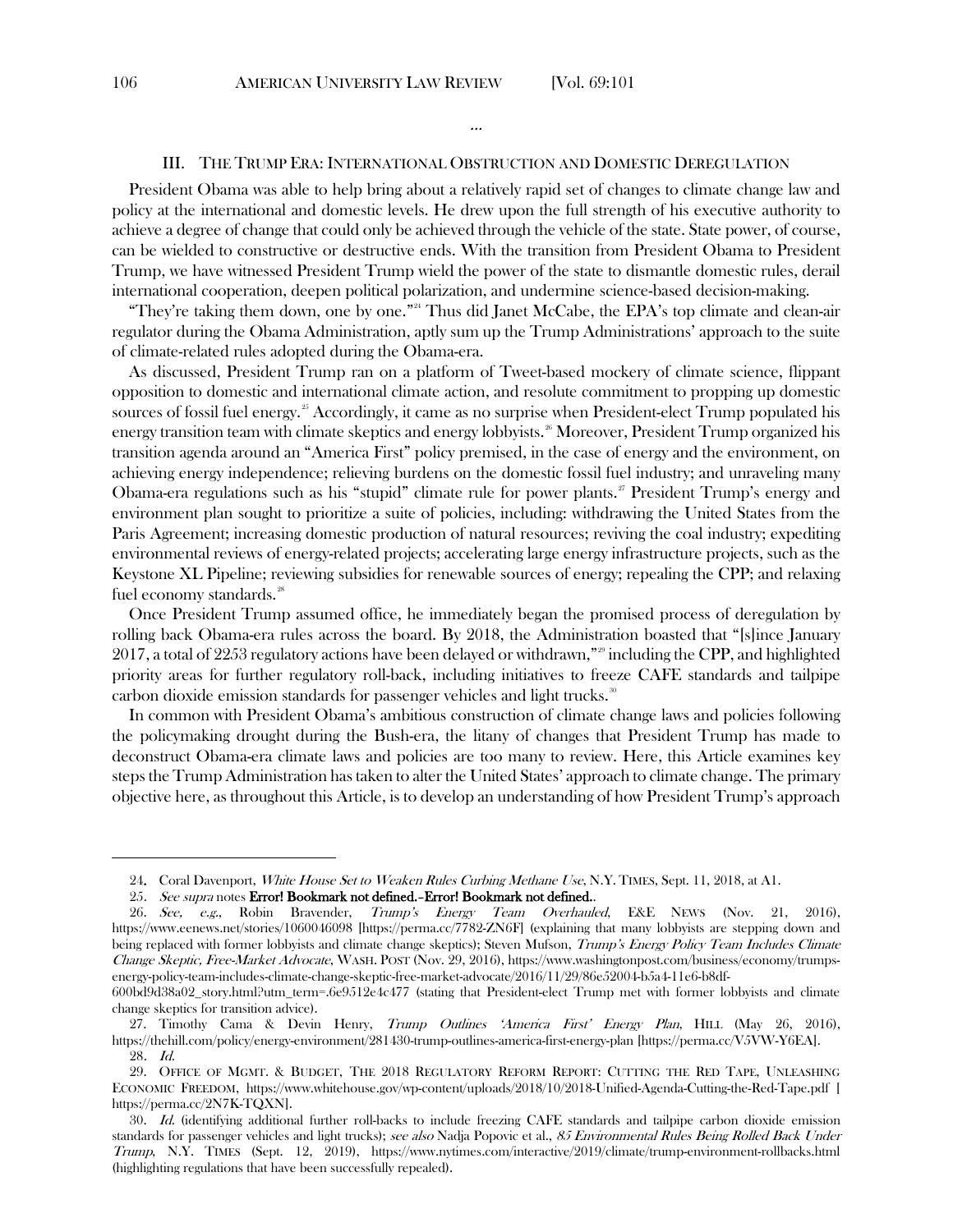to climate change shapes larger domestic efforts to develop an effective system of climate law moving forward, particularly as we look ahead to the presidential election of 2020.

## <span id="page-6-0"></span>A. The Domestic Death of the "Draconian" Paris Agreement

Keeping with his campaign-trail promise, on June 1, 2017, President Trump announced that the United States would be withdrawing from the Paris Agreement.<sup>[31](#page-6-1)</sup> More precisely, he declared that "as of today, the United States will cease all implementation of the non-binding Paris Accord and the draconian financial and economic burdens the agreement imposes on our country."<sup>[32](#page-6-2)</sup> In his speech he decried the Agreement as "simply the latest example of Washington entering into an agreement that disadvantages the United States to the exclusive benefit of other countries," as "handicap[ping] the United States economy in order to win praise from the very foreign capitals and global activists that have long sought to gain wealth at our country's expense" and, ultimately, as "very unfair, at the highest level, to the United States."<sup>[33](#page-6-3)</sup> The United States, therefore, would terminate all steps to comply with the Agreement, including implementing domestic emissions reduction efforts and contributing to climate finance initiatives.

The legal effect of President Trump's announcement was limited by the terms of the agreement, which prevent the United States from formally withdrawing from the Agreement until November 4, 2020, the day after the next presidential election.<sup>[34](#page-6-4)</sup> The symbolic and substantive effects of President Trump's announcement, however, were significant. First, it set the tone for the Trump Administration's approach to climate change. This tone being total defiance of the idea that the United States should be a cooperative actor on climate change and an unapologetic intent to undo the work of the previous administration to reassert U.S. leadership on climate change. Second, the decision to cease implementation of the Agreement had immediate effect on global mitigation and adaptation efforts, given that it meant that the United States—the second largest-global GHG emitter—would no longer commit to reducing its emissions in line with the pledge that it made under the Agreement, thus undermining cumulative global efforts to limit warming. Further, it also meant that the United States would immediately stop providing the climate finance that it had committed to under the Obama Administration, with the effect of weakening global mitigation and adaptation efforts.

President Trump's announcement, however, also had a side effect that he may not have predicted. At the domestic level, his announcement was met with an immediate outpouring of resistance and widespread efforts to mobilize subnational and non-state actors to step into the void to help keep the United States on track to pursuing domestic and international commitments to address climate change. On the same day that President Trump announced the United States' de facto withdrawal from the Paris Agreement, the governors of California, Washington, and New York announced they had formed a new partnership, the United States Climate Alliance, aimed at advancing the goals of the Paris Agreement and fulfilling the United States' obligations thereunder.<sup>[35](#page-6-5)</sup> On the same day, eighty-four U.S. mayors, representing forty million Americans, issued a joint statement declaring their intention to "adopt, honor, and uphold the commitments to the goals

<span id="page-6-7"></span><span id="page-6-2"></span><span id="page-6-1"></span><sup>31.</sup> President Donald J. Trump, Statement by President Trump on the Paris Climate Accord (June 1, 2017), https://www.whitehouse.gov/briefings-statements/statement-president-trump-paris-climate-accord [https://perma.cc/U9YF-9792]; see also President Trump Announces U.S. Withdrawal from the Paris Climate Accord, WHITE HOUSE (June 1, 2017), https://www.whitehouse.gov/articles/president-trump-announces-u-s-withdrawal-paris-climate-accord [https://perma.cc/3DBE-WMFZ].

<sup>32.</sup> Statement by President Trump on the Paris Climate Accord, supra not[e 31.](#page-6-0)

<sup>33.</sup> Id.

<span id="page-6-5"></span><span id="page-6-4"></span><span id="page-6-3"></span><sup>34.</sup> Paris Agreement, supra note Error! Bookmark not defined., at Annex, art. 28.1-.2 ("At any time after three years from the date on which this Agreement has entered into force for a Party [for the United States, November 4, 2016], that Party may withdraw from this Agreement by giving written notification to the Depositary. Any such withdrawal shall take effect upon expiry of one year from the date of receipt by the Depositary of the notification of withdrawal . . . ."). The United States status is, thus, "pending withdrawal." See Harold Hongju Koh, Presidential Power to Terminate International Agreements, 128 YALE L.J.F. 432, 468-70 (2018).

<span id="page-6-6"></span><sup>35.</sup> U.S. CLIMATE ALLIANCE, https://www.usclimatealliance.org [https://perma.cc/G7F3-HR23]. By summer 2019, 25 governors were members. Press Release, U.S. Climate Alliance, Montana Governor Steve Bullock Becomes 25th Governor to Join U.S. Climate Alliance (July 1, 2019), https://www.usclimatealliance.org/publications/2019/7/1/montana-governor-steve-bullock-becomes-25thgovernor-to-join-us-climate-alliance [https://perma.cc/A6SP-J5KA].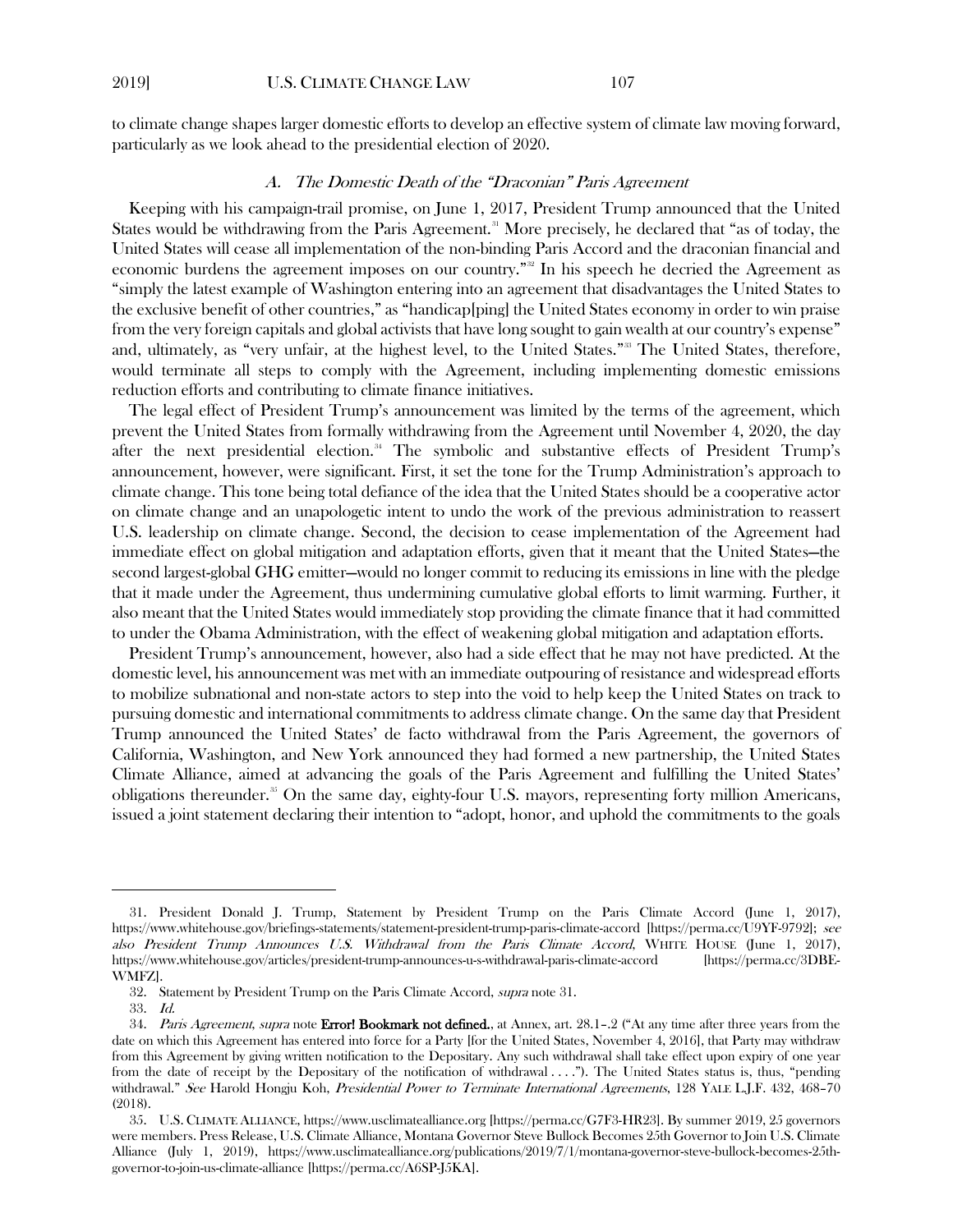enshrined in the Paris Agreement."<sup>[36](#page-6-6)</sup> Complementing the state and city initiatives, in June 2017, a group of mayors, governors, and business leaders launched the "We Are Still In" initiative that brought together a bipartisan coalition of "mayors, county executives, governors, tribal leaders, college and university leaders, businesses, faith groups, cultural institutions, healthcare organizations, and investors," declaring their intent to continue efforts to implement the United States international climate pledge.<sup>[37](#page-7-1)</sup> Also in June 2017, California Governor, Jerry Brown, together with Michael Bloomberg launched "America's Pledge," an initiative to "compile and quantify the actions of states, cities and businesses in the United States to drive down their greenhouse gas emissions consistent with the goals of the Paris Agreement."<sup>[38](#page-7-2)</sup> The swelling of support for climate action across the public and private sectors has continued to intensify in the wake of persistent presidential efforts to undermine U.S. climate actions.<sup>[39](#page-7-3)</sup>

At the international level, President Trump's announcement was met with reactions varying from a symbolic shrug to exasperated defiance. President Emmanuel Macron of France responded to President Trump's announcement by releasing a speech (in English, and on Twitter) stating that:

<span id="page-7-0"></span>Tonight, I wish to tell the United States: France believes in you. The world believes in you. I know that you are a great nation. I know your history, our common history. To all scientists, engineers, entrepreneurs, responsible citizens who were disappointed by the decision of the President of the United States, I want to say that they will find in France, a second homeland  $\dots$ . I can assure you, France will not give up the fight.<sup>[40](#page-7-4)</sup>

He ended his statement with a not-so-subtle dig at Trump, declaring: "[m]ake our planet great again."<sup>41</sup> Simultaneously, France joined with Germany and Italy in a statement taking note "with regret of the decision by the United States of America to withdraw from the universal agreement on climate change," and committing to "step up efforts to support developing countries, in particular the poorest and most vulnerable, in achieving their mitigation and adaptation goals."<sup>[42](#page-7-6)</sup> The Prime Minister of Canada, Justin Trudeau, expressed similar frustration, stating that:

We are deeply disappointed that the United States federal government has decided to withdraw from the Paris Agreement. Canada is unwavering in our commitment to fight climate change and support clean economic growth . . . . While the U.S. decision is disheartening, we remain inspired by the growing momentum around the world to combat climate change and transition to clean growth economies.<sup>[43](#page-7-7)</sup>

The Prime Minister of India joined the sentiment of his Canadian and European counterparts, issuing a statement on Twitter stating that the "Paris Agreement reflects our duty towards protecting the Earth and our natural resources. For us, this is an article of faith . . . . "<sup>[44](#page-7-8)</sup>

Perhaps, most importantly, preceding and following President Trump's announcement, the Chinese government has expressed support for the Paris Agreement and disappointment in the United States' efforts to undermine the global pact. Prior to President Trump's June 2017 announcement, at a speech before the United Nations, Chinese President, Xi Jinping, proclaimed that "[t]he Paris Agreement is a milestone in the

<sup>36</sup>. Paris Climate Agreement: 407 US Climate Mayors Commit to Adopt, Honor and Uphold Paris Climate Agreement Goals, CLIMATE MAYORS, http://climatemayors.org/actions/paris-climate-agreement [https://perma.cc/2WED-J7QB]. As of July 2019, the pact included 407 U.S. Mayors representing 70 million Americans. Id.

<span id="page-7-1"></span><sup>37. &</sup>quot;We Are Still In" Declaration, WE ARE STILL IN, https://www.wearestillin.com/we-are-still-declaration [https://perma.cc/5B55-AZPU].

<span id="page-7-2"></span><sup>38.</sup> Press Release, Office of Governor Edmund G. Brown, California Governor Jerry Brown and Michael Bloomberg Launch "America's Pledge" (July 12, 2017), https://ca.gov/archive/gov39/2017/07/12/news19872/index.html [https://perma.cc/K3U8-DYEE].

<sup>39</sup>. See infra Part IV.

<span id="page-7-4"></span><span id="page-7-3"></span><sup>40.</sup> Statement of Emmanuel Macron, President of France (June 1, 2017), https://www.pscp.tv/w/1jMKgoodLyqKL; see also Emmanuel Macron (@EmmanuelMacron), TWITTER (June 1, 2017, 2:46 PM), https://twitter.com/emmanuelmacron/status/870396270829084672?lang=en [https://perma.cc/6CC8-TEFY] (posting President Macron's remarks to his Twitter feed).

<sup>41.</sup> Statement of Emmanuel Macron, President of France, supra not[e 40.](#page-7-0)

<span id="page-7-6"></span><span id="page-7-5"></span><sup>42.</sup> Statement by Italy, France, and Germany on the US Withdrawal from the Paris Agreement on Climate, AMBASCIATA D'ITALIA, WASH. D.C. (June 1, 2017), https://ambwashingtondc.esteri.it/ambasciata\_washington/en/salastampa/dall\_ambasciata/2017/06/dichiarazione-italia-germania-francia.html [https://perma.cc/LB3Q-TBSW].

<span id="page-7-7"></span><sup>43.</sup> Statement by the Prime Minister of Canada in Response to the United States' Decision to Withdraw from the Paris Agreement, PRIME MINISTER CAN. (June 1, 2017), https://pm.gc.ca/eng/news/2017/06/01/statement-prime-minister-canada-responseunited-states-decision-withdraw-paris [https://perma.cc/5ECX-YE83].

<span id="page-7-8"></span><sup>44.</sup> PMO India (@PMO India), TWITTER (June 3, 2017, 5:29 AM), https://twitter.com/PMOIndia/status/870980871720845312 [https://perma.cc/BP5Q-QZA8].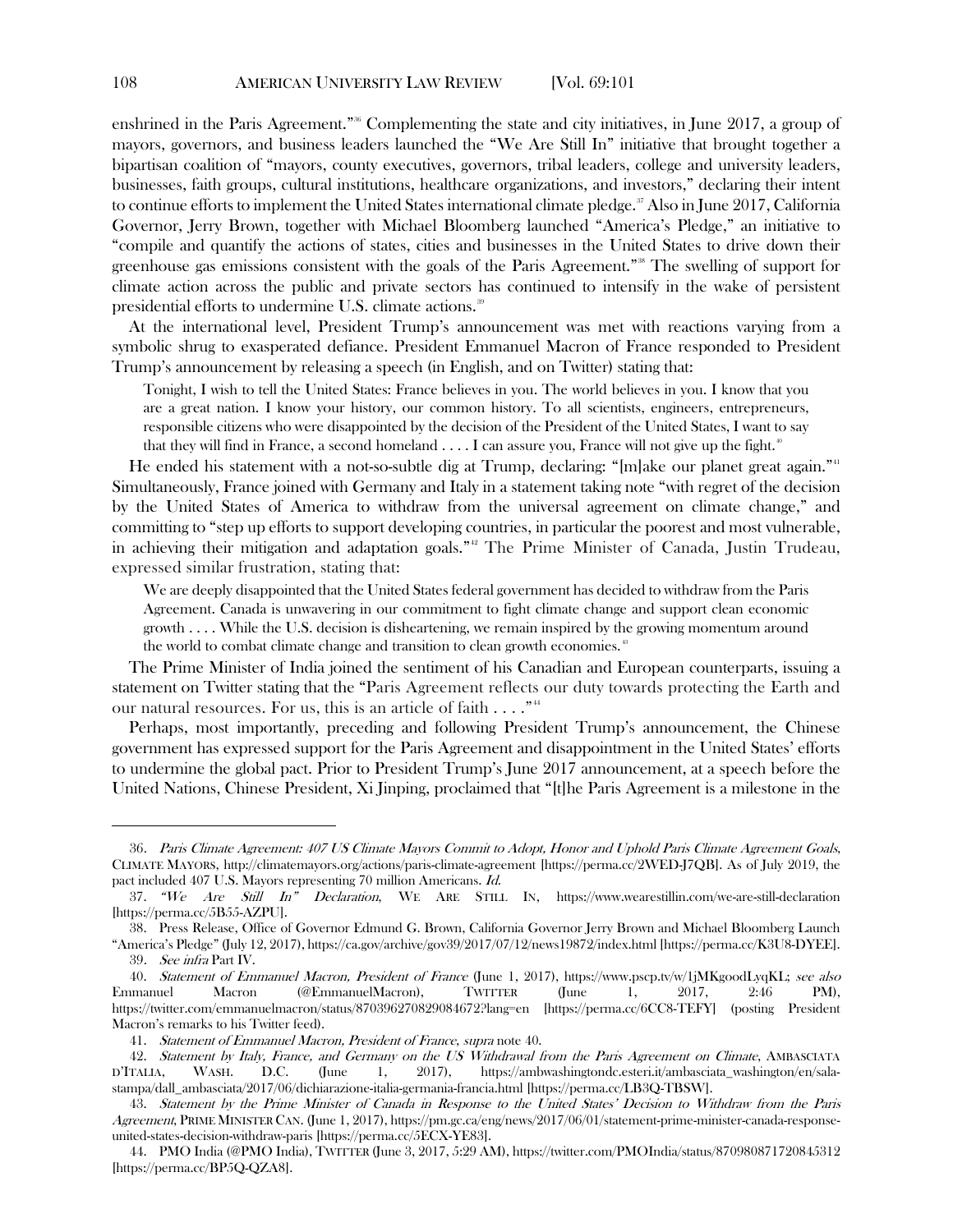history of climate governance. We must ensure this endeavor is not derailed  $\dots$ . All parties should work together to implement the Paris [A]greement. China will continue to take steps to tackle climate change and fully honor its obligations."<sup>[45](#page-8-0)</sup> In the wake of President Trump's announcement, China has continued to demonstrate support for the Agreement and appears to be exploring ways in which it can assert leadership in the vacuum created by the United States' abdication.<sup>[46](#page-8-1)</sup>

President Trump's emphatic rejection of the Paris Agreement epitomized his emerging approach to climate policy at the domestic level, which similarly has focused on tearing down the existing legal architecture, undermining climate science, and juxtaposing climate action as in direct conflict with American jobs and economic development. While the President has great power to deconstruct and re-direct State action,<sup>[47](#page-8-2)</sup> his ability to dismantle and undermine the emerging legal architecture and slow the momentum for climate law and policy has been hindered by systemic and social resistance at every level.<sup>[48](#page-8-3)</sup> That is, President Trump has used executive authority to cease implementation of the Paris Agreement and to direct the EPA to repeal the regulatory foundations that President Obama put in place; however, he has not been able to wield that authority to undermine the cooperative momentum motivating international negotiations and domestic efforts to respond to climate change. President Obama was unable to create iron-clad legal architecture, but he successfully leveraged his authority to push forward international negotiations and to advance international cooperation. His efforts facilitated the creation of a robust international climate change agreement and a firm foundation for international cooperation that has proved resolute and able to withstand the Trump Administration's reversal of course.

## B. Gutting the Clean Air Act Regulatory Regime & Deregulating the Fossil Fuel Industry

One of the focal points of Trump's presidency has been fast-tracking the move towards domestic energy independence. To this end, in March 2017, Trump issued an executive order, Promoting Energy Independence and Economic Growth. [49](#page-8-4) President Trump declared that, "[i]t is in the national interest to promote clean and safe development of our Nation's vast energy resources, while at the same time avoiding regulatory burdens that unnecessarily encumber energy production, constrain economic growth, and prevent job creation." [50](#page-8-5) Accordingly, the order directed all executive departments and agencies to "immediately review existing regulations that potentially burden the development or use of domestically produced energy resources and appropriately suspend, revise, or rescind those that unduly burden the development of domestic energy  $\mathop{\mathrm{resources}}\dots$  .  $\mathbb{C}^{51}$  $\mathbb{C}^{51}$  $\mathbb{C}^{51}$ 

To jump start the process of reducing regulatory burdens on energy production and begin the process of reversing course on climate change, the order rescinds multiple Obama-era executive orders, including his order related to Preparing the United States for the Impacts of Climate Change and his memoranda related

<span id="page-8-0"></span><sup>45.</sup> See Tom Phillips, China's Xi Jinping says Paris Climate Deal Must not be Allowed to Fail, GUARDIAN (Jan. 18, 2017), https://www.theguardian.com/world/2017/jan/19/chinas-xi-jinping-says-world-must-implement-paris-climate-deal [https://perma.cc/3E6Q-N34X] (emphasis added) (quoting Xi Jinping).

<span id="page-8-1"></span><sup>46.</sup> See, e.g., Benjamin Haas, China Sees an Opportunity to Lead as Trump Withdraws from Paris. But Will It?, GUARDIAN (June 2, 2017), https://www.theguardian.com/world/2017/jun/02/china-sees-an-opportunity-to-lead-as-trump-withdraws-from-parisbut-will-it [https://perma.cc/YNS9-G7QB]; see also Hai-Bin Zhang et al., U.S. Withdrawal from the Paris Agreement: Reasons, Impacts, and China's Response, 8 ADVANCES IN CLIMATE CHANGE RES. 220 (2017) (analyzing the range of actions China could, and should, take in response to the United States' declared withdrawal).

<span id="page-8-2"></span><sup>47.</sup> For a reminder of the cumulative nature of law and a discussion the resilience of law across changes in radical leadership, see Jeremy Waldron, The Concept and the Rule of Law, 43 GA. L. REV. 1, 32-33 (2008). Waldron reminds us:

A legal system builds on itself. Though it is always possible for a law to be amended or revoked, it is not usual for each new legislature to wipe the slate clean of the work of its predecessors. Instead, what legislators do—and what courts also do in their law-making capacity—is add to the laws already in existence. . . . Even when there is a radical change of personnel in the political system—with liberals replacing conservatives—indeed, even when there is a revolution, we hardly ever see a return to "Year Zero" so far as the law is concerned. Instead, law grows by accretion, so that new liberal legislation takes its place alongside old conservative legislation—or at least alongside the old conservative legislation that has not been explicitly repealed.

<span id="page-8-6"></span><span id="page-8-5"></span><span id="page-8-4"></span><span id="page-8-3"></span>Id.

<sup>48</sup>. See infra Part IV.

<sup>49.</sup> Exec. Order No. 13,783, 3 C.F.R. 314 ( 2017).

<sup>50</sup>. Id. at 314–15.

<sup>51.</sup> Id. at 315.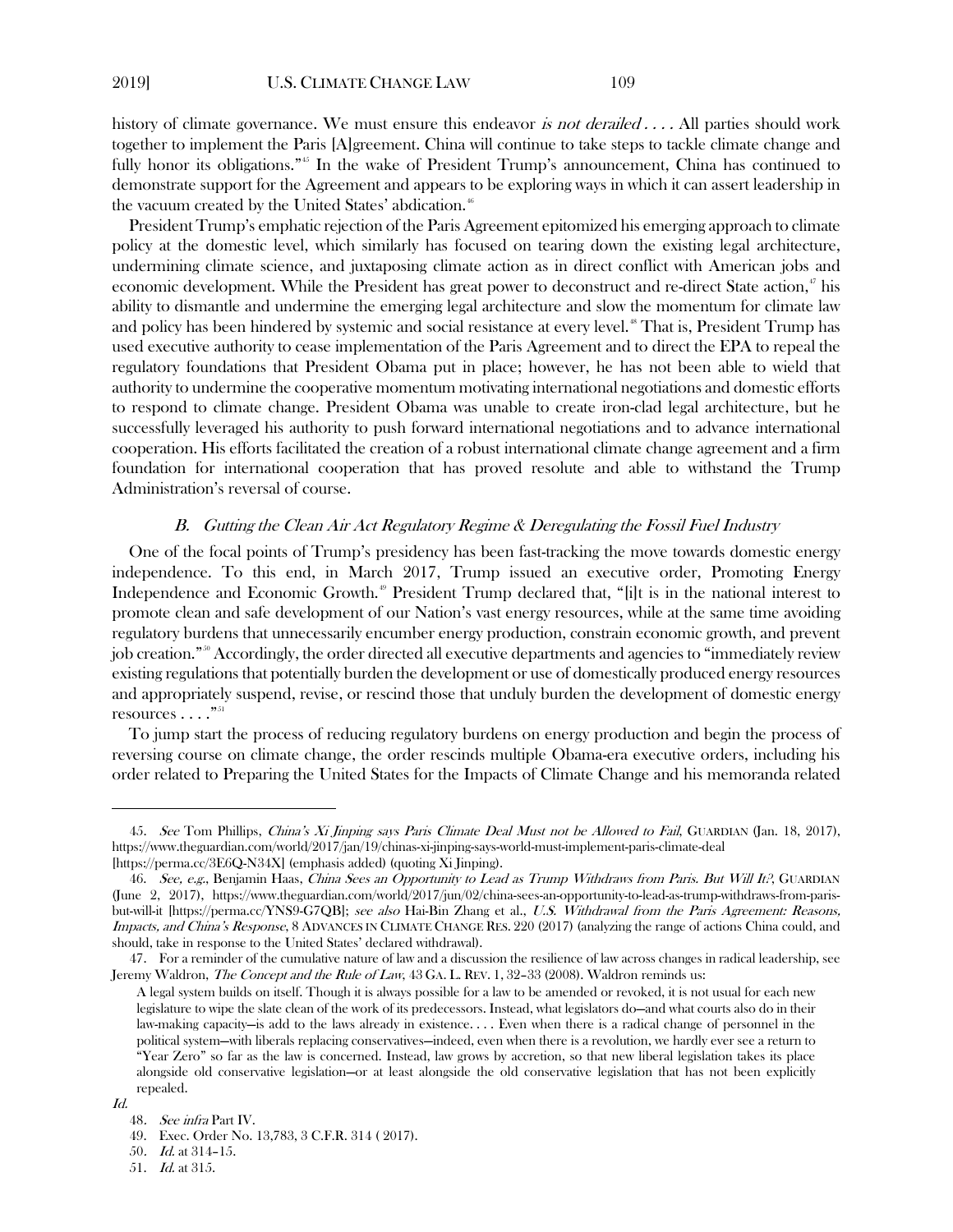to Power Sector Carbon Pollution Standards and Climate Change and National Security. [52](#page-9-1) Further seeking to dismantle the core of President Obama's climate agenda, the executive order also rescinds the Climate Action Plan and the Climate Action Plan Strategy to Reduce Methane Emissions. [53](#page-9-2) The order also directs immediate review of the CPP; disbands the Interagency Working Group on the Social Cost of Greenhouse Gases and withdraws its reports on the social cost of carbon declaring them "no longer representative of governmental policy"; directs that "any and all moratoria on Federal land coal leasing activities" be lifted; and charges that a suite of other Obama-era rules regulating oil and gas development be reviewed with an eye towards rescinding or revising the rules in order to unencumber energy production.<sup>[54](#page-9-3)</sup> Hence, in one fell swoop, the Trump Administration sought to undermine the foundations of the existing domestic climate regime.

<span id="page-9-0"></span>Pursuant to this order, on October 16, 2017, the EPA proposed repealing the CPP<sup>[55](#page-9-4)</sup> and subsequently, on August 21, 2018, issued its proposed replacement, the Affordable Clean Energy (ACE) rule.<sup>[56](#page-9-5)</sup> The CPP was finally repealed and replaced with the ACE on June 19, 2019.<sup>37</sup> According to the EPA, the ACE replaces "the prior Administration's overly prescriptive and burdensome [CPP] and instead empowers states, promotes energy independence, and facilitates economic growth and job creation."<sup>[58](#page-9-7)</sup>

With the CPP, the Obama Administration sought to create an enforceable legal backbone for reducing emissions from the largest source of emissions in the United States—e.g., existing power plants. Reducing emissions from existing coal-fired power plants is critical to long-term efforts to reduce domestic emissions and central to the United States' ability to meet its commitments under the Paris Agreement.<sup>[59](#page-9-8)</sup> Accordingly, the CPP was designed to ratchet down emissions from power plants by  $32\%$  below  $2005$  levels by  $2030$ .<sup>[60](#page-9-9)</sup>

The EPA attests that the ACE will "reduce emissions of CO<sub>2</sub>, mercury, as well as precursors for pollutants like fine particulate matter and ground-level ozone" and "result in annual net benefits of \$120 million to \$730 million, including costs, domestic climate benefits, and health co-benefits."[61](#page-9-10) In contrast to the CPP, which set out in a clear and transparent manner the net emissions reductions that the plan would achieve—i.e., reducing greenhouse gas emissions 32% below 2005 levels by 2030—with the ACE, the EPA states that "along with additional expected emissions reductions based on long-term industry trends" the rule could result in emissions reductions "as much as  $35\%$  below 2005 levels" by the year 2030. <sup> $\degree$ </sup> What is key here is that the rule does not seek to, or even attest to, achieve anything comparable to the emissions reductions the CPP would have achieved. Instead, the rule relies on ongoing industry trends—e.g., the shift from coal to natural gas and the growth of renewable energy to achieve emissions reductions.<sup>63</sup> Notably, when the Trump administration issued the proposed rule, estimates suggested that the ACE would "reduce[] pollution only negligibly even

62. Id.

<span id="page-9-2"></span><span id="page-9-1"></span><sup>52</sup>. Id. at 316 (revoking Exec. Order No. 13,653, 3 C.F.R. 330 (2013) (Climate Change Preparedness), Memorandum on Power Sector Carbon Pollution Standards, and Memorandum on Climate Change and National Security).

<sup>53.</sup> Id.

<sup>54.</sup>  $Id.$  at 318.

<span id="page-9-4"></span><span id="page-9-3"></span><sup>55.</sup> Repeal of Carbon Pollution Emission Guidelines for Existing Stationary Sources: Electric Utility Generating Units, 82 Fed. Reg. 48,035 (proposed Oct. 16, 2017) (to be codified at 40 C.F.R. pt. 60).

<span id="page-9-5"></span><sup>56.</sup> EPA Proposes Affordable Clean Energy (ACE) Rule, EPA (Aug. 21, 2018), https://www.epa.gov/newsreleases/epa-proposesaffordable-clean-energy-ace-rule [https://perma.cc/ZH42-KCEY].

<span id="page-9-6"></span><sup>57.</sup> EPA, FACT SHEET: THE AFFORDABLE CLEAN ENERGY RULE, https://www.epa.gov/sites/production/files/2019- 06/documents/bser\_and\_eg\_fact\_sheet\_6.18.19\_final.pdf [https://perma.cc/NN9V-Q2WZ].

<sup>58.</sup> EPA Proposes Affordable Clean Energy (ACE) Rule, supra not[e 56.](#page-9-0)

<span id="page-9-8"></span><span id="page-9-7"></span><sup>59.</sup> See supra note **Error! Bookmark not defined.** and accompanying text (describing the United States' commitment pursuant to the Paris Agreement to reduce greenhouse gas emissions 26% to 28% below 2005 levels by 2025).

<span id="page-9-9"></span><sup>60.</sup> See Fact Sheet: Overview of the Clean Power Plan, EPA, https://19january2017snapshot.epa.gov/cleanpowerplan/fact-sheetoverview-clean-power-plan\_.html [https://perma.cc/VBE2-9ML7].

<span id="page-9-10"></span><sup>61</sup>. EPA Finalizes Affordable Clean Energy Rule, Ensuring Reliable, Diversified Energy Resources While Protecting Our Environment, EPA (June 19, 2019), https://www.epa.gov/newsreleases/epa-finalizes-affordable-clean-energy-rule-ensuring-reliablediversified-energy [https://perma.cc/A3Z3-UYPE] (suggesting that ACE will reduce CO<sub>2</sub> emissions by 11-million short tons—less than 1% of current U.S. emissions, SO2 emissions by 5700 tons, NOx emissions by 7100 tons, PM2.5 emissions by 400 tons, and mercury emissions by fifty-nine pounds).

<span id="page-9-12"></span><span id="page-9-11"></span><sup>63.</sup> This argument has been undercut by recent trends, which reveal an increase in greenhouse gas emissions from the power sector as "natural gas generation increased to meet rising electricity demand, offsetting the emissions reductions associated with coal plant retirements." Benjamin Storrow, 2019 Power-Sector Trends Point to a Continued Rise in U.S. Emissions, SCI. AM.: F&E NEWS (June 3, 2019), https://www.scientificamerican.com/article/2019-power-sector-trends-point-to-a-continued-rise-in-u-s-emissions [https://perma.cc/TJ5L-6PKN].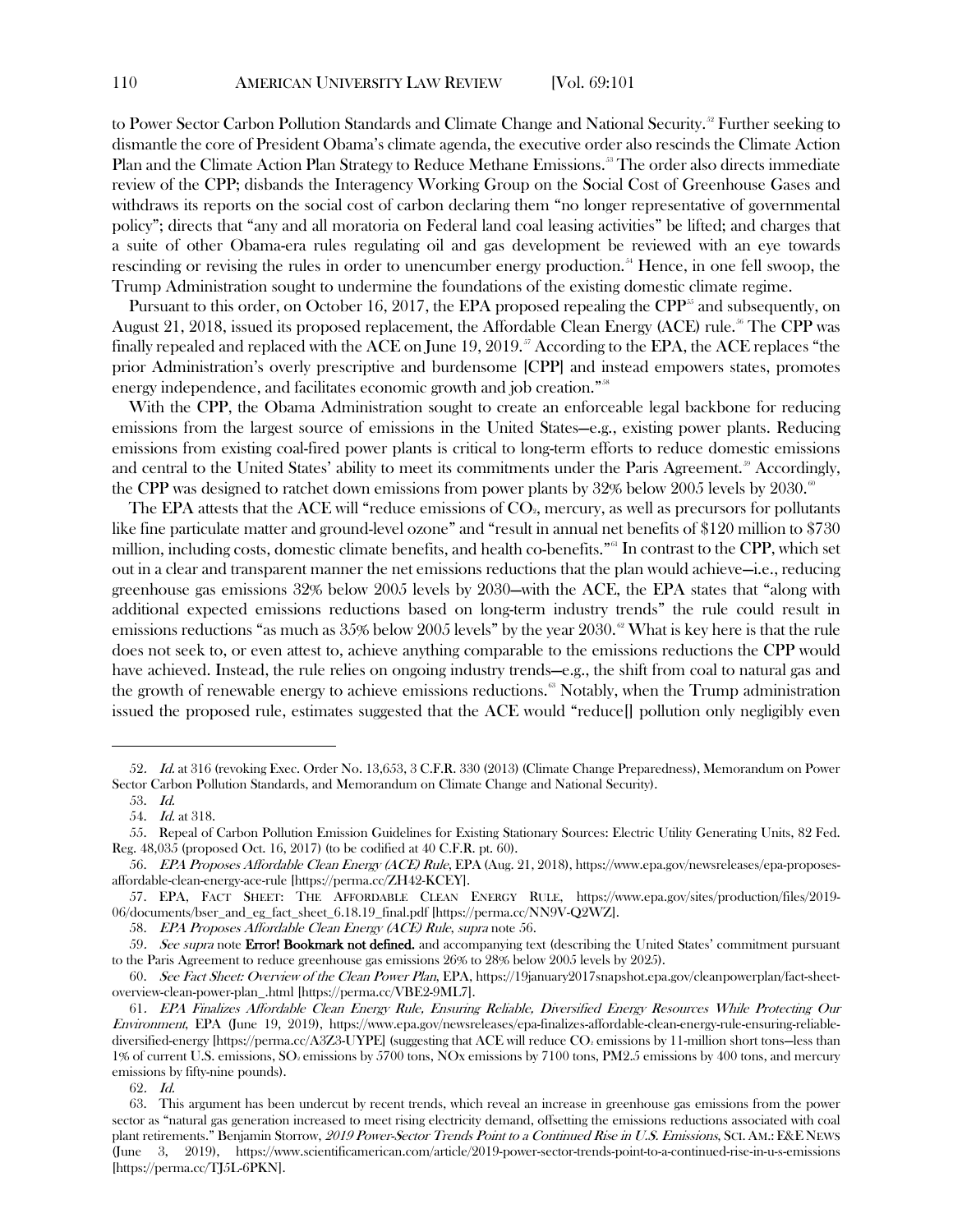<span id="page-10-1"></span>from a no-CPP baseline."<sup>[64](#page-10-2)</sup> The Trump Administration's own analysis demonstrates that it would actually allow for an increase in particulate matter and ozone pollution, with dire impacts for human health. The EPA's estimates suggest that increases in particulate matter and ozone pollution could lead to thousands of premature deaths and increases in pollution-related illness, as compared to the baseline under the CPP. In fact, the "EPA estimates, for example, that in the year 2030 alone somewhere between 350 and over 1000 people will die from exposure to particulate matter and ozone whose deaths would have been avoided under the CPP."<sup>[65](#page-10-3)</sup>

<span id="page-10-0"></span>In contrast to the CPP, which set individualized emission caps for each state, the ACE jettisons emissions caps of any kind and, instead, "gives states broad latitude to determine how stringently they want to control power plant emissions under their jurisdiction."<sup>[66](#page-10-4)</sup> The rule operates by mandating heat-rate efficiency improvements ("HRIs") at individual facilities; the rule does not mandate net emissions reductions by state or even by facility.[67](#page-10-5) Because the rule does not set cumulative or individual emissions caps, there is a significant risk that "[d]ue to greater plant efficiency, such HRIs could lead to increased generation and emissions, known as an emissions rebound effect."[68](#page-10-6) Taking the rebound effect into account, one early study suggests that while the ACE "only modestly reduces national power sector  $CO<sub>2</sub>$  emissions" it could lead to increases in  $CO<sub>2</sub>$ emissions "by up to 8.7% in 18 states plus the District of Columbia in 2030 compared to no policy" and increases in "SO<sub>2</sub> and NOx emissions in 19 states and 20 states plus DC, respectively, in 2030 compared to no policy, with implications for air quality and public health."<sup>[69](#page-10-7)</sup>

Furthermore, while one of President Trump's repeated objectives has been to remove the Obama Administration's "overly prescriptive and burdensome"<sup>[70](#page-10-8)</sup> rule and to adopt a new rule that would reduce regulatory burden and minimize costs for industry, the ACE has been critiqued on just this count. One such critique suggests that, according to a careful review of the EPA's own models, the ACE is likely to "*impose* similar, or perhaps even greater, compliance costs" on industry than the CPP.<sup>[71](#page-10-9)</sup>

In sum, the ACE's ability to bring about real emissions reductions or to achieve the promised cost savings for the energy industry has been called into question.<sup>[72](#page-10-10)</sup> Taking into account all of the different dimensions of the rule, one group of legal commentators suggest that the ACE:

would increase pollution of  $CO<sub>2</sub>$  and other air pollutants; cost us billions of dollars in forgone benefits; and harm public health, resulting in thousands of premature deaths that the CPP would prevent. At the same time . . . the ACE Rule is not likely to save industry much in compliance costs.<sup>[73](#page-10-11)</sup>

The core of the Obama Administration's efforts to limit greenhouse gas emissions under the umbrella of the CAA consisted of the CPP, which provided the tool for limiting emissions from power plants, and the

<span id="page-10-2"></span><sup>64.</sup> Letter from Cara Horowitz & Ann Carlson, UCLA Sch. of Law, to EPA, Re: Comment by Electricity Grid Experts Benjamin F. Hobbs, Brendan Kirby, Kenneth J. Lutz, and James D. McCalley on Docket ID No. EPA-HQ-OAR-2017-0355, Proposed Affordable Clean Energy Rule (Oct. 30, 2018), https://legal-planet.org/wp-content/uploads/2018/10/Grid-expert-commentletter\_ACE\_proposal\_Oct\_30\_2018\_FINAL-1.pdf [https://perma.cc/N8BY-WAHX].

<span id="page-10-3"></span><sup>65.</sup> Nat Logar, The Affordable Clean Energy Rule Would Be Neither Affordable nor Clean, LEGAL PLANET (Oct. 31, 2018), https://legal-planet.org/2018/10/31/the-affordable-clean-energy-rule-would-be-neither-affordable-nor-clean [https://perma.cc/5RPL-HAAD] (quoting Cara Horowitz et al., Comment by Electricity Grid Experts Benjamin F. Hobbs, Brendan Kirby, Kenneth J. Lutz, and James D. McCalley on Docket ID No. EPA-HQ-OAR-2017-0355, Proposed Affordable Clean Energy Rule (Oct. 30, 2018), https://legal-planet.org/wp-content/uploads/2018/10/Grid-expert-comment-letter\_ACE\_proposal\_Oct\_30\_2018\_FINAL-1.pdf [https://perma.cc/QK5A-KUWX]).

<span id="page-10-4"></span><sup>66.</sup> Niina H. Farah, Trump Admin Finalizes Clean Power Plan, E&E NEWS (June 19, 2019), https://www.eenews.net/stories/1060631669 [https://perma.cc/EJ3A-W2UR].

<span id="page-10-5"></span><sup>67.</sup> See William C. Schillaci, Affordable Clean Energy Rule Puts States in Regulatory Driver's Seat, EHS DAILY ADVISOR (June 21, 2019), https://ehsdailyadvisor.blr.com/2019/06/affordable-clean-energy-rule-puts-states-in-the-regulatory-drivers-seat [https://perma.cc/RA45-CTPF].

<span id="page-10-7"></span><span id="page-10-6"></span><sup>68.</sup> See Amelia T. Keyes et al., The Affordable Clean Energy Rule and the Impact of Emissions Rebound on Carbon Dioxide and Criteria Air Pollutant Emissions, 14 ENVTL. RES. LETTERS 044018 (2019).

<sup>69.</sup> Id.

<sup>70.</sup> EPA Proposes Affordable Clean Energy (ACE) Rule, supra not[e 56.](#page-9-0)

<sup>71.</sup> Logar, *supra* note [65](#page-10-0) (emphasis added) (quoting Horowitz et al., *supra* not[e 65\)](#page-10-0).

<span id="page-10-11"></span><span id="page-10-10"></span><span id="page-10-9"></span><span id="page-10-8"></span><sup>72.</sup> See, e.g., Issue Brief: Final ACE Rule Raises State Concerns, GEO. CLIMATE CTR. (July 2, 2019), https://www.georgetownclimate.org/articles/issue-brief-final-ace-rule-raises-state-concerns.html [https://perma.cc/LGY3-7J4P].

<sup>73.</sup> Horowitz & Carlson, supra note [64,](#page-10-1) at 1.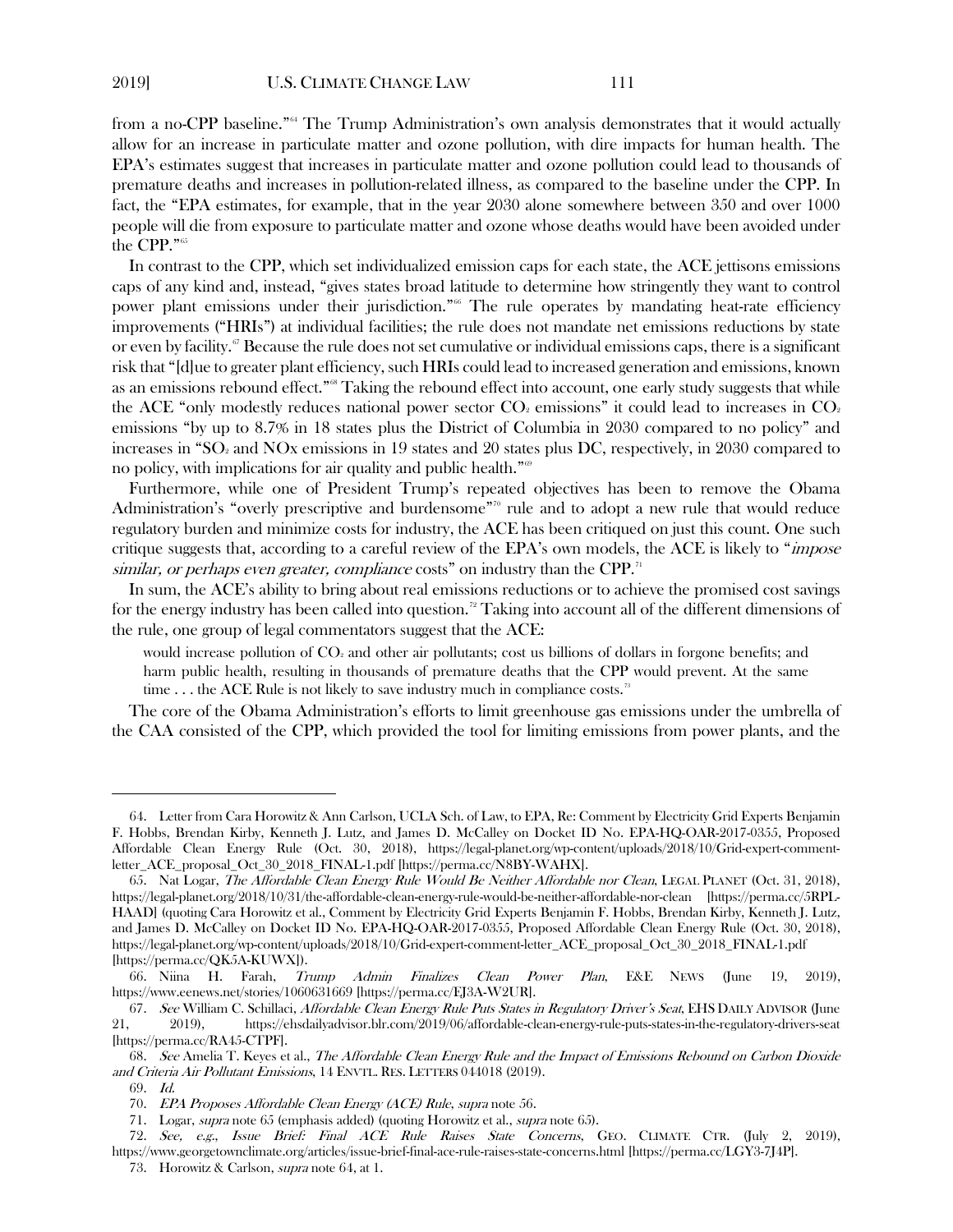"Tailpipe Rule," which provided the tool for limiting emissions from automobiles. [74](#page-11-1) Together, these two CAA regulatory programs targeted the two largest sources of domestic greenhouse gas emissions.<sup>[75](#page-11-2)</sup> Replacing the CPP with the ACE deals a high-impact blow to the heart of the Obama Administration's efforts to use the CAA to limit emissions from power plants. It is book-ended by the Trump Administration's ongoing efforts to limit regulatory constraints on automobiles.

<span id="page-11-0"></span>The origins of both the CPP and the Tailpipe Rule rest in the Supreme Court's 2007 decision in *Massachusetts v. EPA*. In this seminal case, the Court ruled that the EPA possessed regulatory authority over greenhouse gases under the CAA, and that the Agency's decision on whether to regulate these pollutants must be statutorily grounded and based on scientific (not political) considerations.[76](#page-11-3) Following the Court's 2007 ruling, in 2009, the EPA issued the CAA section  $202(a)(1)$  endangerment finding that triggered the EPA's obligation to begin regulating greenhouse gas emissions from new automobiles." That same year, the EPA also granted a waiver of the CAA preemption to California, allowing it to adopt its greenhouse gas emission standards for motor vehicles.<sup>[78](#page-11-5)</sup> Subsequently, in May 2009, the EPA, the Department of Transportation, state regulators, and the auto industry established the first-ever nationwide greenhouse gas emission standards for light-duty vehicles and the most progressive fuel efficiency improvements in thirty years. The 2009 rule, known as the Tailpipe Rule, applied to model years 2012–2016 and was followed in 2012 by another rule requiring additional reductions in greenhouse gas emissions and additional improvements in fuel economy for light-duty vehicles for model years  $2017-2025$ .<sup>[79](#page-11-6)</sup> In 2014 and 2015, the EPA continued to develop the regulatory regime, finalizing gasoline standards that further contribute to vehicle efficiency for passenger cars, light-duty trucks, medium-duty passenger vehicles, and some heavy-duty vehicles.<sup>[80](#page-11-7)</sup> As a result of these rules, automakers were required to nearly double the average fuel economy of new cars and trucks by  $2025.^{\rm {^{81} } }$  $2025.^{\rm {^{81} } }$  $2025.^{\rm {^{81} } }$ 

Unlike the CPP, which was released late in President Obama's second term and remained in limbo even prior to President Trump taking office, the regulatory regime for auto emissions came into effect and was actively implemented and enforced during President Obama's first and second terms in office. Despite the established nature of the regulatory regime and the proven environmental and human-health benefits associated with the efficiency and emissions improvements, the Trump Administration opposed the tightening standards arguing that they were economically onerous and created safety concerns.<sup>[82](#page-11-9)</sup> Accordingly, on August 2, 2018, the EPA released a proposed rule—the Safe Affordable Fuel Efficient (SAFE) Vehicles proposal—that would freeze emissions and fuel-efficiency standards for cars after 2021, and would revoke the waiver of CAA preemption the EPA granted California to establish its greenhouse gas emissions standards.<sup>83</sup>

<span id="page-11-1"></span><sup>74.</sup> See Carbon Pollution Emission Guidelines for Existing Stationary Sources: Electric Utility Generating Units, 80 Fed. Reg. 64,662 (proposed Oct. 23, 2015) (to be codified at 40 C.F.R. pt. 60) (the CPP); Endangerment and Cause or Contribute Findings for Greenhouse Gases Under Section 202(a) of the Clean Air Act, 74 Fed. Reg. 66,496 (proposed Apr. 24, 2009) (to be codified at 40 C.F.R. ch. 1) (the Tailpipe Rule).

<span id="page-11-2"></span><sup>75.</sup> Carbon Pollution Emission Guidelines for Existing Stationary Sources: Electric Utility Generating Units, 80 Fed. Reg. at 64,664; Endangerment and Cause or Contribute Findings for Greenhouse Gases Under Section 202(a) of the Clean Air Act, 74 Fed. Reg. at 66,517.

<sup>76</sup>. See Massachusetts v. EPA, 549 U.S. 497, 532–35 (2007).

<sup>77.</sup> 42 U.S.C. § 7521(a)(1) (2012).

<span id="page-11-5"></span><span id="page-11-4"></span><span id="page-11-3"></span><sup>78.</sup> Timeline of Major Accomplishments in Transportation, Air Pollution, and Climate Change, EPA, https://www.epa.gov/airpollution-transportation/timeline-major-accomplishments-transportation-air-pollution-and-climate#2000 [https://perma.cc/7FSU-XY8B].

<span id="page-11-6"></span><sup>79.</sup> Regulations for Greenhouse Gas Emissions from Passenger Cars and Trucks, EPA, https://www.epa.gov/regulationsemissions-vehicles-and-engines/regulations-greenhouse-gas-emissions-passenger-cars-and [https://perma.cc/9BAV-TBM2].

<sup>80</sup>. Timeline of Major Accomplishments in Transportation, Air Pollution, and Climate Change, supra not[e 78.](#page-11-0)

<span id="page-11-8"></span><span id="page-11-7"></span><sup>81.</sup> See Greenhouse Gas Emissions and Fuel Efficiency Standards for Medium- and Heavy-Duty Engines and Vehicles-Phase 2, 81 Fed. Reg. 73,478 (proposed Oct. 25, 2016) (to be codified at 49 C.F.R. pts. 523, 534, 535, 538); see also Final Rule for Greenhouse Gas Emissions and Fuel Efficiency Standards for Medium- and Heavy-Duty Engines and Vehicles - Phase 2, EPA, https://www.epa.gov/regulations-emissions-vehicles-and-engines/final-rule-greenhouse-gas-emissions-and-fuel-efficiency [https://perma.cc/L2LK-9XGW].

<span id="page-11-9"></span><sup>82.</sup> See Timothy Cama & Miranda Green, Trump Moves to Roll Back Obama Emissions Standards, HILL (Aug. 2, 2018), https://thehill.com/policy/energy-environment/400036-trump-submits-rule-to-weaken-iconic-obama-car-efficiency-standards [https://perma.cc/XQU6-UYZY].

<span id="page-11-10"></span><sup>83.</sup> The Safer Affordable Fuel-Efficient (SAFE) Vehicles Rule for Model Years 2021–2026 Passenger Cars and Light Trucks, 83 Fed. Reg. 42,986 (proposed Aug. 24, 2018) (to be codified at 40 C.F.R. pts. 85, 86) (proposing to "retain the model year 2020 standards . . . for [cars and light trucks] through model year 2026").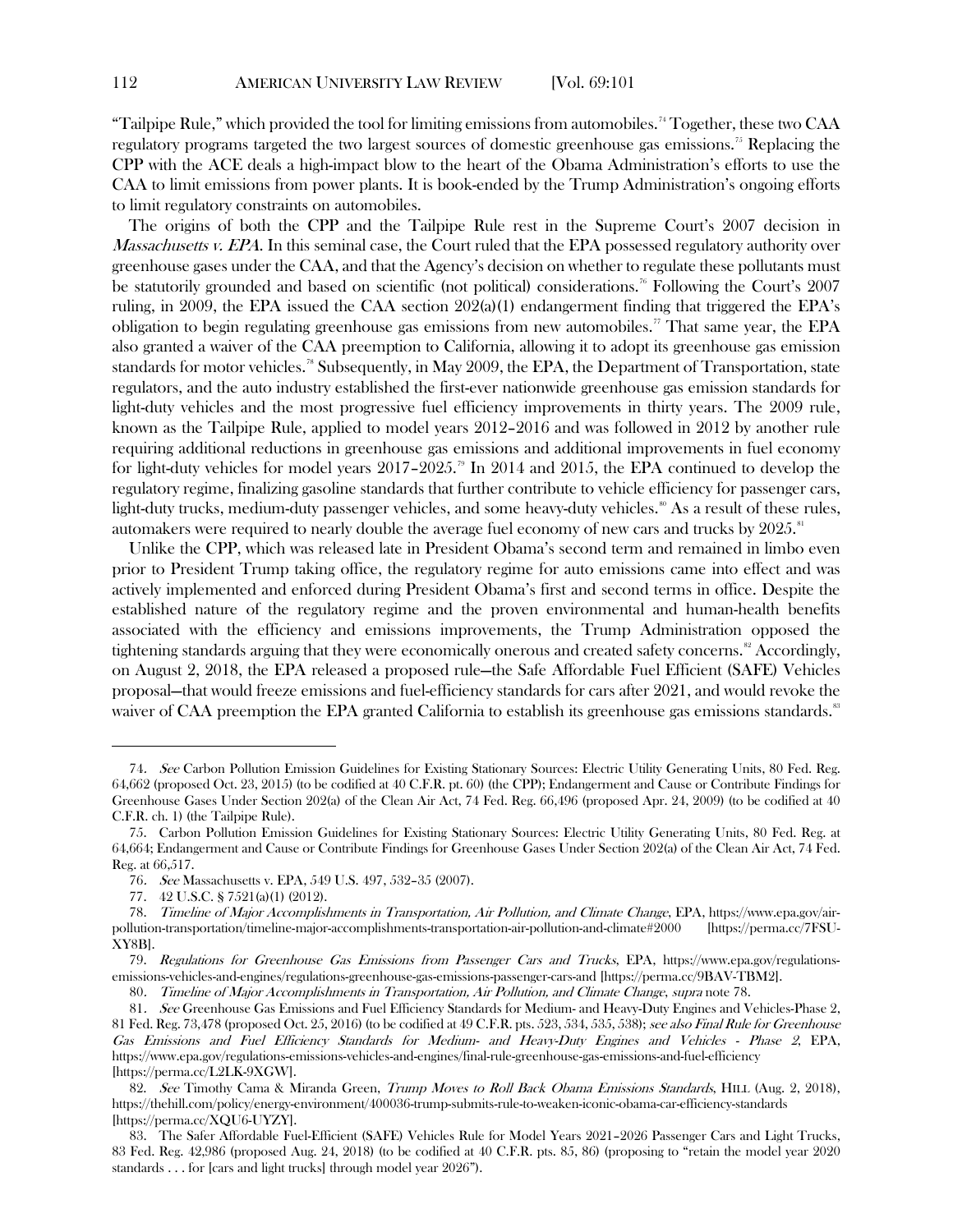At the time of writing, this rule is not yet final and is being challenged by environmentalists, consumer groups, and auto-industry representatives.<sup>[84](#page-12-0)</sup> If the proposed rule comes into effect, it would deal a blow not only to efforts to limit emissions from the transportation sector, but also to the core remaining piece of President Obama's CAA greenhouse gas regulatory regime. Additionally, revoking California's waiver would challenge states' rights to adopt more ambitious automobile standards and interfere with the ability of states to meet their own environmental objectives. As Carlson suggests, the proposed rule would deal a significant blow to U.S. efforts to reduce GHG emissions from the transportation fleet and hamper California's ambitious climate goals and air pollution policy.<sup>[85](#page-12-1)</sup> In so doing, the Administration's actions may also weaken California's efforts to act as a global environmental policy and technology leader, demonstrating the potential limits of Governor Brown's efforts to be the de facto leader of U.S. climate leadership. At the end of the day, in a system of federalism, a state can provide only so much global leadership in the face of national intransigence.<sup>86</sup>

Taken together, the repeal and replacement of the CPP and the proposed freezing of the Tailpipe Rule erode the core of President Obama's efforts to develop a federal legal regime for limiting greenhouse gas emissions. The Trump Administration's climate and energy related deregulatory efforts, however, are far more extensive and include efforts to remove limits on all aspects of fossil fuel development and to enable large-scale energy infrastructure development.

As just a few of examples of the steps taken to relieve regulatory burdens on the energy industry, [87](#page-12-3) the Trump Administration has removed requirements for oil and gas companies to report methane emissions while also revising and partially repealing Obama-era rules limiting methane emissions from the oil and gas industry;<sup>[88](#page-12-4)</sup> proposed lifting an Obama-era coal leasing moratorium on public lands;<sup>89</sup> proposed an expanded oil and gas leasing program in the Arctic National Wildlife Refuge;<sup>[90](#page-12-6)</sup> issued an executive order seeking to expedite approvals of energy infrastructure projects;<sup>[91](#page-12-7)</sup> proposed rolling back an Obama-era rule aimed at preventing hydrofluorocarbon leaks from air conditioners;<sup>[92](#page-12-8)</sup> rolled back regulatory limits on petroleum refineries;<sup>33</sup> quickened the pace of approving onshore drilling permits;<sup>[94](#page-12-10)</sup> and proposed to dramatically expand the areas open to offshore oil and gas leasing.<sup>[95](#page-12-11)</sup>

<span id="page-12-3"></span><span id="page-12-2"></span><span id="page-12-1"></span>87. See, e.g., Climate Deregulation Tracker, COLUM. L. SCH.: SABIN CTR. FOR CLIMATE CHANGE L., http://columbiaclimatelaw.com/resources/climate-deregulation-tracker [https://perma.cc/U7VG-WPPT].

<span id="page-12-4"></span>88. See Proposed Improvements 2016 New Source Performance Standards, EPA, https://www.epa.gov/controlling-air-pollutionoil-and-natural-gas-industry/proposed-improvements-2016-new-source [https://perma.cc/EV8Q-5PR3] (last updated Dec. 19, 2018).

<span id="page-12-0"></span><sup>84.</sup> See, e.g., Academy Warns of Danger in Proposed SAFE Vehicles Rule, AM. ACAD. FAM. PHYSICIANS (Nov. 7, 2018), https://www.aafp.org/news/government-medicine/20181107epaletter.html [https://perma.cc/Q867-PWFS]; Letter from Academy of Integrative Health & Medicine et al., to Andrew Wheeler, Acting Administrator, EPA, Public Health Organizations' Opposition to the Proposed "Safer Affordable Fuel-Efficient Vehicles Rule" for Model Years 2021–2026 Passenger Cars and Light Trucks (Oct. 26, 2018), https://www.aafa.org/media/2221/aafa-sign-on-letter-opposing-safer-affordable-fuel-efficient-vehicles-rule.pdf [https://perma.cc/4MGV-TCUK].

<sup>85.</sup> Carlson, supra note [15,](#page-3-4) at 271–72.

<sup>86.</sup> Id. at 272.

<span id="page-12-5"></span><sup>89.</sup> See BLM Publishes Draft Environmental Assessment for Lifting Coal Leasing Moratorium, COLUM. L. SCH.: SABIN CTR. FOR CLIMATE CHANGE L. (May 22, 2019), http://columbiaclimatelaw.com/climate-deregulation-tracker/blm-publishes-draftenvironmental-assessment-for-lifting-coal-leasing-moratorium [https://perma.cc/L496-8ZFT].

<span id="page-12-6"></span><sup>90.</sup> See Press Release, Bureau Land Mgmt., BLM Alaska Releases Draft Environmental Impact Statement for the Coastal Plain Oil and Gas Leasing Program (Dec. 20, 2018), https://www.blm.gov/press-release/blm-alaska-releases-draft-eis-coastal-plain-oil-andgas-leasing-program [https://perma.cc/QN4U-Q46P].

<sup>91.</sup> See Exec. Order No. 13,868, 84 Fed. Reg. 15,495 (Apr. 15, 2019).

<span id="page-12-8"></span><span id="page-12-7"></span><sup>92.</sup> See Maxine Joselow, Trump Admin to Alter Rollback over HFC Concerns, E&E NEWS (Apr. 29, 2019), https://www.eenews.net/stories/1060235551 [https://perma.cc/584W-PJBC].

<span id="page-12-9"></span><sup>93.</sup> See 40 C.F.R. §§ 60.100, 60.100a, 63.640, 63.1560 (2018); National Emission Standards for Hazardous Air Pollutants and New Source Performance Standards: Petroleum Refinery Sector Amendments, 83 Fed. Reg. 227, 60,696 (Nov. 26, 2018).

<span id="page-12-10"></span><sup>94.</sup> See Curt Devine et al., *Interior Dept. Approved Far More Oil and Gas Permits During Shutdown than Previously Known*, CNN (Mar. 27, 2019), https://www.cnn.com/2019/03/27/politics/bernhardt-interior-approved-permits-shutdown/index.html [https://perma.cc/SN6R-2B8T].

<span id="page-12-11"></span><sup>95.</sup> See Press Release, U.S. Dep't Interior, Secretary Zinke Announces Plan for Unleashing America's Offshore Oil and Gas Potential (Jan. 4, 2018), https://www.doi.gov/pressreleases/secretary-zinke-announces-plan-unleashing-americas-offshore-oil-and-gaspotential [https://perma.cc/K4KG-URM9] ("[T]he National Outer Continental Shelf Oil and Gas Leasing Program . . . proposes to make over 90 percent of the total OCS acreage and more than 98 percent of undiscovered, technically recoverable oil and gas resources in federal offshore areas available to consider for future exploration and development. By comparison, the current program puts 94 percent of the OCS off limits. In addition, the program proposes the largest number of lease sales in U.S. history.").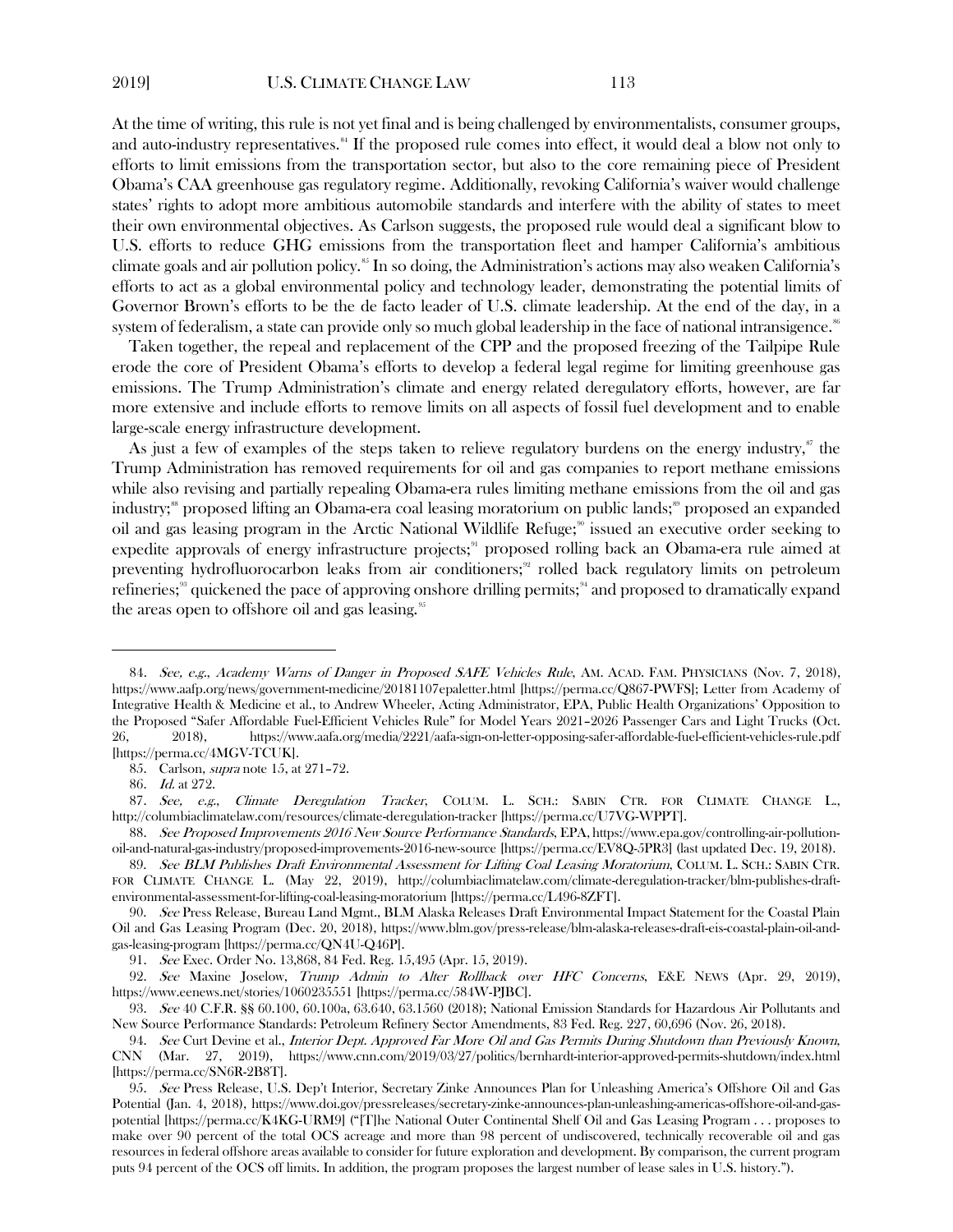Cumulatively, these ongoing and proposed changes loosen environmental controls on the fossil fuel industry from the point of extraction to the point of combustion, expand the range of areas where extraction can take place, and facilitate the development of large-scale energy projects. While it is too early to fully understand the combined effect of all these changes, a new study prepared for state attorneys general describe the Trump Administration's actions as amounting to a "virtual surrender to climate change" and suggest that the plans to roll back climate and energy-related regulations could drive up domestic greenhouse gas emissions by over two hundred million tonnes a year  $CO<sub>2</sub>$  Equivalent by 2025.<sup>[96](#page-13-0)</sup>

Although the long-term impacts are unknown, the Trump Administration's policies have already facilitated increases in fossil fuel production, greenhouse gas emissions, and energy exports. In 2018, U.S.  $CO<sub>2</sub>$ emissions rose by 3.4%; this spike represented the largest increase in domestic emissions in eight years and the second largest annual increase in more than two decades.<sup>[97](#page-13-1)</sup> Also, in 2018, the United States surpassed Russia and Saudi Arabia to become the world's largest crude oil producer.<sup>88</sup> In addition, U.S. exports of fossil fuels continue to increase. It is projected that, by 2020, "for the first time since the 1950s, the United States will export more energy than it imports  $\ldots$  ."  $^{\hspace{0.02cm}\mathsf{neg}}$ 

At the same time that the Trump Administration's energy policies are facilitating increases in fossil fuel production, consumption, and exports, the Administration is also taking steps to limit domestic efforts to integrate climate change into policy planning, with the effect of undermining Obama-era climate resiliency strategies. In 2017, for example, the Trump Administration removed climate change from a list of threats to national security,[100](#page-13-4) despite far-reaching concerns among military leaders about the effects of climate change on national security.<sup>[101](#page-13-5)</sup> The Administration has also sought to thin-out climate change considerations from natural resource management strategies, including revoking an Obama-era executive order promoting "climate resilience" in the Bering Sea<sup>102</sup> and rescinding an Obama-era policy that integrates climate change into natural resource management decisions in national parks.<sup>[103](#page-13-7)</sup> The Administration also rescinded an Obama-era policy directing the Department of Interior to "integrate climate change adaptation strategies into its policies, planning, programs and operations"[104](#page-13-8) as well as the far-reaching National Environmental Policy Act (NEPA) guidelines directing agencies to take climate change into consideration when assessing the

<span id="page-13-0"></span><sup>96.</sup> See STATE ENERGY & ENVTL. IMPACT CTR., NYU SCH. L., CLIMATE & HEALTH SHOWDOWN IN THE COURTS: STATE ATTORNEYS GENERAL PREPARE TO FIGHT 5 (Mar. 2019), https://www.law.nyu.edu/sites/default/files/climate-and-health-showdownin-the-courts.pdf [https://perma.cc/GE9Y-RMFC]; Valerie Volcovici, Trump Climate Deregulation Could Boost CO<sub>2</sub> Emissions by 200 Million Tonnes a Year: Study, U.S. NEWS & WORLD REP. (Mar. 5, 2019), https://www.usnews.com/news/top-news/articles/2019- 03-05/trump-climate-deregulation-could-boost-co2-emissions-by-200-million-tonnes-a-year-study [https://perma.cc/QK4T-GL43].

<span id="page-13-1"></span><sup>97.</sup> See Preliminary US Emissions Estimates for 2018, RHODIUM GROUP (Jan. 8, 2019), https://rhg.com/research/preliminaryus-emissions-estimates-for-2018 [https://perma.cc/M627-2HSU] (noting that the 2018 gain was "surpassed only by 2010 when the economy bounced back from the Great Recession").

<span id="page-13-2"></span><sup>98.</sup> See The United States Is Now the Largest Global Crude Oil Producer, U.S. ENERGY INFO. ADMIN. (Sept. 12, 2018), https://www.eia.gov/todayinenergy/detail.php?id=37053 [https://perma.cc/F7UZ-2YT9].

<span id="page-13-3"></span><sup>99.</sup> The United States Is Expected to Export More Energy than it Imports by 2020, U.S. ENERGY INFO. ADMIN. (Jan. 29, 2019), https://www.eia.gov/todayinenergy/detail.php?id=38152 [https://perma.cc/4UM9-C4KV].

<span id="page-13-4"></span><sup>100.</sup> See Jean Chemnick, Trump Drops Climate Threats from National Security Strategy, SCI. AM.: E&E NEWS (Dec. 19, 2017), https://www.scientificamerican.com/article/trump-drops-climate-threats-from-national-security-strategy [https://perma.cc/A6N4- EXTT].

<span id="page-13-5"></span><sup>101.</sup> Revealing fissions between the Administration and the Pentagon, in 2019, the Department of Defense released a report declaring that "[t]he effects of a changing climate are a national security issue with potential impacts to Department of Defense missions, operational plans, and installations." U.S. DEP'T DEF., REPORT ON EFFECTS OF A CHANGING CLIMATE TO THE DEPARTMENT OF DEFENSE 2 (Jan. 2019), https://climateandsecurity.files.wordpress.com/2019/01/sec\_335\_ndaareport\_effects\_of\_a\_changing\_climate\_to\_dod.pdf [https://perma.cc/PB6L-CU4Y].

<sup>102.</sup> See Exec. Order No. 13,795, 3 C.F.R. 340 (2017).

<span id="page-13-7"></span><span id="page-13-6"></span><sup>103.</sup> See Rob Hotakainen, NPS Chief Scraps Climate-Focused Order, E&E NEWS (Aug. 31, 2017), https://www.eenews.net/stories/1060059511 [https://perma.cc/9UFC-EEWH].

<span id="page-13-8"></span><sup>104.</sup> See Michael Doyle, Department Rescinds Obama-era Mitigation and Climate Docs, E&E NEWS (Jan. 5, 2018), https://www.eenews.net/stories/1060070247 [https://perma.cc/C3RD-ZZB7].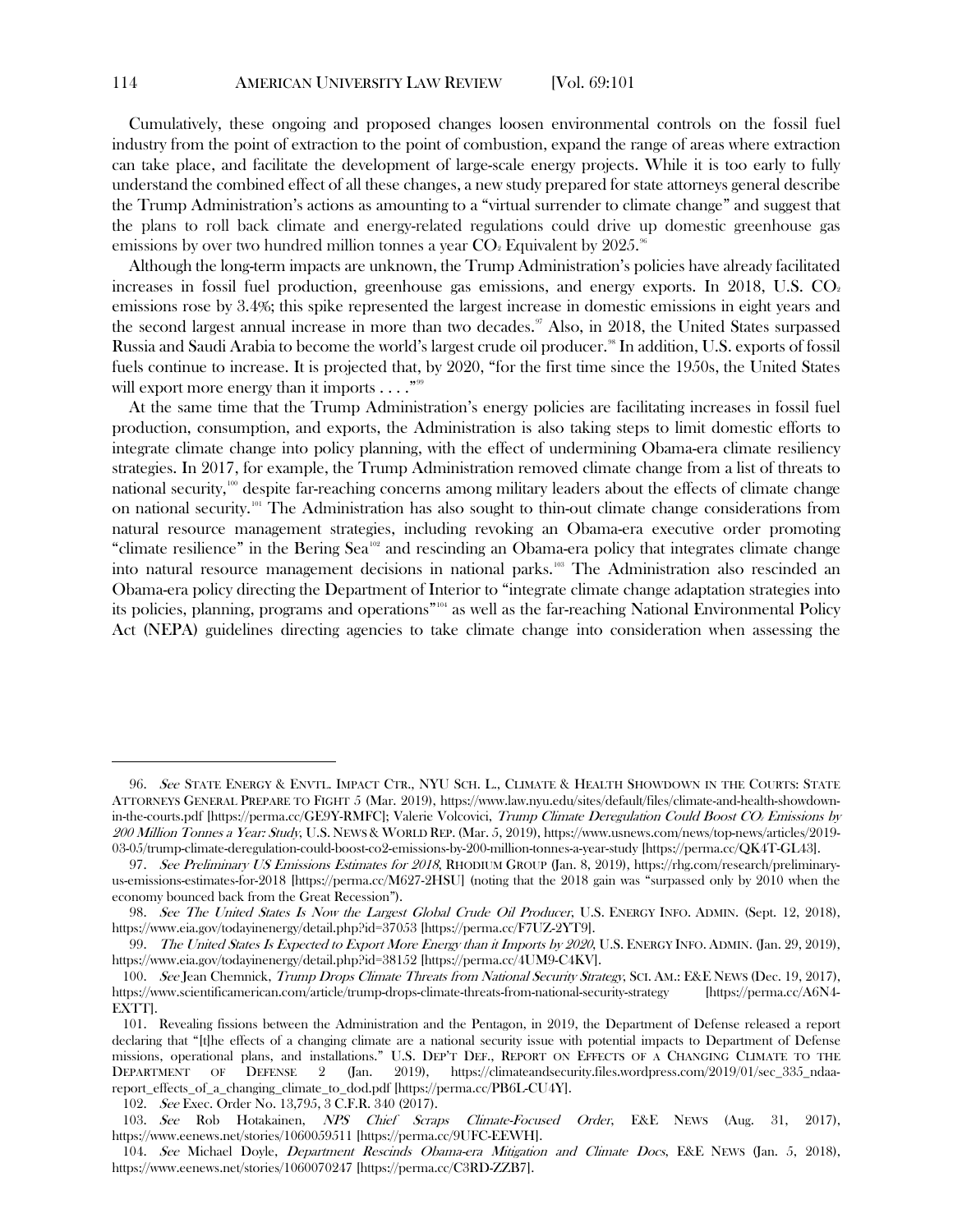environmental impacts of federal actions.<sup>[105](#page-14-0)</sup> The cumulative effect<sup>[106](#page-14-1)</sup> of the Trump Administration's roll-backs of resiliency and adaptation policies has been to minimize the extent to which the federal government must and even can take climate change into account when making short and long-term planning decisions across a range of issues.<sup>107</sup> These roll-backs undermine what was already a thin and experimental set of strategies that President Obama had put in place to try to anticipate and respond to the pervasive threats that climate change poses to the United States. In common with efforts worldwide, U.S. adaptation planning is still in its infancy. Eroding the emerging foundations for national adaptation policy sets the United States back with the effect of minimizing the federal government's ability both to limit the negative effects and to take advantage of any short-term positive effects of climate change.<sup>[108](#page-14-3)</sup>

While it is beyond the ambit of this Article to explore the full range of actions that President Trump has taken to unravel the Obama Administration's work on climate change, even examining these (very) few examples reveals the extent to which the Trump Administration not only has undermined efforts to limit the causes and consequences of climate change, but also has set the United States on a course towards increased fossil fuel dependency.

As Farber suggests:

Much of Trump's damage to the environment is obvious: his efforts to increase gas and oil production, his regulatory rollbacks, and his efforts to gut the agencies charged with protecting the environment. But he has also done deeper damage to the institutions we need to address climate change and other daunting environmental challenges.<sup>[109](#page-14-4)</sup>

In addition to direct attacks on core components of the United States' burgeoning climate law foundation, President Trump has undermined the role of science in decision-making, deepened political polarization around climate change, and damaged the role and reputation of the United States in international climate negotiations.

Yet, as extensive as the Trump Administration's efforts to undermine climate policy are, they are meeting resistance at every step. Not only does the sweeping nature of President Obama's climate policies limit the Trump Administration's ability to dismantle the existing climate strategy in one fell swoop,<sup>[110](#page-14-5)</sup> but the

5cae63ba69aa/Web\_Report\_StateImpactCenter\_Final.04.pdf [https://perma.cc/39LG-7LTQ].

<span id="page-14-0"></span><sup>105.</sup> In 2019, the Council on Environmental Quality issued revised guidance designed to "facilitate more timely environmental reviews and permitting decisions for infrastructure projects" by limiting when, and to what extent the agency has to take into account climate considerations. COUNCIL ENVTL. QUALITY, FACT SHEET: CEQ'S DRAFT NEPA GUIDANCE ON CONSIDERATION OF GHG EMISSIONS (June 2019), https://www.whitehouse.gov/wp-content/uploads/2017/11/20190621-FINAL-GHG-Guidance-Fact-Sheet.pdf [https://perma.cc/RG22-8HA7]; Guidance on Consideration of Greenhouse Gases, NAT'L ENVTL. POL'Y ACT, https://ceq.doe.gov/guidance/ceq\_guidance\_nepa-ghg.html [https://perma.cc/2H3B-M42Y].

<span id="page-14-1"></span><sup>106.</sup> There are exceptions to the dominant trend towards rolling-back climate resiliency efforts. The Trump Administration, for example, is overhauling the National Flood Insurance Program in a way that many climate advocates view as necessary in light of climate-related changes to flood-based risks. See As Risks Rise, an Overhaul Announced for Federal Flood Insurance, YALE ENV'T 360 (Mar. 19, 2019), https://e360.yale.edu/digest/as-risks-rise-an-overhaul-announced-for-federal-flood-insurance [https://perma.cc/C8JM-FPVY].

<span id="page-14-2"></span><sup>107.</sup> For more details on the Trump era roll backs, in this regard, see *Climate Change, Sustainable Development, and Ecosystems*, in ABA SECTION ENV'T, ENERGY, & RESOURCES: 2017 ANNUAL REPORT 339–40 (Andrew Schatz et al. eds., 2017); STATE ENERGY & ENVTL. IMPACT CTR., NYU SCH. L., STATE ATTORNEYS GENERAL: 13 MONTHS OF CRITICAL ACTIONS 21–22 (Feb. 2018), https://gallery.mailchimp.com/8c3272f6ebbb6024dc1359725/files/fdbd6457-5cff-4672-8bd7-

<span id="page-14-3"></span><sup>108.</sup> See, e.g., J.B. Ruhl, The Political Economy of Climate Change Winners, 97 MINN. L. REV. 206, 247, 269–70 (2012) (exploring the reality that, even if the global aggregate impacts of climate change are negative, some people—and some groups of people—stand to benefit from climate change in the near term, and discussing the complex interplay between climate change winners and losers over time); see also Robin Kundis Craig, The Social and Cultural Aspects of Climate Change Winners, 97 MINN. L. REV. 1416, 1417, 1418, 1420 (2013) (cautioning that how we label people who benefit during times of social turmoil "depends as much on cultural constructions of their meaning and public relations as on actual differences in their motives and actions" and warning that "winners could come at the expense of ultimately disastrous long-term consequences for the planet as a whole").

<span id="page-14-4"></span><sup>109.</sup> Dan Farber, Helping Repair Our Broken Governance System, LEGAL PLANET (June 24, 2019), https://legalplanet.org/2019/06/24/helping-repair-our-broken-governance-system [https://perma.cc/MM2V-2AB2].

<span id="page-14-5"></span><sup>110.</sup> See Benjamin Hulac, Key Obama Climate Orders Still on the Books, E&E NEWS (May 2, 2018), https://www.eenews.net/stories/1060080615 [https://perma.cc/YS8K-YM8C] (discussing some of the climate-related executive orders that have not yet been revoked).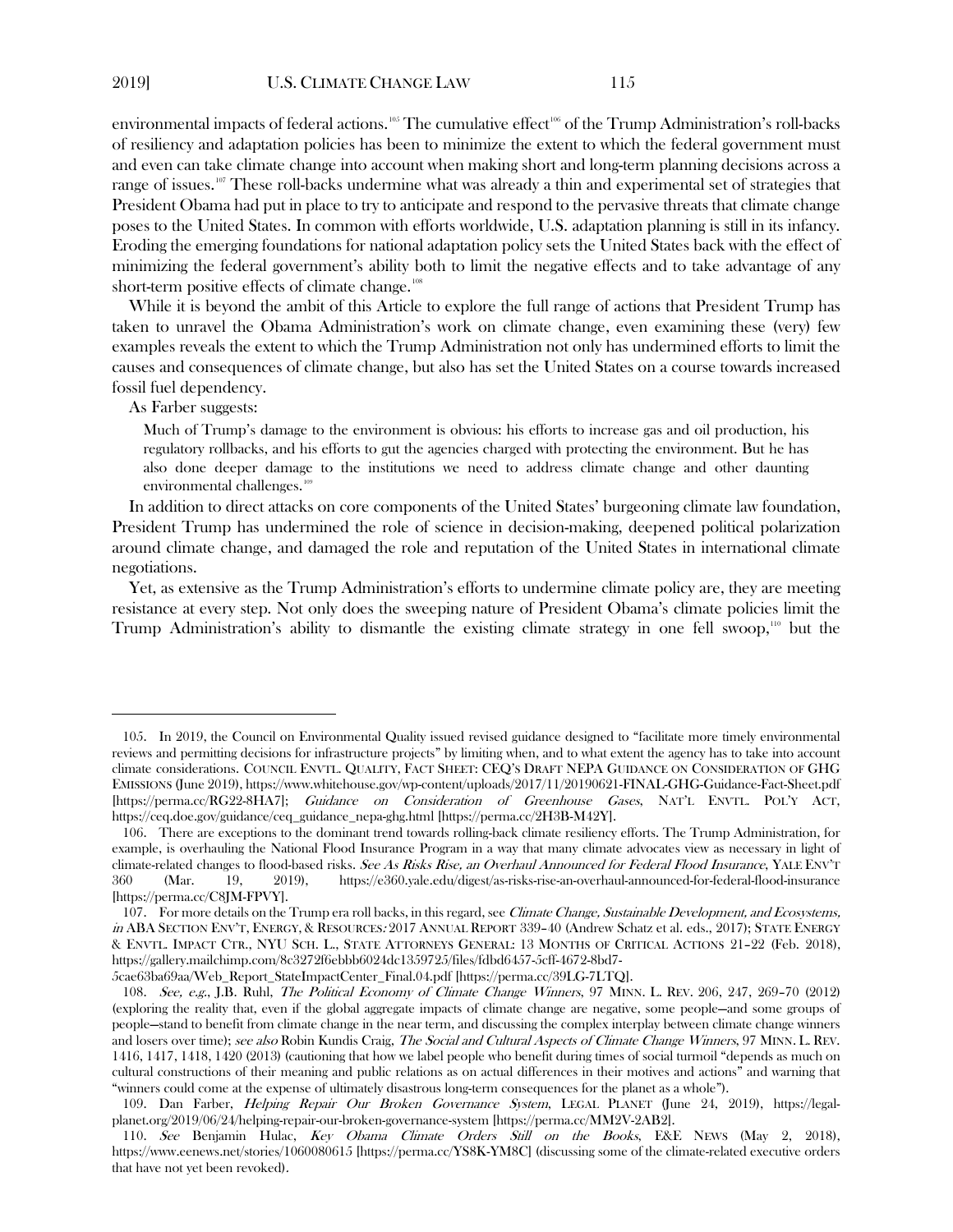Administration has also faced significant losses in the courts<sup>[111](#page-15-0)</sup> and persistent push-back from the public and private sector.<sup>[112](#page-15-1)</sup>

President Trump will continue to chip away at President Obama's climate strategy and to erode the remaining components of its legal core. President Obama's overarching climate legacy, however, is proving durable. The steps that President Obama took to mobilize climate action at the international, national, and subnational levels and across the public and private sectors has created a platform of resistance and policy momentum that persists.<sup>[113](#page-15-2)</sup> Patterns of climate litigation exemplify this trend.

#### V. BEYOND THE STATE—THE EVOLVING ROLE OF SUB-FEDERAL AND NON-STATE ACTORS

…

The cultural consciousness and resolve underpinning the second wave of climate litigation mirrors and complements ongoing efforts by subnational and non-state actors to develop legal infrastructure, social capital, and private networks for addressing climate change. These flourishing climate efforts emerged during the Bush Administration,<sup>[114](#page-15-3)</sup> but the movement builds on a long history of cooperative environmental federalism and grassroots environmental movements. The scale of the climate effort, however, is both unparalleled and of unprecedented importance given the state's inability to settle on a course of action on climate change.

# A. From Complementary to Contradictory: The Evolving Impact of the Executive on Non-State Climate Actions

With the shifts from the Bush to the Obama to the Trump Administrations, the role that subnational and non-state actors have played in shaping climate policy has varied, but the momentum and influence of these cumulative efforts have steadily grown over time. In key part, during the Obama-era, the Administration complemented burgeoning subnational and non-state efforts by creating a parallel set of federal initiatives and by minimizing federal obstructions to subnational efforts.<sup>[115](#page-15-4)</sup> Moreover, President Obama's leadership on climate change largely obviated the need for defensive policy or litigation efforts designed to force the federal government's hand. Instead, his leadership created an enabling environment for key actors, such as California and New York, to develop increasingly sophisticated subnational legal regimes and innovative public and private partnerships that pushed the boundaries of federalism.[116](#page-15-5) Equally, with the President leading efforts to

<span id="page-15-0"></span><sup>111.</sup> See Ann Carlson, The Trump Administration Is on an Environmental Losing Streak, LEGAL PLANET (Aug. 17, 2018), https://legal-planet.org/2018/08/17/the-trump-administration-is-on-an-environmental-losing-streak [https://perma.cc/YC2W-6E9E]. As Carlson notes:

<sup>[</sup>C]ourts are continuing to hand the [A]dministration an impressive string of losses that mean that, at least in the short term, the assault is much less effective than the [A]dministration's claims of deregulating the economy would lead us all to believe. In just the last 8 days, the Administration has lost four high profile environmental cases, adding to a string of losses over the past 18 months.

Id.

<span id="page-15-1"></span><sup>112</sup>. See Leading U.S. Businesses Call on Congress to Enact a Market-Based Approach to Climate Change, WORLD RES. INST. (May 15, 2019), https://www.wri.org/news/2019/05/leading-us-businesses-call-congress-enact-market-based-approach-climate-change [https://perma.cc/YN2P-8WT4] ("The CEOs of 13 U.S. and Global Fortune 500 companies or their subsidiaries, in collaboration with four leading environmental groups, today issued a call for action on climate change.").

<span id="page-15-2"></span><sup>113.</sup> See Jerry L. Mashaw & David Berke, Presidential Administration in <sup>a</sup> Regime of Separated Powers: An Analysis of Recent American Experience, 35 YALE J. REG. 549, 587 (2018). Mashaw and Berke suggest that, "[o]ur look at climate policy highlights both the power and perils of presidentialism. Bold action is possible, but it may not be durable."  $Id$ . This is true in terms of the durability of bold legal action, but arguably less true of the lasting effect of the sweeping use of executive power in elevating the floor of the debate and mobilizing subnational and non-state actors even when the "bold action" that formed the centerpiece of a President's strategy has been dismantled. Id.

<span id="page-15-3"></span><sup>114.</sup> See generally JOSEPH E. ALDY ET AL., PEW CTR. ON GLOBAL CLIMATE CHANGE, BEYOND KYOTO: ADVANCING THE INTERNATIONAL EFFORT AGAINST CLIMATE CHANGE (2003); Carlarne, supra note [7,](#page-2-6) at 1365–83; Cary Coglianese & Jocelyn D'Ambrosio, Policymaking Under Pressure: The Perils of Incremental Responses to Climate Change, 40 CONN. L. REV. 1411 (2008).

<span id="page-15-4"></span><sup>115</sup>. Climate Change and President Obama's Action Plan, WHITE HOUSE, https://obamawhitehouse.archives.gov/presidentobama-climate-action-plan [https://perma.cc/YS7T-FWMS] (discussing the Clean Power Plan, the Paris Agreement, and federal cooperation with tribal, state, and local governments such as through the President's State, Local and Tribal Leaders Task Force on Climate Preparedness and Resilience).

<span id="page-15-5"></span><sup>116.</sup> See Farber & Carlarne, supra note Error! Bookmark not defined., at 185; Climate Change Partnerships: Working Across Agencies and Beyond Borders, CA.GOV, https://www.climatechange.ca.gov/climate\_action\_team/partnerships.html [https://perma.cc/X6LG-AMXE].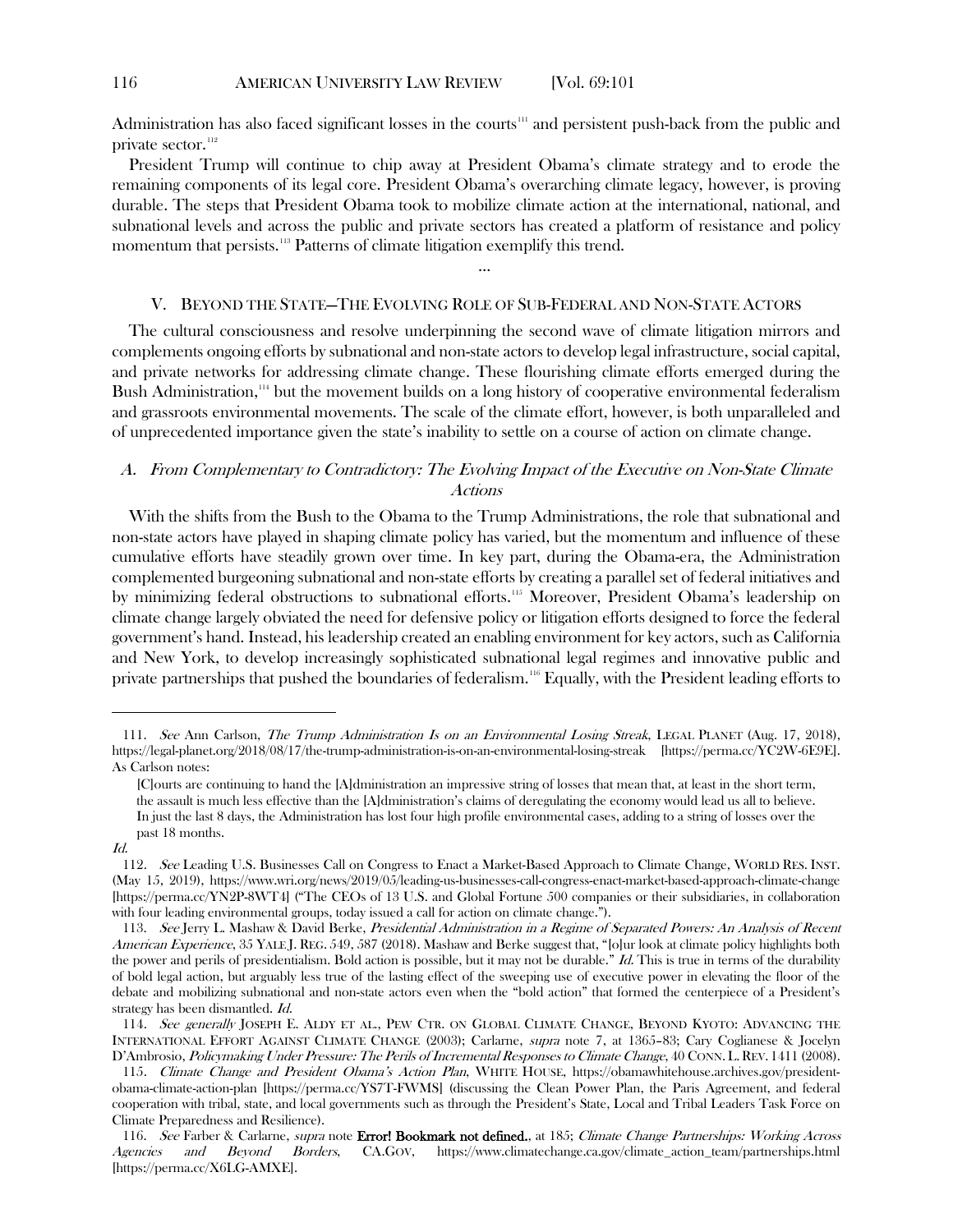develop an expansive federal regulatory regime to limit emissions under the CAA, environmental NGOs could dedicate greater resources to challenging federal policies in complementary areas (e.g., fracking and the Keystone Pipeline).<sup>[117](#page-16-0)</sup> Similarly, subnational governmental actors were able to focus on local adaptation needs and mitigation opportunities.<sup>[118](#page-16-1)</sup> At the same time, within the private sector, hundreds of companies began "taking action to reduce their exposure to the financial risks of climate change, quantify and control their greenhouse gas emissions, and adapt to impacts either now occurring or just over the horizon.["119](#page-16-2) The relationship between the Obama Administration and many of these actors was mutually supportive. Burgeoning subnational and non-state efforts to address climate change were enabled by a supportive executive branch and, in turn, facilitated the Administration's efforts to structure domestic and international climate regimes.

This era of mutually reinforcing federal and subnational development was not without its challenges, of course. While states such as California and New York encouraged complementary federal action on climate change and took advantage of the mutually supportive environment to push for more aggressive climate efforts at the state level, other powerful subnational actors—e.g., Texas, West Virginia, and Alabama<sup>[120](#page-16-3)</sup>—fought back aggressively against the expansion of the federal climate regime, challenging key moves the Obama Administration made to expand regulatory efforts. Equally politically influential actors, representing the fossil fuel industry and non-state actors, such as the Koch Foundation, continued to prove powerful counterpoints to the President's climate agenda.<sup>121</sup>

<span id="page-16-7"></span>Despite aggressive<sup>[122](#page-16-5)</sup> and, at times, effective<sup>[123](#page-16-6)</sup> push-back, President Obama's presidency was characterized by constructive efforts to facilitate the growth of a polycentric governance system that maximized federal, subnational, and non-state efforts to address climate change. President Obama, perhaps most critically, removed obstacles and provided momentum and incentives for change. This enabled subnational and non-

<span id="page-16-6"></span>123. See, e.g., Sobie, supra note Error! Bookmark not defined. (discussing the Court's stay of the CPP).

<span id="page-16-0"></span><sup>117</sup>. See Rebecca Cohen, The Trump Administration Wants to Roll Back Fracking Standards, So We're Going to Court, EARTHJUSTICE (Jan. 23, 2018), https://earthjustice.org/blog/2018-january/blm-fracking-rule-lawsuit [https://perma.cc/H36H-5J6T]; Betsy Lillian, EPA Slapped with Another Suit over Vehicle Emissions Standards, NGTNEWS (May 16, 2018), https://ngtnews.com/epa-slapped-with-another-suit-over-vehicle-emissions-standards [https://perma.cc/Y3PJ-7AMU].

<span id="page-16-1"></span><sup>118</sup>. See Sharyn Stein, Groups Ask Court for Permission to Help Defend Colorado Clean Car Standards, ENVTL. DEF. FUND (Mar. 11, 2019), https://www.edf.org/media/groups-ask-court-permission-help-defend-colorado-clean-car-standards [https://perma.cc/FS8K-FZEW]; Joshua Emerson Smith, Sierra Club, Others Sue San Diego County to Block Carbon Credit Plan for New Development, SAN DIEGO UNION-TRIB. (Mar. 19, 2018), https://www.sandiegouniontribune.com/news/environment/sd-mesierra-lawsuit-20180319-story.html [https://perma.cc/K355-2GAM].

<span id="page-16-2"></span><sup>119.</sup> J. Kevin Healy & Bryan Keyt, The Case for Corporate Action on Climate Change, 48 ENVTL. L. REP. 10,381, 10,381–82 (2018).

<span id="page-16-3"></span><sup>120.</sup> See Petition for Review at 2, West Virginia v. EPA, No. 15-1363, 2019 U.S. App. LEXIS (D.C. Cir. Sept. 17, 2019), ECF No. 2 (noting that twenty-six of the fifty states joined in opposition to EPA's CPP); see also Texas v. EPA, 726 F.3d 180 (D.C. Cir. 2013) (wherein Texas, Wyoming, and various industry groups petitioned for review of five EPA rules designed to ensure that a permitting authority existed to issue greenhouse gas permits under the CAA); Attorneys General of the States of Oklahoma, West Virginia, Nebraska, Alabama, Florida, Georgia, Indiana, Kansas, Louisiana, Michigan, Montana, North Dakota, Ohio, South Carolina, South Dakota, Utah and Wyoming, Comment Letter on Proposed Rule Carbon Pollution Emission Guidelines for Existing Stationary Sources: Electric Utility Generating Units (Nov. 24, 2014), https://www.regulations.gov/document?D=EPA-HQ-OAR-2013-0602-25433 [https://perma.cc/K9VW-HKNM].

<span id="page-16-4"></span><sup>121.</sup> See Daniel A. Farber, The Conservatives as Environmentalists: From Goldwater and the Early Reagan Era to the 21st Century, 59 ARIZ. L. REV. 1005, 1042–43 (2017). Farber explains that:

The Koch family, whose wealth derives from the oil industry, also created a network of political groups to oppose climate change regulation. Moreover, promotion of fossil fuels remains a key objective of the Kochs. For instance, one of their groups, Fueling U.S. Forward, is "dedicated to educating the public about the value and potential of American energy, the vast majority of which comes from fossil fuels."

Id. (footnotes omitted) (quoting Hiroko Tabuchi, Sensing Gains Ahead Under Trump, the Kochs Court Minorities, N.Y. TIMES (Jan. 5, 2017), http://www.nytimes.com/2017/01/05/business/energy-environment/koch-brothers-fossil-fuelsminorities.html?emc=edit\_th\_20170106&nl=todaysheadlines&nlid=15539613&\_r=0); see also Robert J. Brulle, Institutionalizing Delay: Foundation Funding and the Creation of U.S. Climate Change Counter-Movement Organizations, 122 CLIMATIC CHANGE 681 (2014) (analyzing "the financial resource mobilization of the organizations that make up the climate change counter-movement"); Coral Davenport & Eric Lipton, How G.O.P. Leaders Came to View Climate Change as Fake Science, N.Y. TIMES (June 3, 2017), https://www.nytimes.com/2017/06/03/us/politics/republican-leaders-climate-change.html?\_r=0.

<span id="page-16-5"></span><sup>122.</sup> See, e.g., Jean Galbraith, Two Faces of Foreign Affairs Federalism and What They Mean for Climate Change Mitigation, 112 AM. J. INT'L L. UNBOUND 274, 276 (2018) (describing how some states went as far as to "pas[s] legislation signaling their disapproval of the EPA's attempts to regulate climate and urging maximum flexibility for states").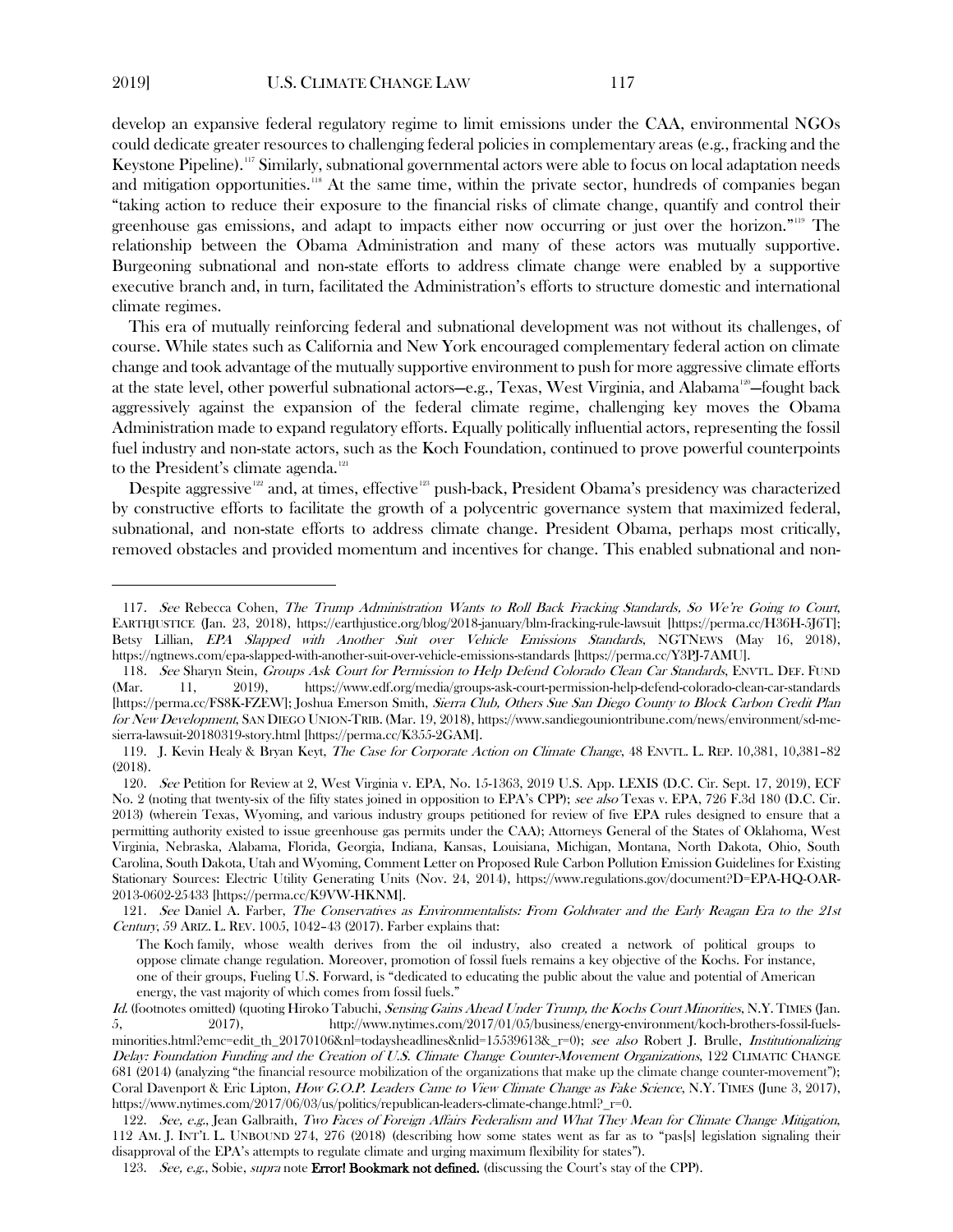state actors committed to addressing climate change to enact a diverse suite of climate laws and policies. Moreover, it created room for the climate movement to grow and solidify more easily than during both the preceding and following periods of executive obstruction. [124](#page-17-0)

With the election of President Trump, the era of mutually reinforcing federal and subnational climate actions came to an abrupt halt. In the Trump-era, subnational climate efforts now lack the support and facilitation of the state and face greater pushback at every step. This pushback includes challenges to the constitutionality of subnational laws and regional or foreign partnerships, deep budget cuts to climate-related programs, aggressive assaults on climate rules, and the general diffusion of non-state actor resources as the suite of unaddressed environmental challenges grows.

As discussed in Part  $I<sub>1</sub><sup>125</sup>$  $I<sub>1</sub><sup>125</sup>$  $I<sub>1</sub><sup>125</sup>$  the dramatic reversal in the state's position has been met with active resistance. Federal recalcitrance has prompted a deluge of legal and extra-legal efforts to address climate change. In key part, through initiatives such as  $\it We Are Still In^{\hbox{\tiny{126}}}$  $\it We Are Still In^{\hbox{\tiny{126}}}$  $\it We Are Still In^{\hbox{\tiny{126}}}$  and the *Climate Alliance*,<sup>[127](#page-17-3)</sup> "more than 2,500 non-federal actors representing more than half the U.S. economy . . . have pledged their support for the Paris Agreement goals." [128](#page-17-4) The scale of these commitments is significant: "the combined Gross Domestic Product (GDP) of U.S. states and cities that have stated they remain committed to action in line with the emissions reductions goals of Paris Agreement would be larger than 195 out of 197 Parties to the Framework Convention  $\ldots$  ." $^{129}$  $^{129}$  $^{129}$ These commitments are further bolstered by the "more than 1,300 businesses with U.S. operations, representing \$25 trillion in market capitalization and accounting for 0.9 gigatons (Gt) carbon dioxide equivalent  $(CO<sub>2</sub>e)$  of GHG [greenhouse gas] emissions per year" that have voluntarily adopted GHG targets.<sup>[130](#page-17-6)</sup>

Many of the actors driving these initiatives were active climate advocates during the Obama Administration. However, President Trump's obstructionist approach to climate change triggered defiant efforts to concentrate and mobilize burgeoning subnational and civil society actions.<sup>[131](#page-17-7)</sup> In response to President Trump's seeming attempts to race to the bottom of international leadership on climate change, these entities have worked collectively to create a counter-narrative of race to the top. Not only have subnational and nonstate actors proved willing to take on voluntary commitments to address climate change, they have also adopted some of the world's most ambitious climate goals.<sup>[132](#page-17-8)</sup>

<span id="page-17-1"></span><span id="page-17-0"></span><sup>124.</sup> See, e.g., Carlson, *supra* note [15,](#page-3-4) at 271; Hoshijima, *supra* note **Error! Bookmark not defined.**, at 174–75; Michael B. Gerrard, Environmental and Energy Legislation in the 112th Congress, A.B.A. TRENDS, Mar./Apr. 2011, at 5.

<sup>125.</sup> See supra Part I.

<sup>126.</sup> WE ARE STILL IN, supra not[e 21.](#page-4-7)

<sup>127.</sup> U.S. CLIMATE ALLIANCE, *supra* note [35.](#page-6-7)

<span id="page-17-4"></span><span id="page-17-3"></span><span id="page-17-2"></span><sup>128.</sup> Kristin Ugusky & Kevin Kennedy, By the Numbers: America's Pledge Shows How US Is Taking Climate Action Without Trump, WORLD RESOURCES INST. (Nov. 11, 2017), https://www.wri.org/blog/2017/11/numbers-americas-pledge-shows-us-movingforward-climate-action [https://perma.cc/J345-UZH8].

<span id="page-17-6"></span><span id="page-17-5"></span><sup>129.</sup> BLOOMBERG PHILANTHROPIES, AMERICA'S PLEDGE: PHASE 1 REPORT-STATES, CITIES, AND BUSINESSES IN THE UNITED STATES ARE STEPPING UP ON CLIMATE ACTION 14 (2017).

<sup>130.</sup> See id. at 14-15.

<sup>131.</sup> See Murthy, supra note Error! Bookmark not defined., at 1.

<span id="page-17-8"></span><span id="page-17-7"></span><sup>132.</sup> See, e.g., Brad Plumer, It's New York vs. California in a New Climate Race. Who Will Win?, N.Y. TIMES (July 9, 2019), https://www.nytimes.com/2019/07/08/climate/new-york-california-climate-

race.html?rref=collection%2Fsectioncollection%2Fclimate.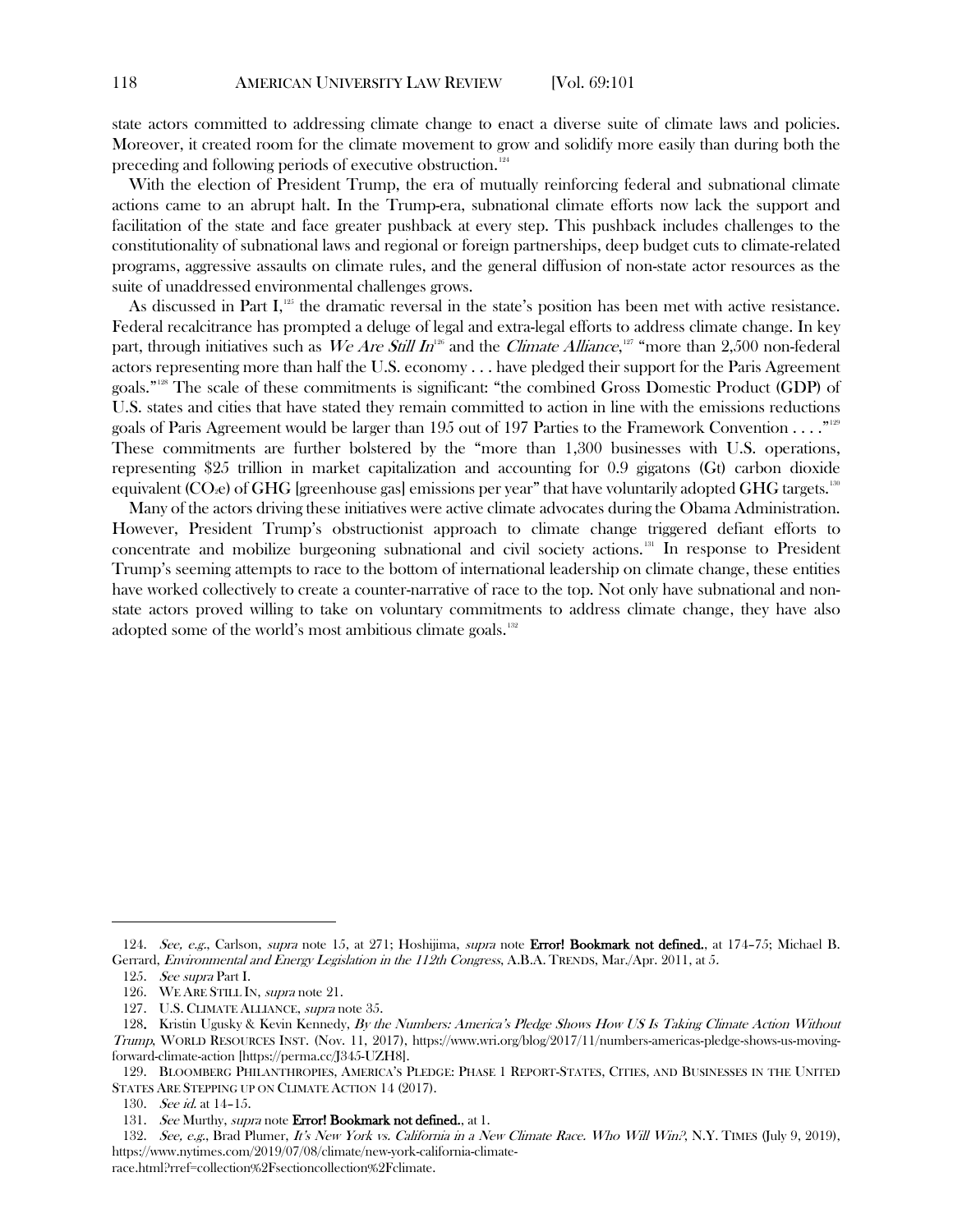<span id="page-18-10"></span><span id="page-18-0"></span>

By 2019, for example, both New York<sup>[133](#page-18-2)</sup> and California<sup>[134](#page-18-3)</sup> had embraced plans to reduce greenhouse gas emissions down to nearly zero by 2050, and Hawaii had passed a law committing to achieving the goals of the Paris Agreement and becoming carbon neutral by 2045.<sup>[135](#page-18-4)</sup>

The cumulative impact of the efforts to advance U.S. action on climate change in defiance of the Trump Administration's regressive climate policies reveals the irrepressible nature of the domestic climate consciousness. The strength of this countertrend has domestic and international impact. At the domestic level, it advances both substantive efforts to limit climate change and symbolic efforts to nurture and advance the climate movement.<sup>136</sup> At the international level, it helps sustain U.S. climate leadership. As Galbraith describes:

President Trump has done the impossible: he has made the international community enthusiastic about U.S. federalism. Even as they express dismay at Trump's plan to abandon the Paris Agreement, foreign leaders and internationalists have praised the efforts of U.S. states and cities to combat climate change mitigation in accordance with the Agreement's goals.<sup>[137](#page-18-6)</sup>

Thus, despite President Trump's best efforts to roll back climate laws and quell domestic demand for climate actions, subnational climate leadership not only persists but flourishes. For more than two decades, subnational and non-state actors have steadily increased their climate related activities and incrementally influenced federal and international climate policy. The Trump Administration's approach to climate change, however, has given rise to a renewed era of subnational climate leadership.

<span id="page-18-1"></span>The "breadth and depth of engagement by leading states and cities" has received significant attention in the academic literature.<sup>[138](#page-18-7)</sup> For the purposes of this Article, it is unnecessary to retrace this literature. It will suffice to note that subnational actors are finding new and creative ways to push the boundaries of the interstitial spaces within which they operate in order to reduce greenhouse gas emissions, facilitate the transition to clean energy,[139](#page-18-8) build resiliency and adaptive capacity, demonstrate global leadership, and influence the federal government's willingness to respond to climate change in the long term.[140](#page-18-9) These efforts are indispensable to addressing climate change. However, they are not enough. The state remains an essential source of power and arbiter of influence. Limiting dangerous anthropogenic climate change requires state leadership or, at a minimum, the absence of state obstruction. The United States is failing in both regards. Therefore, the onus falls on subnational leaders to keep climate efforts alive during the executive leadership drought. While this

<span id="page-18-2"></span><sup>133.</sup> See Jesse McKinley & Brad Plumer, New York to Approve One of the World's Most Ambitious Climate Plans, N.Y. TIMES (June 18, 2019), https://www.nytimes.com/2019/06/18/nyregion/greenhouse-gases-ny.html; see also Matt Stieb, New York to Enact One of the Most Aggressive Climate Bills in the U.S., N.Y. MAG. (June 19, 2019), http://nymag.com/intelligencer/2019/06/new-yorkstate-to-approve-impressive-ambitious-climate-bill.html [https://perma.cc/6W5A-89G7]. The bill is, in essence, "a legally binding legislative act to achieve an 85% reduction in greenhouse gas emissions by 2050 and a goal of net zero." Michael B. Gerrard, The Heat Is On, New York: A New Climate Law Is a Major Landmark, but Now Requires Work and Sacrifice, N.Y. DAILY NEWS (June 23, 2019), https://www.nydailynews.com/opinion/ny-oped-start-innovating-new-york-20190623-3mucksnuazak3axgpggpygxtlystory.html [https://perma.cc/PB7G-WJRM].

<span id="page-18-3"></span><sup>134.</sup> See Clean Energy Act of 2018, S.B. 100, 2017 Leg., Reg. Sess. (Ca. 2018). This Bill, known as the Clean Energy Act of 2018, sets a state policy that eligible renewable energy and zero-carbon resources supply 100% of all retail sales of electricity in California by 2045. See also Exec. Order No. B-55-18 (Cal. 2018). In this executive order, then Governor Jerry Brown set out a statewide goal "to achieve carbon neutrality as soon as possible, and no later than 2045, and to achieve and maintain net negative emissions thereafter." Id.; see also David R. Baker, Gov. Brown's New Climate Goal: Less than Zero Global Warming Emissions, S.F. CHRON. (Sept. 10, 2018), https://www.sfchronicle.com/business/article/California-to-go-100-percent-clean-energy-by-2045- 13218236.php?psid=cEpQh [https://perma.cc/RLX8-BKV9].

<span id="page-18-4"></span><sup>135.</sup> S.B. 559, 29th Leg., Reg. Sess. (Haw. 2017) (stating that the Bill "document[s] the State's commitment to combat climate change by systematically reducing greenhouse gas emissions and improving our resiliency to climate change aligned with the principles and contributing to the goals set by the Paris Agreement"); see also Vicki Arroyo, From Paris to Pittsburgh: U.S. State and Local Leadership in an Era of Trump, 31 GEO. ENVTL. L. REV. 433, 443, 454 (2019).

<span id="page-18-5"></span><sup>136.</sup> See, e.g., Murthy, supra note Error! Bookmark not defined., at 2; see also About the Under2 Coalition, UNDER 2 COALITION, https://www.under2coalition.org/about [https://perma.cc/R355-BZ24].

<sup>137.</sup> Galbraith, *supra* note [122,](#page-16-7) at 274.

<span id="page-18-7"></span><span id="page-18-6"></span><sup>138.</sup> Arroyo, supra note [135,](#page-18-0) at 433; see also Sarah J. Adams-Schoen, Beyond Localism: Harnessing State Adaptation Lawmaking to Facilitate Local Climate Resilience, 8 MICH. J. ENVTL. & ADMIN. L. 185 (2018); Vicki Arroyo, State and Local Climate Leadership in the Trumpocene, 11 CARBON & CLIMATE L. REV. 303 (2017); Vicki Arroyo et al., State Innovation on Climate Change: Reducing Emissions from Key Sectors While Preparing for <sup>a</sup> "New Normal", 10 HARV. L. & POL'Y REV. 385 (2016).

<span id="page-18-9"></span><span id="page-18-8"></span><sup>139.</sup> See, e.g., Shelley Welton, Electricity Markets and the Social Project of Decarbonization, 118 COLUM. L. REV. 1067, 1097-99 (2018).

<sup>140</sup>. See Arroyo, supra note [138,](#page-18-1) at 437–40.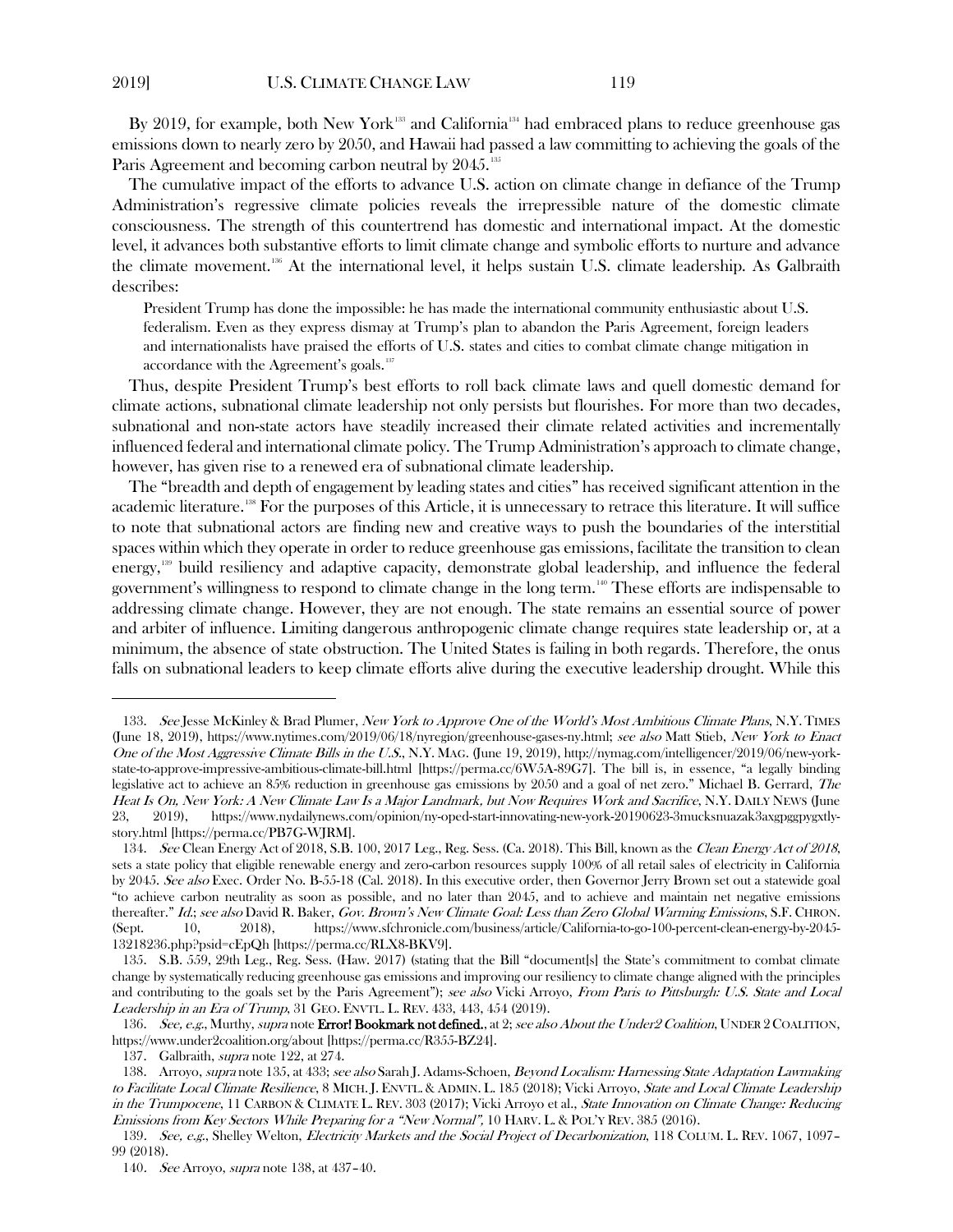Article avoids a discursive analysis of the myriad of subnational climate efforts afoot, the next section looks briefly at the expanding role of cities as important sites of climate governance and as microcosms for exploring emerging trends and future opportunities.

# <span id="page-19-9"></span><span id="page-19-8"></span><span id="page-19-0"></span>B. Cities as Microcosms for Climate Challenges & Opportunities

Cities are critical sites of global innovation. They are also the "places where humanity's greatest challenges, from climate change to migration to inequality, impact the most people."<sup>[141](#page-19-1)</sup> Ongoing global trends towards urbanization and the consequent growth of megacities mean that today, "55% of the world's population lives in urban areas" with that number expected to increase to 68% by 2050.<sup>[142](#page-19-2)</sup> Moreover, by 2030, the UN estimates that forty-three cities around the globe will have 10 million or more inhabitants.<sup>[143](#page-19-3)</sup> Although much of the population growth over the next half century will be highly concentrated in a few rapidly developing countries in Asia and Africa, North America is currently the most urbanized region in the world, with 82% of its population living in urban areas in 2018.<sup>14</sup> In addition, many of the most heavily concentrated urban areas are in coastal zones, which are increasingly vulnerable to sea level rise and other climate impacts.<sup>145</sup>

As urbanization continues and cities grow, these areas become increasingly important sites with respect to climate change for three primary reasons.<sup>[146](#page-19-6)</sup> First, cities are vulnerable to climate impacts.<sup>[147](#page-19-7)</sup> Second, although cities occupy only 2% of the world's land, they consume more than two-thirds of global energy and produce

144. 2018 Revision of World Urbanization Prospects, supra note [142.](#page-19-0)

<span id="page-19-1"></span><sup>141.</sup> Bloomberg Cities, The Future of City Innovation, MEDIUM (Mar. 19, 2019), https://medium.com/@BloombergCities/thefuture-of-city-innovation-99a0950a76c3 [https://perma.cc/JA4J-PT84]; Richard Florida, The Geography of Innovation, CITYLAB (Aug. 3, 2017), https://www.citylab.com/life/2017/08/the-geography-of-innovation/530349 [https://perma.cc/SZD6-VP4E]; Miguel Marshall, Why Cities Are the Key to Innovation, WORLD ECON. F. (Nov. 17, 2005), https://www.weforum.org/agenda/2015/11/whycities-are-the-key-to-innovation [https://perma.cc/N5L6-J5RR].

<span id="page-19-2"></span><sup>142.</sup> 2018 Revision of World Urbanization Prospects, U.N. DEP'T ECON. & SOC. AFF. (May 16, 2018), https://www.un.org/development/desa/publications/2018-revision-of-world-urbanization-prospects.html [https://perma.cc/6JGM-YLW4]; see also U.K. HOUSE OF COMMONS ENVTL. AUDIT COMM., OUR PLANET OUR HEALTH, 2017-19, HC 1803, AT 42, https://publications.parliament.uk/pa/cm201719/cmselect/cmenvaud/1803/1803.pdf [https://perma.cc/AG8B-2FFS]. The House of Commons report states that:

The UN estimates around 55 per cent of the world's population lived in urban areas in 2018. This is expected to rise to 60 per cent by 2030 and 68 per cent by 2050. Most of this increase in urban populations is expected to occur in Asia and Africa, with India, China and Nigeria accounting for 35 per cent of the projected growth of the world's urban population by 2050. The number of cities worldwide with one million or more inhabitants was 548 in 2018—by 2030 it is projected to be 706.

The number of cities with over 10 million inhabitants ("megacities") is expected to rise from 33 in 2018 to 43 in 2030. Id. (footnote omitted).

<span id="page-19-3"></span><sup>143.</sup> Id. Although it is not the focus of this Article, the fact that the majority of population growth and urbanization is expected to be highly concentrated in a few rapidly developing countries, including India, China, and Nigeria creates additional concerns about resource stress, socio-economic inequality, and the impact of disasters on heavily populated areas. These are critical areas of concern in the context of global economic, development, human rights, and climate policy. With respect to megacities, Glasow et al. emphasize that these areas

<sup>[</sup>a]re not only important drivers for socio-economic development but also sources of environmental challenges. Many megacities and large urban agglomerations are located in the coastal zone where land, atmosphere, and ocean meet, posing multiple environmental challenges . . . .

Roland von Glasow et al., Megacities and Large Urban Agglomerations in the Coastal Zone: Interactions Between Atmosphere, Land, and Marine Ecosystems, 42 AMBIO 13, 13 (2012).

<span id="page-19-5"></span><span id="page-19-4"></span><sup>145.</sup> See Michael B. McElroy & D. James Baker, Climate Extremes: Recent Trends with Implications for National Security, 15 VT. J. ENVTL. L. 727, 733 (2014).

<span id="page-19-6"></span><sup>146.</sup> See Magali Dreyfus, Are Cities <sup>a</sup> Relevant Scale of Action to Tackle Climate Change? Some Reflections to Inform the Debate on the Post-2020 Regime, 7 CARBON & CLIMATE L. REV. 283, 284 (2013); see also Alejandra Borunda, This Is What Cities Need to Do by 2050 to Meet Climate Goals, NAT'L GEOGRAPHIC (Sept. 19, 2019), https://www.nationalgeographic.com/environment/2019/09/zero-carbon-cities-future.

<span id="page-19-7"></span><sup>147.</sup> See, e.g., Why Cities?, C40, https://www.c40.org/why\_cities [https://perma.cc/Q488-TBEY] (suggesting that "with 90 percent of the world's urban areas situated on coastlines, cities are at high risk from some of the devastating impacts of climate change, such as rising sea levels and powerful coastal storms"). Although it is beyond the scope of this Article to address in-depth, pervasive problems of climate justice mean that certain residents will be more vulnerable and harder hit by climate impacts than others. In coastal cities, for example, low-income communities are particularly vulnerable to rising sea levels. It is predicted that by 2035, the number of American communities that will experience "chronic inundation"—a sea level rise induced flooding that occurs twenty-six times per year or more—will double and that 55% of the communities expected to suffer from chronic inundation are home to socioeconomically vulnerable neighborhoods. Inequality and climate justice challenges are further compounded at the global level. See Courtney Lauren Anderson, Climate Change and Infrastructure, 18 HOUS. J. HEALTH L. & POL'Y 1, 4–5 (2018).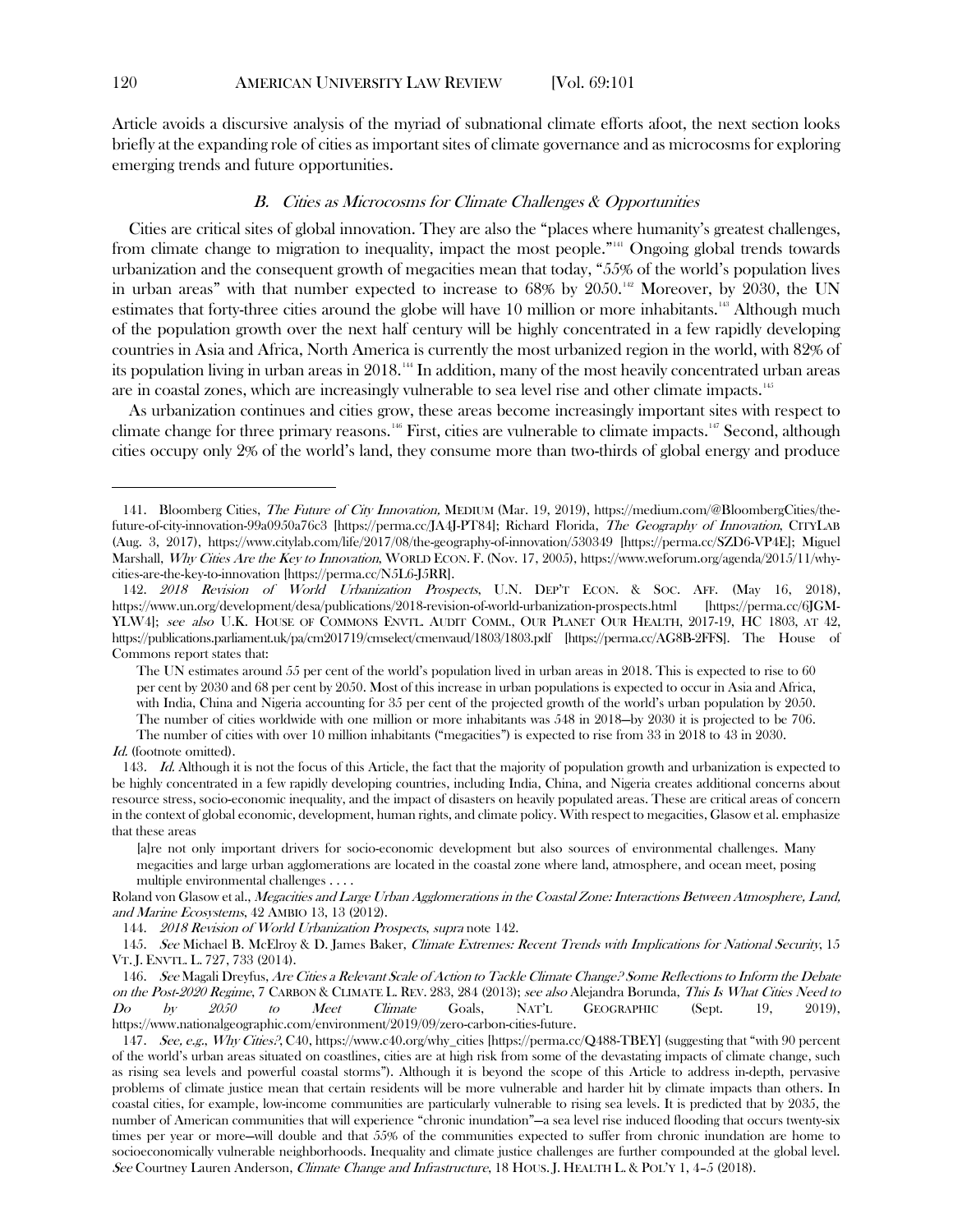approximately 70% of global greenhouse gas emissions.<sup>[148](#page-20-0)</sup> Third, cities possess "important human, economic and knowledge resources which enable them to take action and design innovative solutions."<sup>[149](#page-20-1)</sup> Critically, in the context of climate law and policy, "[t]hey're also where ambitious leaders are stepping up to think creatively, not only about the catalytic role local government can play in solving these problems—but how, in a time of rapid technological, social, and economic change, they can keep their communities ahead." [150](#page-20-2) Cities, therefore, have a significant role to play in mapping out how to live in a world indelibly altered by climate change.

Many city leaders worldwide have proved eager to take on the challenge.<sup>[151](#page-20-3)</sup> In the United States, cities have actively engaged in climate politics since the Bush Administration<sup>[152](#page-20-4)</sup> with the extent of activity picking up over time.<sup>153</sup> As just two brief examples, more than 350 mayors in the United States have adopted the Paris Agreement goals for their cities, and more than 400 cities are participating in the "EV Purchasing Collaborative"—an agreement amongst "Climate Mayors" to leverage their collective buying power and accelerate the conversion of public fleets to electric vehicles. [154](#page-20-6)

One of the most prominent advocates for city leadership has been Michael Bloomberg, <sup>[155](#page-20-7)</sup> the former mayor of New York City turned vocal climate advocate, who has suggested that "[a]lthough history is not usually taught this way, one could argue that cities have played a more important role in shaping the world than empires.["156](#page-20-8) In the climate context, cities have an especially important role to play both because political power is increasingly concentrated at the local level and local authorities may be motivated to act earlier than their state or national counterparts because the effects of climate change will be felt earlier and most acutely at the local level. Additionally, cities can often be nimbler in adopting new legal and political strategies.<sup>[157](#page-20-9)</sup>

Given their growing scale, nimbleness, and heavy carbon footprints, climate action at the city level is not just possible, but vital. In fact, one study suggests that city-level actions could reduce greenhouse gas emissions

<span id="page-20-4"></span>152. See, e.g., Carlarne, supra note [7,](#page-2-6) at 1380–81; Kirsten Engel, State and Local Climate Change Initiatives: What Is Motivating State and Local Governments to Address a Global Problem and What Does This Say About Federalism and Environmental Law, 38 URB. LAW. 1015, 1016 (2006).

<span id="page-20-0"></span><sup>148.</sup> See id.; UN HABITAT, HOT CITIES: BATTLE-GROUND FOR CLIMATE CHANGE (2011), http://mirror.unhabitat.org/downloads/docs/E\_Hot\_Cities.pdf [https://perma.cc/U8WX-ZG6Z]; see also U.K. HOUSE OF COMMONS ENVTL. AUDIT COMM., supra note [142,](#page-19-0) at 3.

<sup>149.</sup> Dreyfus, supra note [146,](#page-19-8) at 283.

<sup>150.</sup> Bloomberg Cities, supra note [141;](#page-19-9) see also Florida, supra note [141;](#page-19-9) Marshall, supra not[e 141.](#page-19-9)

<span id="page-20-3"></span><span id="page-20-2"></span><span id="page-20-1"></span><sup>151.</sup> See, e.g., GLOBAL COVENANT OF MAYORS FOR CLIMATE AND ENERGY, https://www.globalcovenantofmayors.org/about [https://perma.cc/8DMT-WVUS] (providing that the alliance is the world's largest cooperative effort among mayors and city officials to reduce greenhouse gas emissions and climate risks in cities); CLIMATE MAYORS, [http://climatemayors.org](http://climatemayors.org/) [https://perma.cc/G5MX-C7UZ] (describing the group as a "bipartisan peer-to-peer network of U.S. mayors working together to demonstrate leadership on climate change through meaningful action in their communities, and to express and build political will for effective federal and global policy action"); C40, THE COMPACT OF MAYORS: GOALS, OBJECTIVES AND COMMITMENTS, https://www.c40.org/researches/compact-of-mayors [https://perma.cc/2RVG-E5MY] (stating that C40 is a network of the world's megacities committed to addressing climate change that supports cities to collaborate effectively, share knowledge and drive meaningful, measurable, and sustainable action on climate change).

<sup>153.</sup> See Arroyo, *supra* note [135,](#page-18-0) at 451-54.

<span id="page-20-6"></span><span id="page-20-5"></span><sup>154.</sup> See About the Climate Mayors Electric Vehicle Purchasing Collaborative, DRIVE EV FLEETS, https://driveevfleets.org/whatis-the-collaborative [https://perma.cc/WQ9N-36QP]; City Climate Policy, C2ES, https://www.c2es.org/content/city-climate-policy [https://perma.cc/94NW-AEXS].

<span id="page-20-7"></span><sup>155.</sup> The initiatives that Bloomberg has contributed to include "We Are Still In," "America's Pledge," the "C40 Cities Climate Leadership Group," and "The American Cities Climate Challenge," to which his philanthropy organization pledged \$70 million dollars; additionally, he served as the United Nations Secretary-General's Special Envoy for Climate Action. See Michael Bloomberg Contributes Additional \$5.5 Million to United Nations Climate Change Secretariat to Again Fill United States Federal Funding Gap, BLOOMBERG (Apr. 22, 2019), https://www.bloomberg.org/press/releases/michael-bloomberg-contributes-additional-5-5-millionunited-nations-climate-change-secretariat-fill-united-states-federal-funding-gap; Board of Directors, C40, c40.org/board\_of\_directors [https://perma.cc/SZ4L-EH76].

<span id="page-20-8"></span><sup>156.</sup> Michael Bloomberg, City Century: Why Municipalities Are the Key to Fighting Climate Change, 94 FOREIGN AFF. 116, 116 (2015).

<span id="page-20-9"></span><sup>157.</sup> Although cities are often nimbler than their state and federal counterparts, their jurisdiction and capacity in the climate context, of course, has important limits that demonstrate why it is so critical to focus on developing multi-level, multi-scalar, polycentric governance approaches. See Bratspies, supra note [16,](#page-3-5) at 30-33; see also SABRINA DEKKER, CITIES LEADING CLIMATE ACTION: URBAN POLICY AND PLANNING 66 (2018); Elinor Ostrom, Nested Externalities and Polycentric Institutions: Must We Wait for Global Solutions to Climate Change before Taking Actions at Other Scales?, 49 ECON. THEORY 353, 356, 365, 366 (2012); see also Daniel H. Cole, From Global to Polycentric Climate Governance, 2 CLIMATE L. 395 (2011).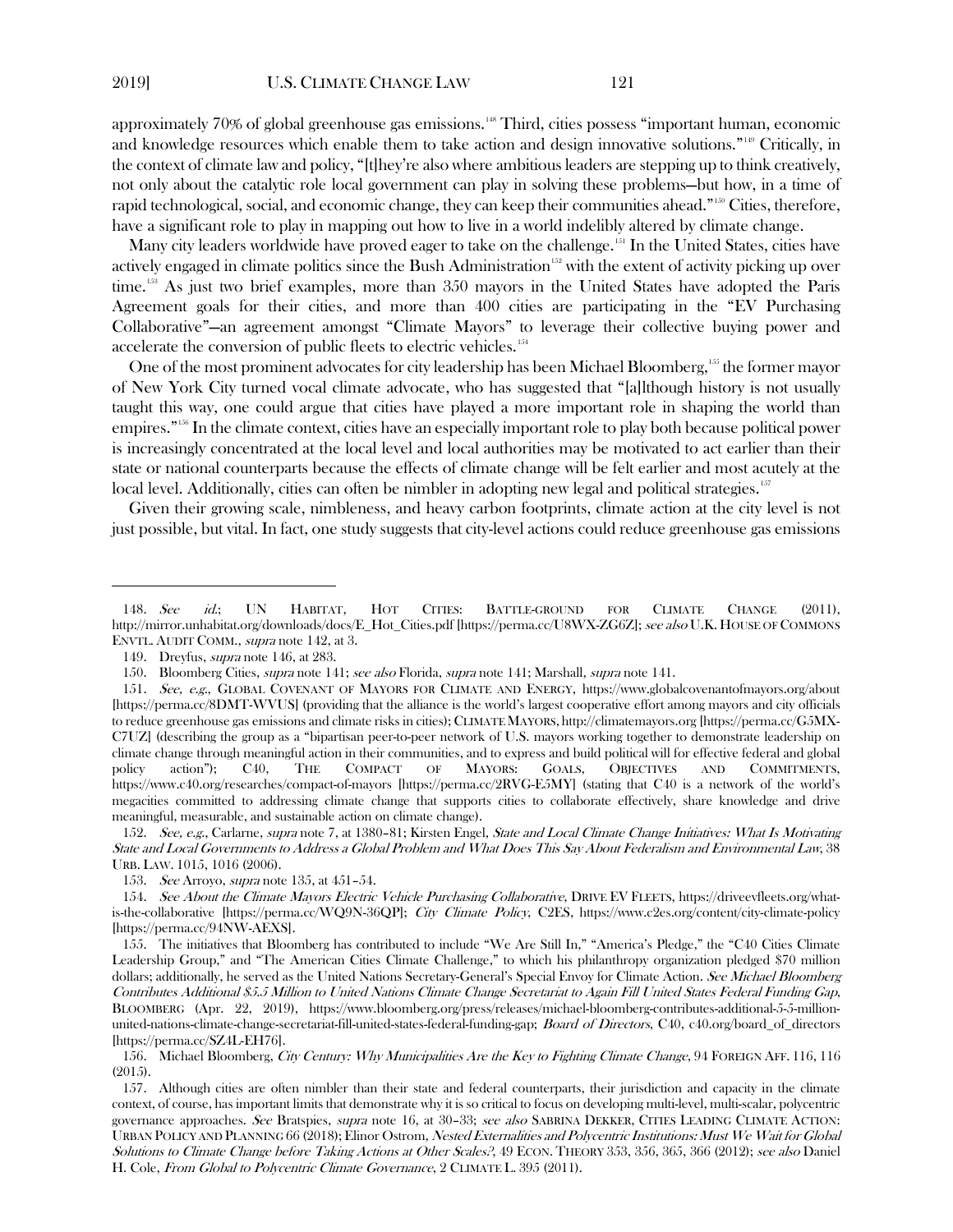associated with urban buildings, transport and waste disposal by nearly half (47%) in 2050.<sup>[158](#page-21-1)</sup> Cities have ample tools at their disposal to reshape urban consumption and energy patterns. These include efficiency standards for residential and commercial buildings and "green" building codes.[159](#page-21-2) For example, cities can use efficiency standards and building codes to regulate everything from energy efficiency, water consumption, and choice of materials, to storm water management systems.<sup>[160](#page-21-3)</sup>

In the realm of climate-focused cities, New York City ("NYC" or "the City") stands out in every way. It is economically, socially, and politically influential on a global scale.<sup>[161](#page-21-4)</sup> It has a heavy carbon footprint.<sup>[162](#page-21-5)</sup> Moreover, as Hurricane Sandy viscerally demonstrated, it is geographically vulnerable, particularly to sea-level rise and coastal storms.<sup>[163](#page-21-6)</sup>

New York City's climate vulnerability is further compounded by the fact that its infrastructure is amongst the "oldest in America"; the city's water infrastructure, subway systems, highway networks, and up to 3000 miles of roads, bridges, and tunnels are all in need of repair.[164](#page-21-7) As Bratspies explains, the

<span id="page-21-0"></span>combination of a large population at high vulnerability puts New York City on the front lines of climate change. Fortunately, New York City's political leaders are well-aware of the vulnerability, and eager to position the city

to play a leadership role in driving national and global action to combat climate change.<sup>[165](#page-21-8)</sup>

With climate efforts dating back to 2007 and covering everything from mitigation and adaptation to climate finance,<sup>[166](#page-21-9)</sup> New York City has been on the front line of climate change for a number of years, but those efforts intensified in the wake of Hurricane Sandy and, again following the election of President Trump. The list of actions New York City has taken to address climate change have been examined in detail elsewhere and are too numerous to review here.<sup>[167](#page-21-10)</sup> Rather, the purpose of this Section is to explore briefly some of the key steps that New York City has taken in the wake of President Trump's election to illustrate the role that cities can play in shaping the state of play on climate change during a period of federal neglect.

In June 2017, in the wake of President Trump's announcement that the United States would withdraw from the Paris Agreement, New York City accelerated its climate change law and policymaking initiatives. The city's Mayor Bill De Blasio set the tone when he responded to the President's Paris announcement by declaring that:

165. Bratspies, supra note [16,](#page-3-5) at 10.

<span id="page-21-1"></span><sup>158.</sup> See Peter Erickson & Kevin Tempest, Advancing Climate Ambition: How City-Scale Actions Can Contribute to Global Climate Goals 5 (Stockholm Envtl. Inst., Working Paper No. 2014-06, 2014), https://mediamanager.sei.org/documents/Publications/Climate/SEI-WP-2014-06-C40-Cities-mitigation.pdf [https://perma.cc/Z6N4- BM78].

<span id="page-21-2"></span><sup>159.</sup> Andrea McArdle, Local Green Initiatives: What Local Governance Can Contribute to Environmental Defenses Against the Onslaughts of Climate Change, 28 FORDHAM ENVTL. L. REV. 102, 105 (2016).

<span id="page-21-4"></span><span id="page-21-3"></span><sup>160.</sup> Id.

<sup>161.</sup> See Bratspies, supra note [16,](#page-3-5) at 10. Bratspies describes New York City's importance:

New York City stands alone as by far the most economically powerful city in the world. New York City is the nation's largest city, with more than 8.4 million residents. The New York City metro area, which includes Newark, is the single most populous urban area, with more than 18.3 million inhabitants. Thus, the choices that New York City makes have the potential to shape the environmental behaviors of roughly 17% of the United States population.

Id. (footnotes omitted).

<span id="page-21-5"></span><sup>162.</sup> See, e.g., N.Y.C. MAYOR'S OFFICE OF SUSTAINABILITY, INVENTORY OF NEW YORK CITY GREENHOUSE GAS EMISSIONS IN 2015 (2017), https://www.dec.ny.gov/docs/administration\_pdf/nycghg.pdf [https://perma.cc/K79S-SHXL]; see also YOSEF JABAREEN, THE RISK CITY: CITIES COUNTERING CLIMATE CHANGE: EMERGING PLANNING THEORIES AND PRACTICES AROUND THE WORLD 84 (2015).

<span id="page-21-6"></span><sup>163.</sup> While it is beyond the ambit of this Article, it is important to highlight that deep equity challenges pervade climate responses in New York City. While everyone in the City is at risk, low-income communities often face disproportionate risk with respect to climate change impacts. See Roshanak Mehdipanah et al., Neighborhood Context, Homeownership and Home Value: An Ecological Analysis of Implications for Health, 14 INT. J. ENVTL. RES. & PUB. HEALTH 1098 (2017).

<span id="page-21-7"></span><sup>164.</sup> See JABAREEN, supra note [162,](#page-21-0) at 84 (quoting CITY OF N.Y., PLANYC: A GREENER, GREATER NEW YORK 7 (2007), http://www.nyc.gov/html/planyc/downloads/pdf/publications/full\_report\_2007.pdf [https://perma.cc/C8TQ-DYYJ]).

<span id="page-21-9"></span><span id="page-21-8"></span><sup>166.</sup> E.g., N.Y.C., N.Y., New York City Climate Protection Act, Local Law No. 55 (Dec. 5, 2007). The Climate Protection Act amended the New York City Administrative Code in Relation to Greenhouse Gases (although it was subsequently repealed and replaced by N.Y.C. Local Law No. 22, which recodified the substantive provisions of Local Law 55).

<span id="page-21-10"></span><sup>167.</sup> See generally Bratspies, supra note [16;](#page-3-5) Renee Cho, How New York City Is Preparing for Climate Change, PHYS.ORG (Apr. 29, 2019), https://phys.org/news/2019-04-york-city-climate.html [https://perma.cc/S8H9-CD9P].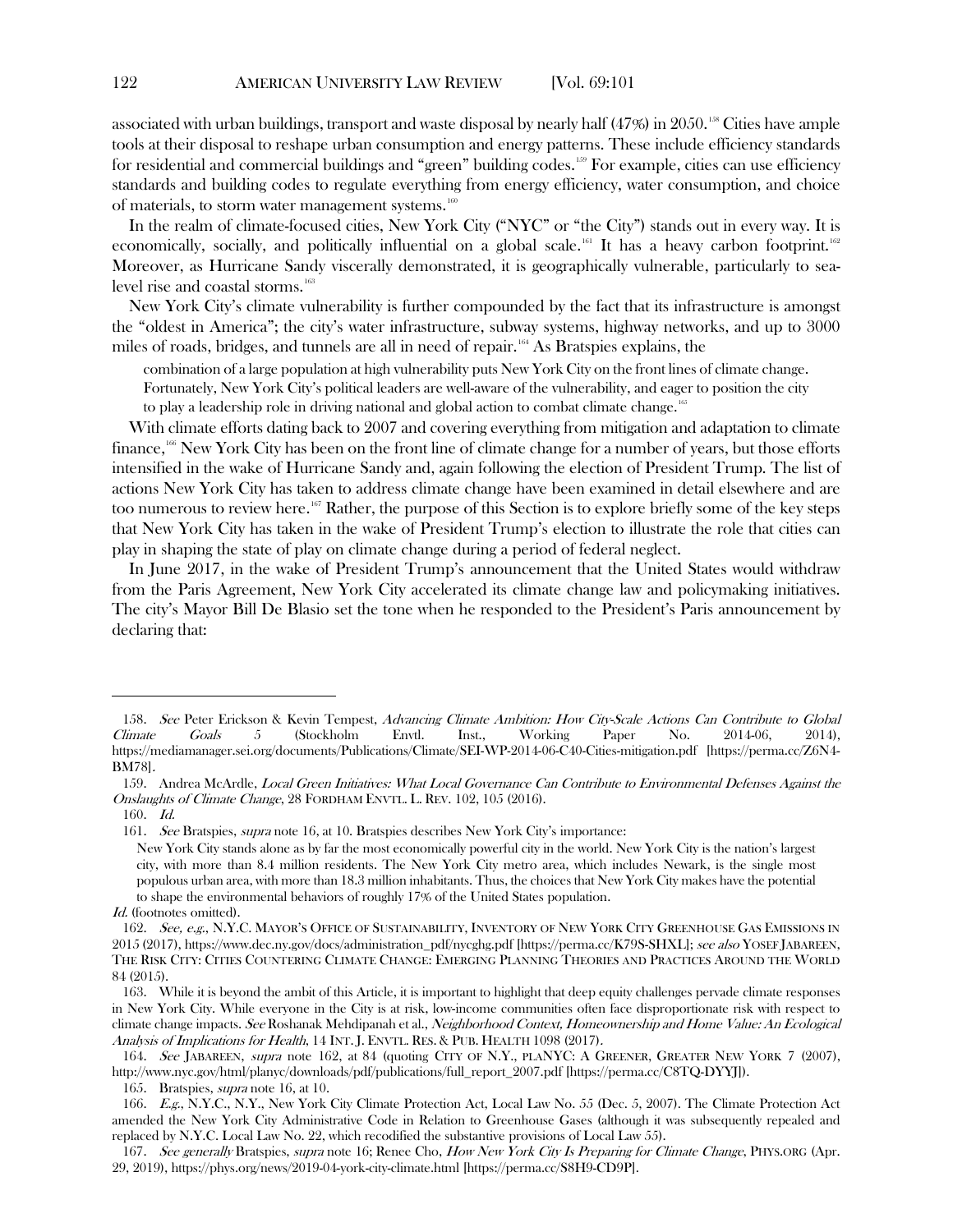<span id="page-22-1"></span><span id="page-22-0"></span>This is a dagger aimed straight at the heart of New York City  $\ldots$  We have to understand that if climate change is not addressed, one of the greatest coastal cities on the earth will be increasingly threatened. It's very painful to reflect the fact that Donald Trump is from New York City. He should know better.<sup>[168](#page-22-2)</sup>

The day immediately following President Trump's condemnation of the Paris Agreement, Mayor De Blasio issued a *Climate Action Executive Order*.<sup>[169](#page-22-3)</sup> In the order, Mayor De Blasio condemned President Trump's decision to withdraw from the Paris Agreement as "put[ting] millions of Americans at risk," and placing the onus on cities such as New York City to "step up to stop climate change," before calling for collective action based on a "moral, economic, public health, and security imperative to act to protect our planet, fellow human beings, and future generations."[170](#page-22-4) Responding to this imperative, he declared the city's commitment to the Paris Agreement and reaffirmed the city's long-standing commitment<sup>[171](#page-22-5)</sup> to reducing its greenhouse gas emissions 80% by 2050.

Mayor De Blasio's *Climate Action Executive Order* had both symbolic and substantive impact.<sup>[172](#page-22-6)</sup> The order publicly denounced President Trump's decision and cast him as a moral and political failure while juxtaposing New York City as a climate warrior, ready and able to step in to protect its citizens—and the citizens of America—from the inevitable threats climate change poses. The symbolic frame is backed up with a viable, substantive commitment. Mayor De Blasio not only reaffirms that the city will reduce its emissions by 80% by 2050, but also commits to working with cities worldwide to develop further emissions reductions strategies, underscoring that "climate action taken by cities in the United States and around the world can result in 40% of the pollution reduction needed globally to limit warming to only 1.5 degrees Celsius . . . ." [173](#page-22-7) New York City, thus, both can and will step up to protect its citizens and advance meaningful efforts to address climate change, even as the President neglects his obligations in this regard.<sup>[174](#page-22-8)</sup>

Three months later, Mayor De Blasio doubled down on these commitments with the release of 1.5C: Aligning New York City with the Paris Agreement, a "first of its kind" plan laying out in detail the work that New York City must do to reduce emissions 80% by 2050 and committing the city to working with cities worldwide to "develop a protocol to reduce our carbon footprint to zero."[175](#page-22-9) Here, again, Mayor De Blasio marries symbolism with substance. He situates New York City's efforts to address "the existential crisis of climate change" in direct contrast to the President's failures:

We had hoped we could depend on the federal government for leadership. Now we know we cannot. President Trump's decision to pull the United States out of the Paris Climate Agreement has set us on a dangerous path of denial. The City of New York was already taking action to reduce emissions 80 percent by

173. Climate Change Executive Order, *supra* not[e 169.](#page-22-0)

<span id="page-22-2"></span><sup>168.</sup> See Oliver Milman et al., The Fight Against Climate Change: Four Cities Leading the Way in the Trump Era, GUARDIAN (June 12, 2017, 6:00 AM), https://www.theguardian.com/cities/2017/jun/12/climate-change-trump-new-york-city-san-franciscohouston-miami [https://perma.cc/6JPT-XXWF].

<sup>169.</sup> City of New York, Office of the Mayor, Exec. Order No. 26 (2017) [hereinafter Climate Change Executive Order]. 170. Id.

<span id="page-22-5"></span><span id="page-22-4"></span><span id="page-22-3"></span><sup>171.</sup> See Mayor de Blasio Commits to 80 Percent Reduction of Greenhouse Gas Emissions by 2050, Starting with Sweeping Green Buildings Plan, NYC.GOV (Sept. 21, 2014), https://www1.nyc.gov/office-of-the-mayor/news/451-14/mayor-de-blasio-commits-80-percent-reduction-greenhouse-gas-emissions-2050-starting-with/#/0 [https://perma.cc/P8FY-E7K3]; see also CITY OF NEW YORK, ONE NEW YORK: THE PLAN FOR A STRONG AND JUST CITY 166, http://www.nyc.gov/html/onenyc/downloads/pdf/publications/OneNYC.pdf [https://perma.cc/6A9L-QSRG].

<span id="page-22-6"></span><sup>172.</sup> See, e.g., Carlarne, supra note [7,](#page-2-6) at 1405–08; Kirsten H. Engel & Scott R. Saleska, Subglobal Regulation of the Global Commons: The Case of Climate Change, 32 ECOLOGY L.Q. 183, 215 (2005).

<span id="page-22-8"></span><span id="page-22-7"></span><sup>174.</sup> De Blasio's actions mirror similar statements and efforts by subnational actors during the Bush Administration. See, e.g., Press Release, Office of the Governor, State of California, Governor Schwarzenegger Issues Statement After U.S. EPA Rejects California's Tailpipe Emissions Waiver Request (Dec. 19, 2007), http://freerepublic.com/focus/f-news/1941980/posts [https://perma.cc/J2SC-JAUQ]. In 2007, after the EPA denied California's petition for a CAA 202 waiver, Governor Schwarzenegger issued a statement noting that:

It is disappointing that the federal government is standing in our way and ignoring the will of tens of millions of people across the nation. We will continue to fight this battle. California sued to compel the agency to act on our waiver, and now we will sue to overturn today's decision and allow Californians to protect our environment.

Id. For further discussion of the substantive value of De Blasio's commitments, see Milman et al., *supra* not[e 168](#page-22-1) (noting that, by this time, "New York City has already earmarked billions of dollars to retrofit 1m buildings to make them more energy efficient, electrify its municipal vehicle fleet, plant thousands of trees and coat rooftops in solar panels").

<span id="page-22-9"></span><sup>175.</sup> CITY OF NEW YORK, 1.5C: ALIGNING NEW YORK CITY WITH THE PARIS AGREEMENT 1 (2017), https://www1.nyc.gov/assets/sustainability/downloads/pdf/publications/1point5-AligningNYCwithParisAgrmtFORWEB.pdf [https://perma.cc/QX9E-BH7H].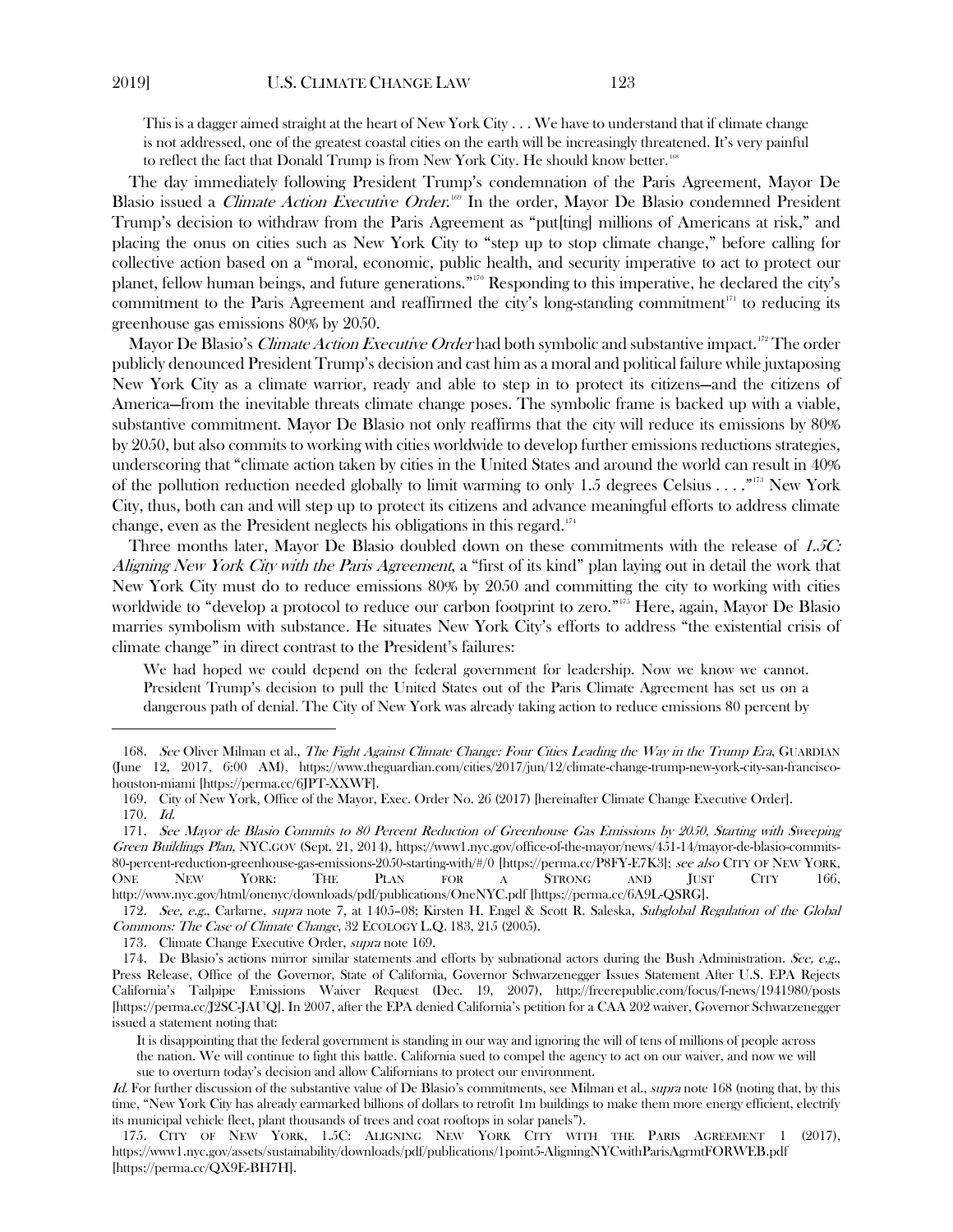2050. Now, we have to take matters into our own hands and go further . . . . When our national government falls down, local governments have to step up. $176$ 

To this end, focusing on two deadlines—in 2020 and 2050—the plan lays out a detailed strategy for achieving deep and sustainable emissions reductions.

Mayor De Blasio lays out a meaningful action plan for reducing emissions and preparing the city for the impacts of climate change in full acknowledgment that the task of addressing climate change requires collective action at every level. New York City cannot achieve the goals of the Paris Agreement alone. De Blasio knows this; the plan acknowledges this. In the short-term, however, New York City and its counterparts have no choice but to plow forward because, at least, "[f]or the time being, the mantle of leadership in our country has passed to cities and states to fight climate change."<sup>[177](#page-23-1)</sup>

Complementing the ongoing city-wide efforts to address climate change, in January 2018, New York City became the first municipality outside of California to bring an action against the carbon majors.[178](#page-23-2) As discussed above, New York City's common law action seeks compensatory damages for the costs the city incurs in its efforts to protect its infrastructure and inhabitants from climate impacts.<sup>[179](#page-23-3)</sup> Additionally, in a pivotal moment for global divestment campaigns, Mayor De Blasio simultaneously announced that the city would divest roughly five billion dollars of its pension investments from fossil fuel investments within five years.<sup>[180](#page-23-4)</sup> Later that year, city officials announced a "new goal to double the investments of the NYC Funds in climate change solutions to \$4 billion or 2% of the City's \$195 billion pension portfolio over the next 3 years."<sup>[181](#page-23-5)</sup>

Thus, by fall 2018, New York City had reaffirmed its commitment to fulfilling the goals of the Paris Agreement, laid out a comprehensive plan to reduce the city's emissions 80% by 2050, brought suit against the carbon majors, and committed to divesting from fossil fuels and investing in renewable energies and climate solutions. All these efforts complement strategies dating back to the Bush Administration designed to limit emissions, strengthen the resiliency of the city, and demonstrate New York City's national and global leadership on climate change. President Trump's intransigence on climate change merely served to strengthen Mayor De Blasio's resolve to lead the city in efforts to do more faster, propelled by the dual goals of protecting the citizenry and helping carry the mantel of leadership until such a time as to be able, once again, to work hand-in-hand with the federal executive branch.

New York City does not stand alone in these efforts, of course. Cities across the United States—from large cities such as Houston, Miami, and San Francisco $^{\text{\tiny{182}}}$  $^{\text{\tiny{182}}}$  $^{\text{\tiny{182}}}$  to smaller, regional leaders such as Georgetown,  $\text{TX}^{\text{\tiny{183}}}$  have stepped up efforts to demonstrate climate leadership in reaction to the Trump Administration's efforts to unravel domestic and international climate law. Moreover, closer to home, New York City's climate leadership is paralleled by the state. In 2019, New York lawmakers, who have long been national leaders on climate change,<sup>[184](#page-23-8)</sup> agreed to pass an ambitious climate plan, the Climate Leadership and Community Protection Act.<sup>[185](#page-23-9)</sup> This Act requires the state to reduce greenhouse gas emissions 70% by 2030, and calls for

<span id="page-23-9"></span><span id="page-23-8"></span><span id="page-23-7"></span><span id="page-23-6"></span>183. See, e.g., Tom Dart, This Is What America's Eco-City of the Future Looks Like, GUARDIAN (Oct. 16, 2017, 7:49 AM), https://www.theguardian.com/environment/2017/oct/16/texas-town-georgetown-energy-green [https://perma.cc/Y8QN-8PDL].

<sup>176.</sup> Id.

<sup>177.</sup> Id. at 31.

<span id="page-23-2"></span><span id="page-23-1"></span><span id="page-23-0"></span><sup>178.</sup> Chris Mooney & Dino Grandoni, New York City Sues Shell, ExxonMobil and Other Oil Companies over Climate Change, WASH. POST (Jan. 10, 2018), https://www.washingtonpost.com/news/energy-environment/wp/2018/01/10/new-york-city-sues-shellexxonmobil-and-other-oil-majors-over-climate-change/?noredirect=on.

<span id="page-23-3"></span><sup>179.</sup> See, e.g., Hilary Schein, New York City's Curious Jurisdictional Choice in Its Fight Against "Big Oil", GEO. ENVTL. L. REV. ONLINE (Mar. 9, 2018), https://gielr.wordpress.com/2018/03/09/new-york-citys-curious-jurisdictional-choice-in-its-fight-against-big-oil [https://perma.cc/7PX9-P58R].

<span id="page-23-4"></span><sup>180.</sup> See Sarah L. Swan, Plaintiff Cities, 71 VAND. L. REV. 1227, 1238 (2018); William Neuman, To Fight Climate Change, New York City Takes on Oil Companies, N.Y. TIMES (Jan. 10, 2018), https://www.nytimes.com/2018/01/10/nyregion/new-york-city-fossilfuel-divestment.html.

<span id="page-23-5"></span><sup>181.</sup> Press Release, Office of the N.Y.C. Comptroller, Mayor and Comptroller Announce Pension Fund Goal to Invest \$4 Billion in Climate Change Solutions By 2021 (Sept. 13, 2018), https://comptroller.nyc.gov/newsroom/mayor-and-comptroller-announcepension-fund-goal-to-invest-4-billion-in-climate-change-solutions-by-2021 [https://perma.cc/QQS3-TJGQ?type=image].

<sup>182.</sup> *See* Milman et al., *supra* not[e 168.](#page-22-1)

<sup>184.</sup> See supra note [133](#page-18-10) and accompanying text.

<sup>185.</sup> S. 6599, A. 8429, 2019–20 Reg. Sess. (N.Y. 2019).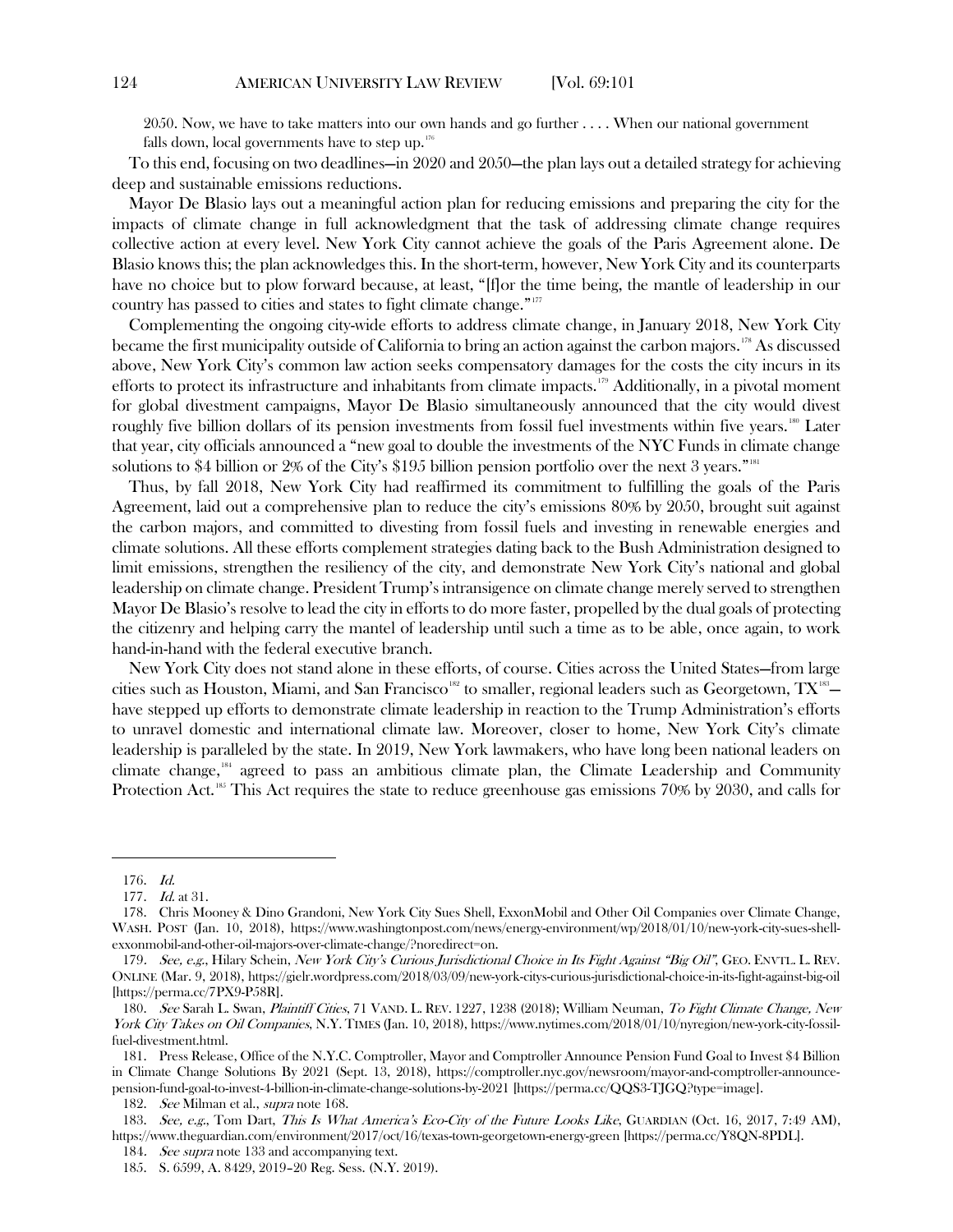the state to all but eliminate its emissions by 2050.[186](#page-24-0) In addition, complementing the city's carbon major litigation, in 2018, the New York Attorney General brought suit against ExxonMobil for shareholder fraud, alleging that the company misled its investors with respect to the risk that climate change regulations posed to its business.<sup>[187](#page-24-1)</sup>

Across the Bush, Obama, and Trump Administrations, subnational actors have incrementally expanded their influence on climate policy. Subnational entities have long been environmental leaders in the United States. The sudden and dramatic change in course at the federal level, however, has prompted many of these entities, such as New York City, to intensify their efforts to develop legal blueprints and leadership models for addressing climate change and to do so in collaboration with other subnational actors. New York City's climate efforts provide a model for urban climate action; the successes and failures the city encounters as it works to reduce its emissions and improve its resiliency will inform efforts worldwide to scale up climate change strategies. These efforts also nurture climate consciousness and signal to relevant constituencies including citizens, the private sector, and the federal government—that key subnational actors are fully committed to addressing climate change regardless of the obstacles that might arise along the way.

# <span id="page-24-7"></span>C. Extra-Legal Pressure Points: A Brief Hint of What's to Come

Parallel to patterns in subnational climate leadership, the role that the private sector and other extra-legal actors are playing in climate governance is significant and growing. At the time of writing, 2,228 business and investors, 28 health care organizations, 50 faith groups, 353 colleges and universities, and 67 cultural institutions had joined the 287 cities and counties, 10 states, and 10 tribes that have signed onto the We Are Still In pledge.<sup>[188](#page-24-2)</sup> Businesses that have signed on include global corporations such as Unilever, Mars Incorporated, Google Inc., Apple, and Walmart.<sup>[189](#page-24-3)</sup> The scale of the We Are Still In Movement and parallel calls for corporate action at the international level—including by the World Economic Forum[190](#page-24-4)—suggests that a growing number of "corporate executives are recognizing the need to address the greenhouse gas emissions of their companies and the business logic of strong environmental, social, and governance practices more generally."<sup>[191](#page-24-5)</sup> Although it is difficult to quantify the scale and dependability of corporate support for climate action, an increasing number of business leaders are integrating climate considerations into corporate practice and advocating for more consistent and predictable climate governance.

As just a few examples of the steps that significant multinational corporations are taking to address climate change: Kellogg has cut its carbon emissions by 14% per metric ton of food produced since  $2005$ ;<sup>[192](#page-24-6)</sup> Maersk,

<span id="page-24-0"></span><sup>186.</sup> Anne Barnard, *Demise of Gasoline Cars? What We Know About N.Y.'s Ambitious Climate Goals*, N.Y. TIMES (June 20, 2019), https://www.nytimes.com/2019/06/20/nyregion/greenhouse-gases-ny.html.

<span id="page-24-1"></span><sup>187.</sup> Press Release, N.Y. Attorney Gen., A.G. Underwood Files Lawsuit Against Exxonmobil for Defrauding Investors Regarding Financial Risk the Company Faces from Climate Change Regulations (Oct. 24, 2018),

<span id="page-24-2"></span>https://ag.ny.gov/press-release/ag-underwood-files-lawsuit-against-exxonmobil-defrauding-investors-regarding-financial [https://perma.cc/2W8R-3T9J].

<sup>188.</sup> Who's In, WE ARE STILL IN, https://www.wearestillin.com/signatories [https://perma.cc/FDS6-KZUD].

<sup>189.</sup> See id. Noticeably, but not surprisingly absent are the carbon majors and most of the large auto manufacturers.

<span id="page-24-4"></span><span id="page-24-3"></span><sup>190</sup>. See These 79 CEOs Believe in Global Climate Action, WORLD ECON. F. (Nov. 23, 2015), https://www.weforum.org/agenda/2015/11/open-letter-from-ceos-to-world-leaders-urging-climate-action [https://perma.cc/Y4RX-DGJ2]; see also Simon Jessop & Nina Chestney, Exclusive: Investors with \$34 Trillion Demand Urgent Climate Action, REUTERS (June 25, 2019, 7:09 PM), https://www.reuters.com/article/us-climatechange-investment-letter-exclu/exclusive-investors-with-34 trillion-demand-urgent-climate-change-action-idUSKCN1TQ31X [https://perma.cc/YC8T-2SWF]; Ambitious Corporate Climate Action Needed for Paris Goals, UNFCCC (Nov. 9, 2016), https://unfccc.int/news/ambitious-corporate-climate-action-needed-forparis-goals [https://perma.cc/X7DW-S6UQ].

<span id="page-24-5"></span><sup>191.</sup> Daniel C. Esty & Michelle L. Bell, *Business Leadership in Global Climate Change Responses*, 108 AM. J. PUB. HEALTH S80 (2018)[, https://www.ncbi.nlm.nih.gov/pmc/articles/PMC5922211](https://www.ncbi.nlm.nih.gov/pmc/articles/PMC5922211/) [https://perma.cc/MV9D-VL5N]. Esty and Bell detail how:

More than 1000 companies joined the World Bank's 2015 call for a carbon charge. Hundreds of companies joined the Carbon Pricing Leadership Coalition, a group of governments and businesses launched in 2014 at the UN Climate Summit and led by the World Bank, which aims to grow the application of carbon pricing to lower emissions of greenhouse gases, while keeping economic advantages. Hundreds of US companies publicly announced support for the Paris Agreement and commitments to reduce their emissions.

Id. at S81 (footnotes omitted).

<span id="page-24-6"></span><sup>192.</sup> See Press Release, UNFCCC, Business Is Key Driver of Global Climate Action (June 28, 2016), https://unfccc.int/news/business-is-key-driver-of-global-climate-action [https://perma.cc/RRL9-2PCJ].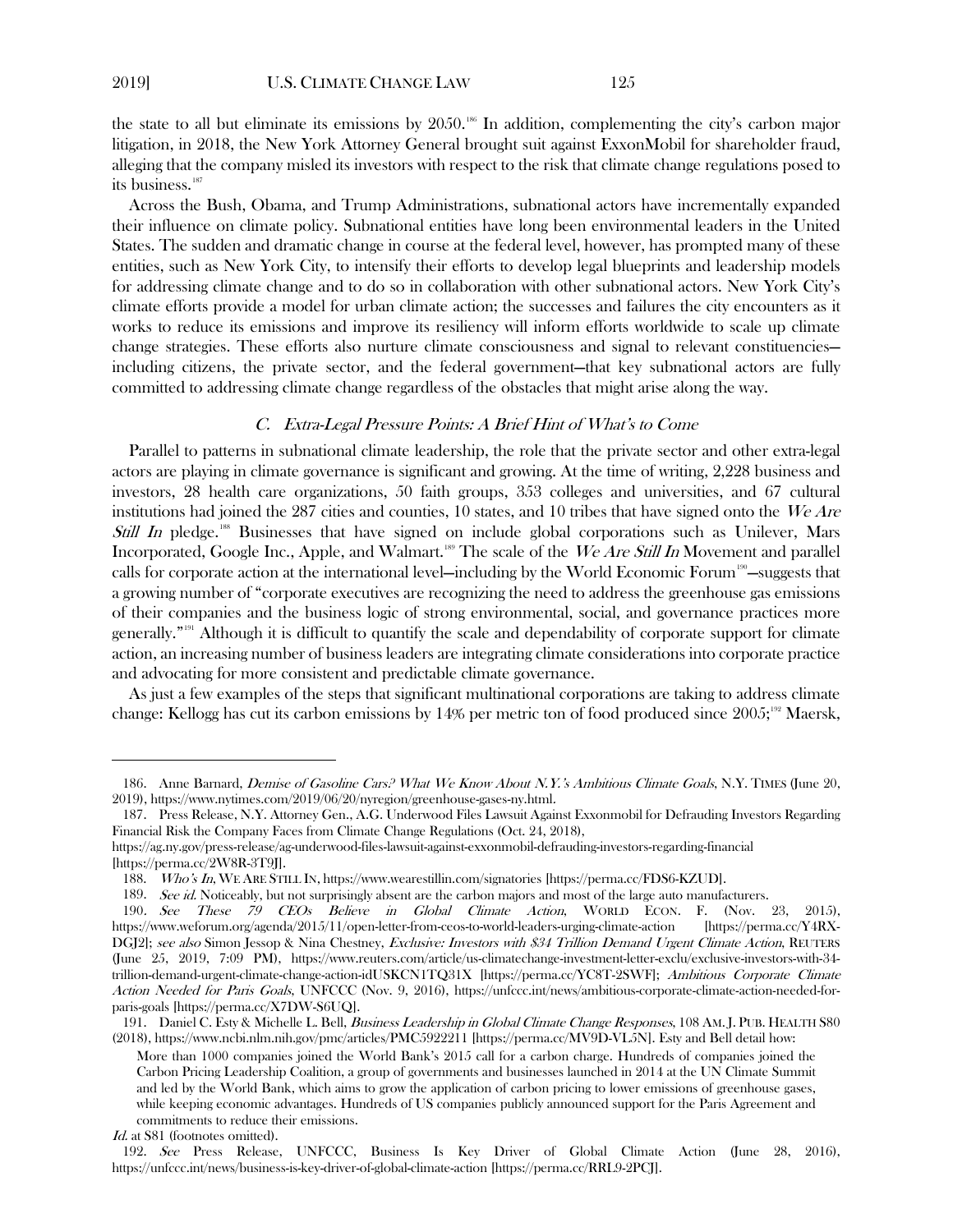the world's largest shipping company, has committed to going carbon neutral by 2050;<sup>[193](#page-25-0)</sup> IKEA has committed to going 100% renewable;<sup>[194](#page-25-1)</sup> Walmart, the world's largest retailer, has committed to avoiding one billion metric tons (a gigaton) of greenhouse gases—an amount roughly equivalent to the annual emissions of Japan—[195](#page-25-2) from its supply chains by 2030<sup>[196](#page-25-3)</sup>; Unilever has consistently advocated for carbon pricing policies and, in 2016, began setting an internal price on carbon,<sup>[197](#page-25-4)</sup> and has also been deemed the global company "most ready for a low-carbon economy".<sup>[198](#page-25-5)</sup> More than a 180 additional companies—including Google, Apple, and Facebook— have committed to using 100% renewable energy in their operations.<sup>[199](#page-25-6)</sup> These business are leading the way for widespread change; however, pushback from powerful energy lobbies, inconsistent regulatory signals, and contradictory federal and subnational messaging limits the pace of progress. Nonetheless, corporate climate activism and private climate governance will play an increasingly important role in climate governance and is the subject of extensive scholarly thought.<sup>[200](#page-25-7)</sup> Here, it will suffice to note that in an era of federal recalcitrance, private sector support for climate action provides an important counterpart to subnational climate leadership and another backstop to ongoing efforts to roll back climate action in the United States.

Alongside the burgeoning private climate governance movement, the global climate movement continues to grow and has been fed in recent years by new and powerful voices. Globally, the youth climate movement has swelled in numbers and influence.<sup>[201](#page-25-8)</sup> Mobilized by the raw, powerful messages of the likes of the plaintiffs in Juliana and Greta Thunberg—the 16-year-old Swedish climate activist whose climate strike outside the Swedish Parliament has inspired activists and politicians worldwide—the youth message has changed the tone of the climate movement.<sup>[202](#page-25-9)</sup> The message is simple and powerful: our future is at stake and inaction is intolerable. Existing largely outside the tangled realm of state politics, the youth movement has become a particularly powerful vehicle for diffusing the message of the urgency of climate change to a wider audience, and for finding new ways to make inroads into the political conversations around climate change.<sup>[203](#page-25-10)</sup>

At the level of domestic politics, in the mid-term elections of 2018, the Democrats not only regained control of the House of Representatives, but did so, in part, through the election of a new group of younger, more diverse congresswomen, including the democratic representative for New York's fourteenth congressional district, Alexandria Ocasio-Cortez, the youngest woman ever to serve in Congress.<sup>[204](#page-25-11)</sup> Buoyed by the new group of motivated and undaunted representatives, on February 7, 2019, Representative Ocasio-Cortez together with veteran climate advocate, Senator Ed Markey, proposed a new approach to addressing a suite of climate,

<span id="page-25-0"></span><sup>193.</sup> See Christian Weinberg, Shipping Giant Maersk Aims for Zero Net Carbon Emissions by 2050, BLOOMBERG (Dec. 5, 2018), https://www.bloomberg.com/news/articles/2018-12-05/shipping-giant-maersk-aims-for-zero-net-carbon-emissions-by-2050 [https://perma.cc/YT7X-XJP5].

<sup>194.</sup> See Business Is Key Driver of Global Climate Action, supra note [192.](#page-24-7)

<sup>195.</sup> See Each Country's Share of CO<sub>2</sub> Emissions, supra note **Error! Bookmark not defined.**.

<span id="page-25-3"></span><span id="page-25-2"></span><span id="page-25-1"></span><sup>196.</sup> See Project Gigaton, WALMART SUSTAINABILITY HUB, https://www.walmartsustainabilityhub.com/project-gigaton [https://perma.cc/JAU6-XRGW].

<span id="page-25-4"></span><sup>197.</sup> See Global Climate Action, UNILEVER, https://www.unilever.com/sustainable-living/reducing-environmentalimpact/greenhouse-gases/global-climate-action [https://perma.cc/NE2K-BENB].

<span id="page-25-5"></span><sup>198.</sup> See Emily Chasan & Katie Linsell, Unilever and L'Oreal Deemed Most Ready for Climate Change, BLOOMBERG (Feb. 24, 2019), https://www.bloomberg.com/news/articles/2019-02-25/unilever-l-oreal-danone-deemed-most-ready-for-climate-change [https://perma.cc/B3XK-MNS4].

<sup>199.</sup> See Companies, RE100, http://there100.org/companies [https://perma.cc/X35H-7QF9].

<span id="page-25-7"></span><span id="page-25-6"></span><sup>200.</sup> See, e.g., Jonathan M. Gilligan, Carrots and Sticks in Private Climate Governance, 6 TEX. A&M L. REV. 179 (2018); see also MICHAEL P. VANDENBERGH & JONATHAN M. GILLIGAN, BEYOND POLITICS: THE PRIVATE GOVERNANCE RESPONSE TO CLIMATE CHANGE (2017); Michael P. Vandenbergh, Motivating Private Climate Governance: The Role of the Efficiency Gap (Vanderbilt Univ. Law Sch., Working Paper No. 18-35, 2018).

<span id="page-25-8"></span><sup>201.</sup> See, e.g., Angely Mercado, The Youth Climate Movement Is Just Getting Started, THE NATION (June 13, 2019), https://www.thenation.com/article/the-youth-climate-movement-is-just-getting-started-global-warming-fridays-for-future [https://perma.cc/W568-FQDD].

<span id="page-25-9"></span><sup>202.</sup> Leslie Hook et al., Greta Thunberg's Influence Grows as Young Activist Heads for US, FIN. TIMES (Aug. 4, 2019), https://www.ft.com/content/c1fc37b4-bce4-11e9-89e2-41e555e96722.

<span id="page-25-10"></span><sup>203.</sup> See, e.g., Communication to the Committee on the Rights of the Child in the Case of Sacchi v. Argentina (Sept. 23, 2019), https://childrenvsclimatecrisis.org/wp-content/uploads/2019/09/2019.09.23-CRC-communication-Sacchi-et-al-v.-Argentina-et-al-

Redacted.pdf [https://perma.cc/3ELM-RWLY]; Jonathan Watts, The Greta Thunberg Effect: At Last, MPs Focus on Climate Change, GUARDIAN (Apr. 23, 2019, 2:56 PM EDT), https://www.theguardian.com/environment/2019/apr/23/greta-thunberg [https://perma.cc/2ES6-8AS7].

<span id="page-25-11"></span><sup>204</sup>. See Tara Law, Rep. Ocasio-Cortez Becomes Youngest Woman Ever to Preside over House of Representatives, TIME (May 11, 2019), https://time.com/5587669/ocasio-cortez-youngest-woman-preside-house [https://perma.cc/VH2C-J8LS].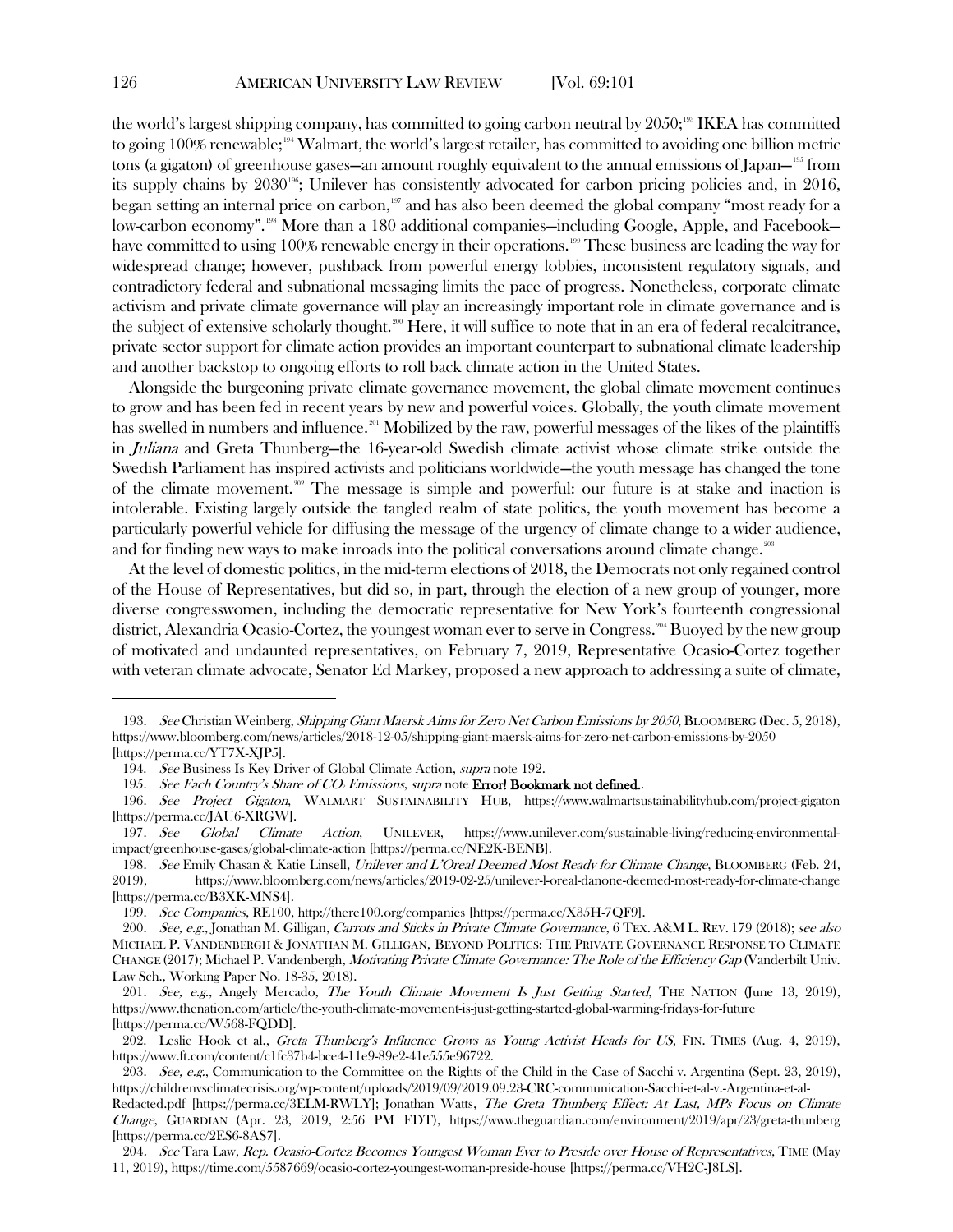energy, and inequality challenges. This proposal, The Green New Deal, [205](#page-26-0) reframed the narrative around climate change in domestic politics. In key part, The Green New Deal framed climate change not just as another environmental problem, but as a challenge—intrinsically linked to human health, well-being, and economic inequality—that should be approached in much the same way as the federal government approached the Great Depression.<sup>[206](#page-26-1)</sup> The objective behind The Green New Deal is not only to prioritize action on climate change but also to create a frame of action for climate change based on maximizing the economic and social opportunities associated with transitioning justly to a low-carbon economy.<sup>[207](#page-26-2)</sup> The roll-out of the proposal was plagued by problems,<sup>[208](#page-26-3)</sup> and the proposal itself has been widely critiqued.<sup>[209](#page-26-4)</sup> However, the proposal has also garnered widespread support<sup>[210](#page-26-5)</sup> and propelled the conversation around climate change into the political arena in a way that has created new pressure on Democratic and Republican politicians alike.<sup>[211](#page-26-6)</sup>

The fate of The Green New Deal is uncertain, but its effect on the mainstream and political conversations is indelible.<sup>[212](#page-26-7)</sup> In a much-publicized moment, when the voices of these two movements—Greta Thunberg and Representative Ocasio-Cortez—came together to discuss the future of climate action, the primary message that they shared was hope. Facing the threat of climate change and the obstacles to political action on climate change, Representative Ocasio-Cortez responded to the budding sense of hope and motivation inspired by the youth climate movement by suggesting that "[h]ope is something that you create, with your actions. Hope is something you have to manifest into the world, and once one person has hope, it can be contagious."<sup>[213](#page-26-8)</sup>

Together, the youth climate movement and the debate over The Green New Deal have created a powerful counternarrative to President Trump's climate skepticism and, once again, demonstrated that irrespective of the waxes and wanes of presidential policy, the challenge of climate change cannot be ignored, and support for climate action persists even amidst full-scale presidential blitzkrieg.

The principal lesson that the efforts of these varied subnational, non-state, and political actions teach is that, even in an era when the President is launching a full-out war on climate science and climate politics, the march towards climate action moves forward undaunted, perhaps even more emphatically as a result of the

<sup>205.</sup> H.R. Res. 109, 116th Congress (2019).

<span id="page-26-1"></span><span id="page-26-0"></span><sup>206.</sup> See, e.g., Cinnamon Carlarne, Delinking International Environmental Law & Climate Change, 4 MICH. J. ENVTL. & ADMIN. L. 1, 6 (2014) (arguing that framing climate change in a narrow way as a conventional environmental law problem constrains efforts to experiment and think more creatively about how to address a challenge that defies classification as an environmental issue and demands more innovative, system-wide governance approaches).

<span id="page-26-2"></span><sup>207.</sup> See, e.g., Lisa Friedman, What Is the Green New Deal? A Climate Proposal, Explained, N.Y. TIMES (Feb. 21, 2019), https://www.nytimes.com/2019/02/21/climate/green-new-deal-questions-answers.html (reporting that the goal of the Green New Deal is "to reduce greenhouse gas emissions . . . while also trying to fix societal problems like economic inequality and racial injustice"); Joseph W. Kane, The Green New Deal Promises Jobs, but Workers Need to be Ready to Fill Them, BROOKINGS INST. (Jan. 25, 2019), https://www.brookings.edu/blog/the-avenue/2019/01/25/the-green-new-deal-promises-jobs-but-workers-need-to-be-ready-tofill-them [https://perma.cc/2NK2-KZBZ] (stating that "jobs are a central element in the shift toward a cleaner economy, and the Green New Deal's emphasis on this point serves as another reminder of that").

<span id="page-26-3"></span><sup>208.</sup> See, e.g., Bill Scher, The Weak Rollout of the Green New Deal, REAL CLEAR POL. (Feb. 11, 2019), https://www.realclearpolitics.com/articles/2019/02/11/the\_weak\_rollout\_of\_the\_green\_new\_deal\_139426.html

<sup>[</sup>https://perma.cc/87V5-KQ24] (criticizing the Green New Deal's "polarized reception," lack of specificity or solutions, and unintended release of additional drafted measures).

<span id="page-26-4"></span><sup>209.</sup> See, e.g., Jonathan Chait, The Green New Deal Is a Bad Idea, Not Just a Botched Rollout, N.Y. MAG. (Feb. 12, 2019), http://nymag.com/intelligencer/2019/02/green-new-deal-aoc-bad-idea.html [https://perma.cc/46K9-XX8R] (critiquing the Green New Deal and referring to Ocasio-Cortez as a "radical outlier").

<span id="page-26-5"></span><sup>210</sup>. See, e.g., The Guardian View on a Green New Deal: We Need it Now, GUARDIAN (May 12, 2019, 1:25 PM), https://www.theguardian.com/commentisfree/2019/may/12/the-guardian-view-on-a-green-new-deal-we-need-it-now

<sup>[</sup>https://perma.cc/NH5H-LL6Q]; Sean McElwee, Opinion, People Actually Like the Green New Deal, N.Y. TIMES (Mar. 27, 2019), https://www.nytimes.com/2019/03/27/opinion/sunday/green-new-deal-mcconnell.html.

<span id="page-26-6"></span><sup>211.</sup> See, e.g., Justin Worland, How the Green New Deal Is Forcing Politicians to Finally Address Climate Change, TIME (Mar. 21, 2019), https://time.com/5555721/green-new-deal-climate-change [https://perma.cc/RF34-BGMZ] (observing that the Green New Deal unleashed a national conversation where Democrats jumped to endorse the resolution and Republicans scrambled to come up with viable alternative positions on climate change).

<span id="page-26-7"></span><sup>212.</sup> See, e.g., Lisa Hymas, The Green New Deal Is Pushing Climate Change into the Mainstream Media, GRIST (Apr. 3, 2019), https://grist.org/article/the-green-new-deal-is-pushing-climate-change-into-the-mainstream-media [https://perma.cc/PZZ9-EUE5].

<span id="page-26-8"></span><sup>213.</sup> Emma Brockes, When Alexandria Ocasio-Cortez Met Greta Thunberg: 'Hope Is Contagious', GUARDIAN (June 29, 2019, 3:00 AM), https://www.theguardian.com/environment/2019/jun/29/alexandria-ocasio-cortez-met-greta-thunberg-hope-contagiousclimate [https://perma.cc/LYJ2-TCX2] (quoting Alexandria Ocasio-Cortez).